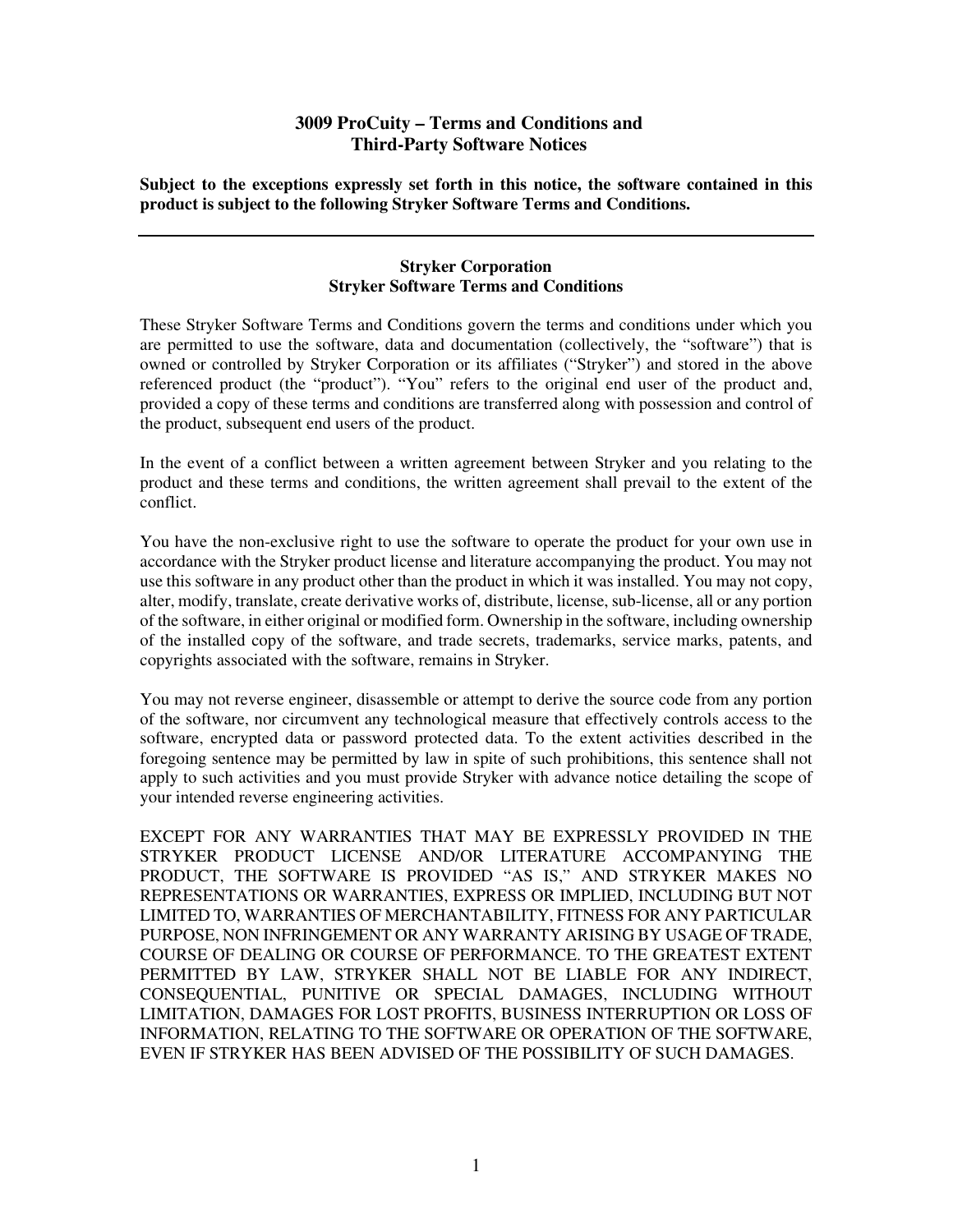## STRYKER'S LIABILITY FOR ANY CAUSE WHATSOEVER, AND REGARDLESS OF THE FORM OF THE ACTION, WILL BE LIMITED TO, AND IN NO EVENT SHALL EXCEED, THE AMOUNT OF THE PURCHASE PRICE OF THE PRODUCT.

If Stryker offers, without additional charge to you, an update to the software that is intended to correct errors or mitigate your or Stryker's legal liability or risk of loss, you must provide Stryker with reasonable cooperation and access to the product, without additional charge to Stryker, in order to permit Stryker to install the update. Failure to provide Stryker with such cooperation or access shall void any warranties provided by Stryker, or any other responsibility Stryker may have, for errors, liabilities, losses or the like that could have been avoided by installation of the update. For the purposes of this paragraph only, references to Stryker shall be deemed to include Stryker and its employees, directors, officers, representatives, suppliers and distributors. BECAUSE SOME STATES MAY NOT ALLOW THE EXCLUSION OR LIMITATION OF THE FOREGOING WARRANTIES OR LIABILITY FOR CONSEQUENTIAL OR INCIDENTAL DAMAGES, THE ABOVE LIMITATIONS MAY NOT APPLY TO YOU. IN THE EVENT APPLICABLE STATE OR FEDERAL LAW DOES NOT ALLOW THE COMPLETE EXCLUSION OR LIMITATION OF LIABILITY OF CLAIMS AND DAMAGES AS SET FORTH IN THESE TERMS AND CONDITIONS, STRYKER'S LIABILITY IS LIMITED TO THE GREATEST EXTENT PERMITTED BY LAW.

Your rights are non-transferable except that you may transfer all of your rights to use the software to another person or legal entity (the "transferee") provided that you also transfer custody and control of the product to the transferee and provide the transferee with a copy of these terms and conditions along with the product; any other purported transfer of rights in the software are void *ab initio*. Without limiting the foregoing, note that regardless of whether a subsequent transferee is made aware of these terms and conditions, you may not transfer, and thus subsequent users of the product cannot receive, any greater rights or lesser obligations than those set forth in these terms and conditions.

These terms and conditions set forth all of your rights in the software and supersede all prior written materials or oral discussions. These terms and conditions are governed by the laws of the State of Michigan without regard to such state's or another jurisdiction's choice or conflicts of law rules. The United Nations Convention on Contracts for the International Sale of Goods is specifically excluded from application to these terms and conditions. If any of these terms and conditions are deemed illegal or unenforceable, the terms and conditions of the relevant provision shall remain to the full extent permissible by law and the offending portions thereof shall be deemed replaced, to the extent possible, with a provision most closely reflecting the purpose of the offending provision. Stryker may assign its rights and obligations under this Agreement to a third party, in its sole discretion. These terms and conditions cannot be modified or rescinded except by a writing signed by an authorized representative of Stryker. No provision of these terms and conditions shall be deemed modified by any action or omission or failure to object to any action that may be inconsistent with these terms and conditions.

Stryker Corporation 2825 Airview Boulevard Kalamazoo, MI 49002 (cs) © 2016 Stryker Corporation. All rights reserved.

---------------------------------------------------------------------------------------------------------------------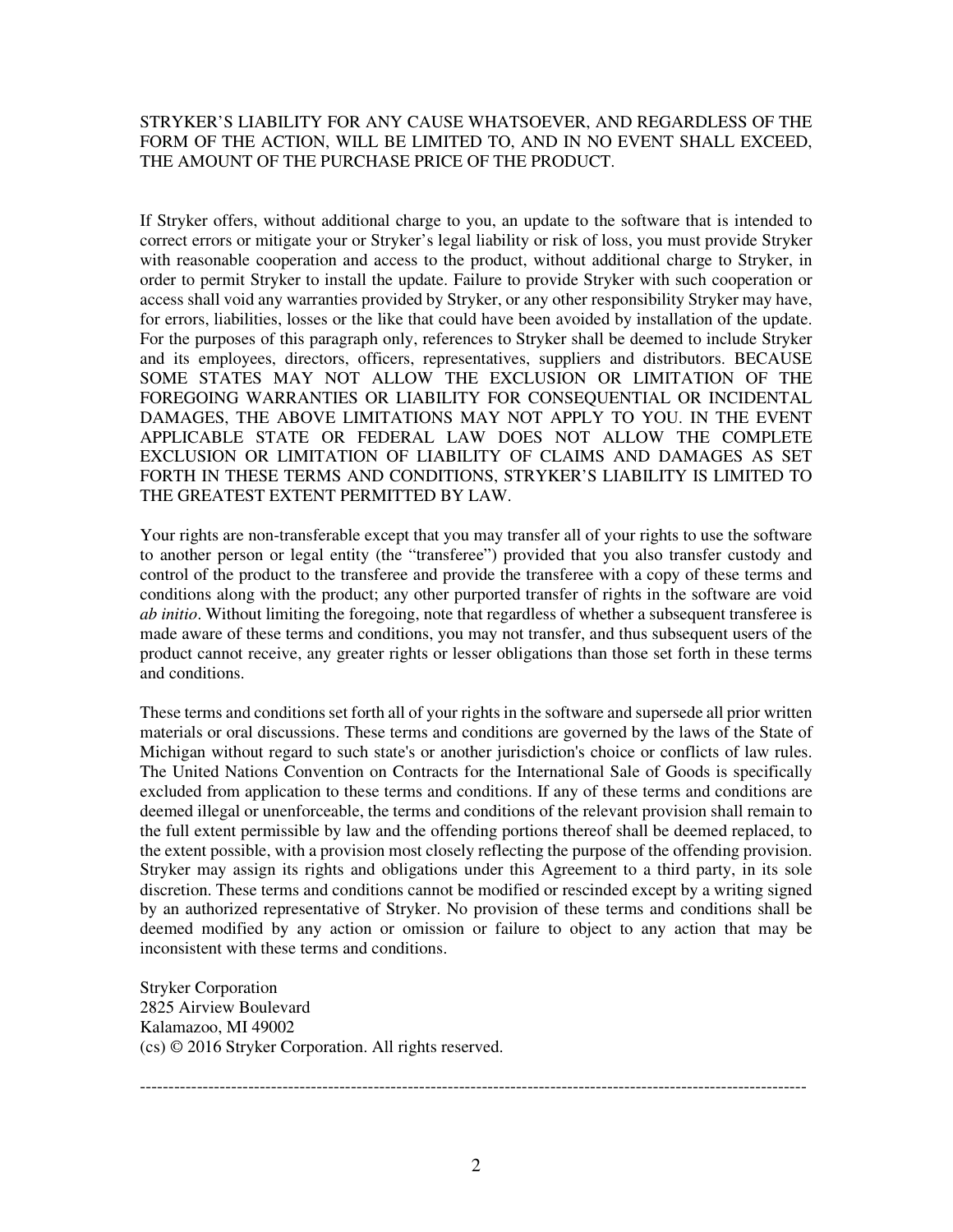# **NOTICE REGARDING USE OF THIRD PARTY SOFTWARE IN PROCUITY BED SOFTWARE SYSTEM PRODUCT**

**The product software contains, or was developed, using the following third party software and available under the licenses listed below. To the extent the terms and conditions of an attached license conflicts with the Stryker Software Terms and Conditions, the terms and conditions of the attached license shall prevail, but solely with respect to the software to which it pertains as listed in the document below.** 

ALL THIRD PARTY SOFTWARE PROVIDED BY STRYKER PURSUANT TO THIS NOTICE IS PROVIDED "AS IS," AND STRYKER MAKES NO REPRESENTATIONS OR WARRANTIES, EXPRESS OR IMPLIED, INCLUDING BUT NOT LIMITED TO, WARRANTIES OF MERCHANTABILITY, FITNESS FOR ANY PARTICULAR PURPOSE, NON INFRINGEMENT OR ANY WARRANTY ARISING BY USAGE OF TRADE, COURSE OF DEALING OR COURSE OF PERFORMANCE. TO THE GREATEST EXTENT PERMITTED BY LAW, STRYKER SHALL NOT BE LIABLE FOR ANY INDIRECT, CONSEQUENTIAL, PUNITIVE OR SPECIAL DAMAGES, INCLUDING WITHOUT LIMITATION, DAMAGES FOR LOST PROFITS, BUSINESS INTERRUPTION OR LOSS OF INFORMATION, RELATING TO SUCH SOFTWARE, EVEN IF STRYKER HAS BEEN ADVISED OF THE POSSIBILITY OF SUCH DAMAGES.

--------------------------------------------------------------------------------------------------------------------- **The below third-party software is listed in accordance with the applicable license(s), and any identified copyright attributions are provided after the listed software. The license text for each identified license, if not included with the listing of the software, is located in Appendix A (Third Party Licenses) to this document.** 

#### **Apache License Version 2.0**

The following materials are licensed under the Apache License Version 2.0:

- libmxml 3.0 https://www.msweet.org/mxml/

- minIni Multi-Platform ini parser https://github.com/compuphase/miniIni/blob/master/LICENSE

## **BSD 2-Clause or Apache 2.0**

The following materials are licensed under the BSD 2-Clause or Apache 2.0:

-log4cplus 1.2.0 https://github.com/log4cplus/log4cplus/blob/REL\_1\_2\_0/LICENSE

> Each file of log4cplus source is licensed using either two clause BSD license or Apache license 2.0. Log4cplus is derived work from log4j. -Log4j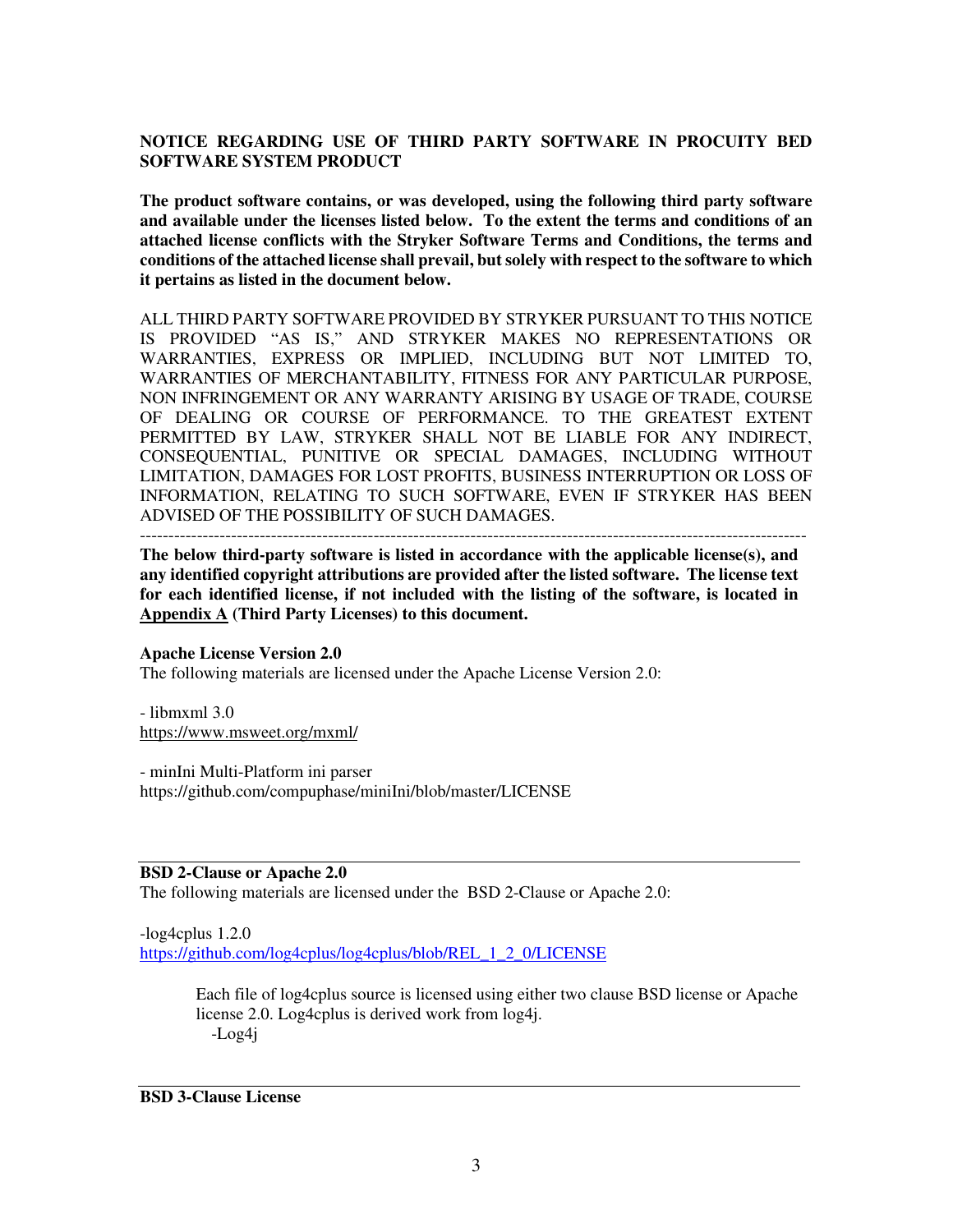The following materials are licensed under the BSD 3-Clause license: -Getopt -getsubopt -Scanline Edge-Flag Algorithm for Antialiasing Scanline edge-flag algorithm for antialiasing Copyright (c) 2005-2007 Kiia Kallio <kkallio@uiah.fi> http://mlab.uiah.fi/~kkallio/antialiasing/

-libzip 1.5.2 https://libzip.org/license/ https://libzip.org/download/

Copyright (C) 1999-2019 Dieter Baron and Thomas Klausner The authors can be contacted at libzip@nih.at

-rfkill 0.5 Copyright (c) The Regents of the University of California. All rights reserved.

-silex-qca9377-apps 1.0 Firmware - Copyright (c) 2016 Qualcomm Atheros, Inc.

-tcp-wrappers 7.6

/\*\*\*\*\*\*\*\*\*\*\*\*\*\*\*\*\*\*\*\*\*\*\*\*\*\*\*\*\*\*\*\*\*\*\*\*\*\*\*\*\*\*\*\*\*\*\*\*\*\*\*\*\*\*\*\*\*\*\*\*\*\*\*\*\*\*\*\*\*\*\*\*

- \* Copyright 1995 by Wietse Venema. All rights reserved. Some individual
- \* files may be covered by other copyrights. \*

\* This material was originally written and compiled by Wietse Venema at

\* Eindhoven University of Technology, The Netherlands, in 1990, 1991,

\* 1992, 1993, 1994 and 1995.

\*

\* Redistribution and use in source and binary forms are permitted

\* provided that this entire copyright notice is duplicated in all such

\* copies.

\*

\* This software is provided "as is" and without any expressed or implied

\* warranties, including, without limitation, the implied warranties of

\* merchantibility and fitness for any particular purpose.

\*\*\*\*\*\*\*\*\*\*\*\*\*\*\*\*\*\*\*\*\*\*\*\*\*\*\*\*\*\*\*\*\*\*\*\*\*\*\*\*\*\*\*\*\*\*\*\*\*\*\*\*\*\*\*\*\*\*\*\*\*\*\*\*\*\*\*\*\*\*\*\*/

```
-shadow 4.2.1
```
- libcap 2.25

- libpam 1.3.0

-libzip

Copyright (C) 1999-2019 Dieter Baron and Thomas Klausner

The authors can be contacted at libzip@nih.at

- wpa\_supplicant

https://w1.fi/cgit/hostap/plain/wpa\_supplicant/README

Copyright (c) 2003-2019, Jouni Malinen  $\langle \phi w_1 \rangle$  and contributors All Rights Reserved.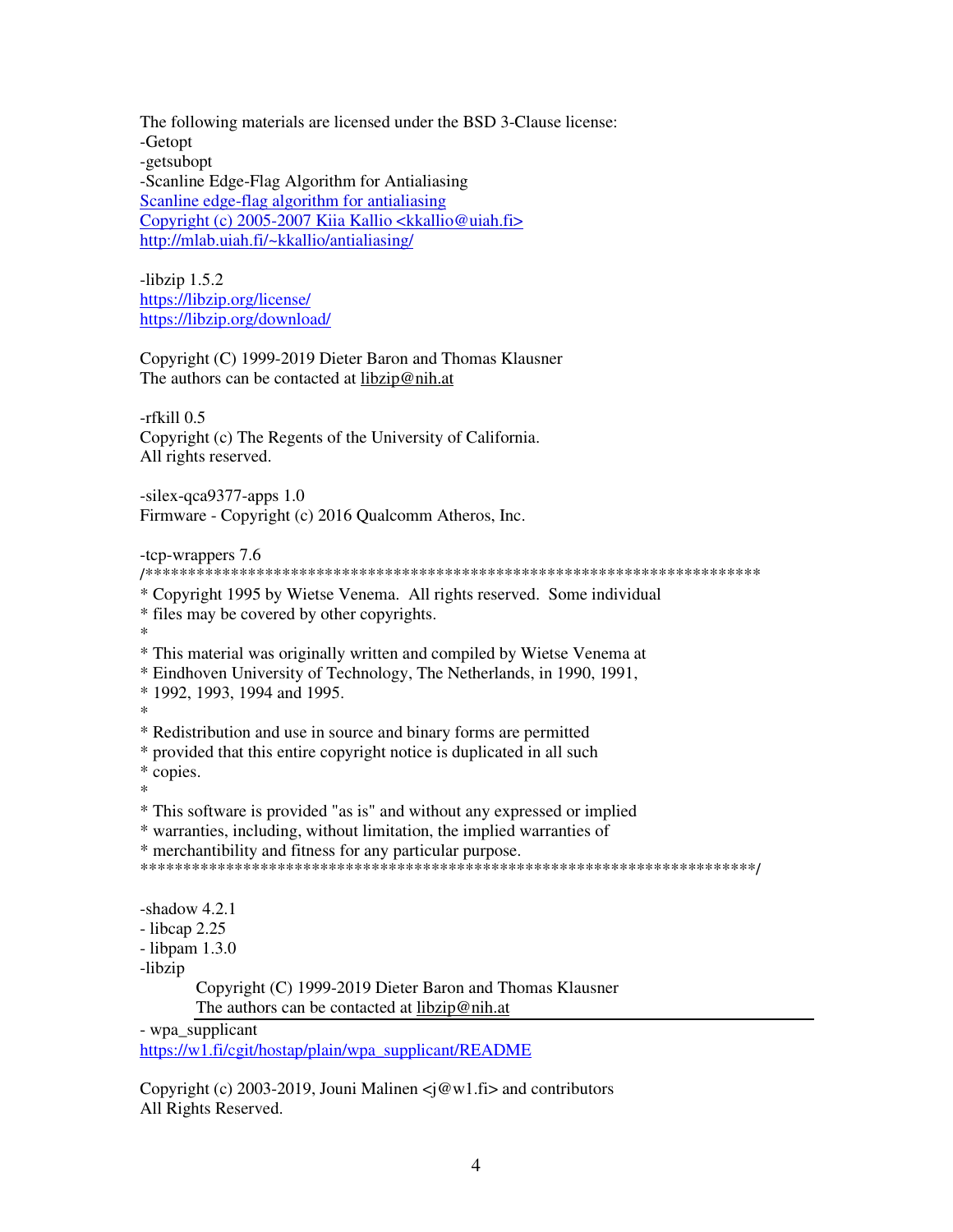This program is licensed under the BSD license (the one with advertisement clause removed).

If you are submitting changes to the project, please see CONTRIBUTIONS file for more instructions.

- Hostapd

hostapd - user space IEEE 802.11 AP and IEEE 802.1X/WPA/WPA2/EAP Authenticator and RADIUS authentication server

Copyright (c) 2002-2019, Jouni Malinen  $\langle j \otimes w1 \rangle$ . fi> and contributors All Rights Reserved.

This program is licensed under the BSD license (the one with advertisement clause removed).

If you are submitting changes to the project, please see CONTRIBUTIONS file for more instructions.

#### **BSD 4-Clause License**

The following materials are licensed under the 4-Clause BSD license:

- bzip2 1.0.6

For bzip associated with Bussybox: bzip2 This program, "bzip2", the associated library "libbzip2", and all documentation, are copyright (C) 1996-2010 Julian R Seward. All rights reserved.

#### **Free Type License**

The following materials are licensed under the Free Type License: - Freetype

#### **GPLv2 and the Mozilla Public License 2.0**

The following materials are licensed under the GPLv2 and the Mozilla Public License 2.0:

- ca-certificates 20170717

Format: http://www.debian.org/doc/packaging-manuals/copyright-format/1.0/ Source: http://ftp.debian.org/debian/pool/main/c/ca-certificates/

Files: debian/\* examples/\* Makefile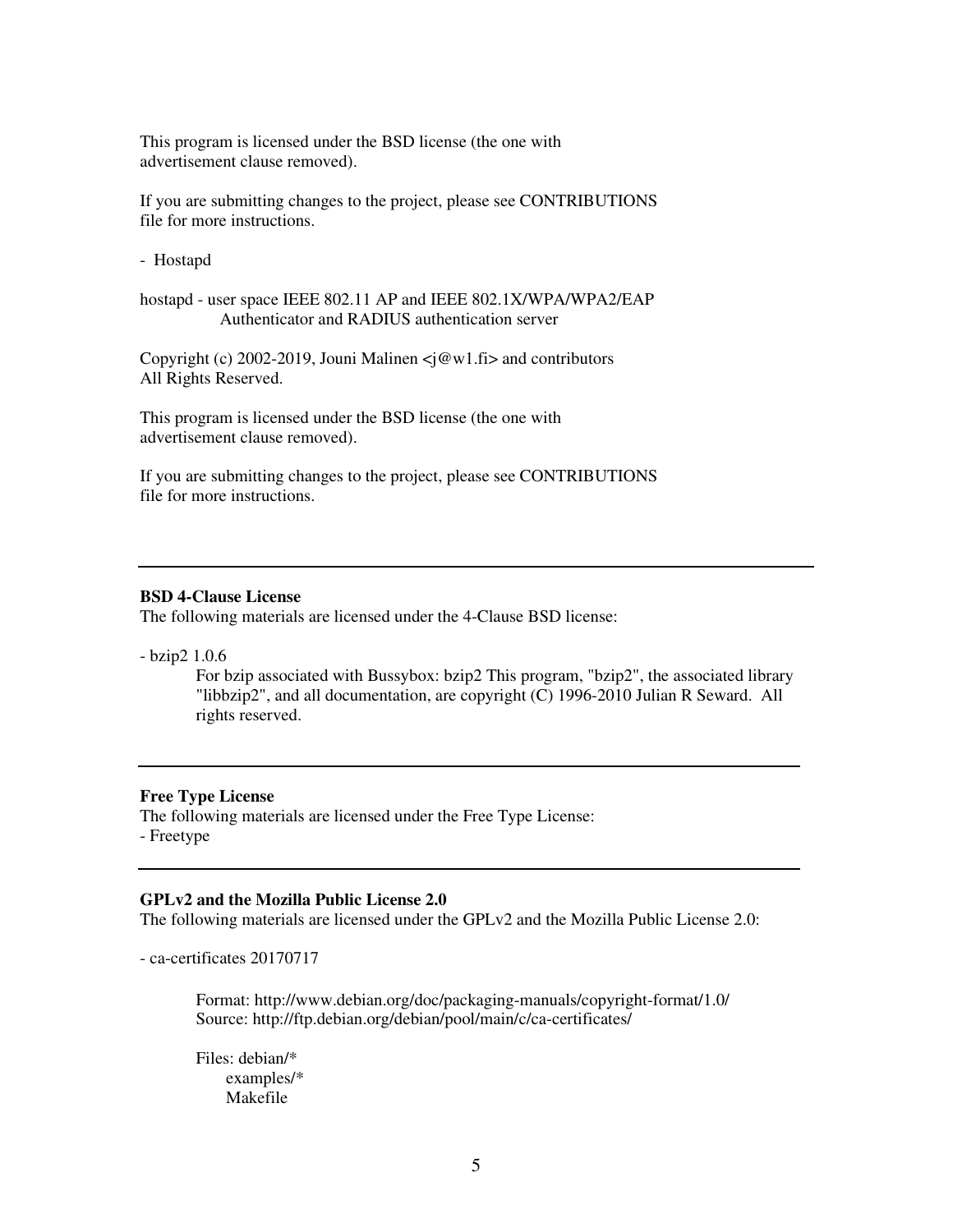mozilla/\* sbin/\* Copyright: 2003 Fumitoshi UKAI <ukai@debian.or.jp> 2009 Philipp Kern <pkern@debian.org> 2011 Michael Shuler <michael@pbandjelly.org> Various Debian Contributors License: GPL-2+ This program is free software; you can redistribute it and/or modify it under the terms of the GNU General Public License as published by the Free Software Foundation; either version 2 of the License, or (at your option) any later version. This program is distributed in the hope that it will be useful, but WITHOUT ANY WARRANTY; without even the implied warranty of MERCHANTABILITY or FITNESS FOR A PARTICULAR PURPOSE. See the GNU General Public License for more details. You should have received a copy of the GNU General Public License along with this program; if not, write to the Free Software Foundation, Inc., 51 Franklin St, Fifth Floor, Boston, MA 02110-1301, USA. On Debian GNU/Linux systems, the complete text of the GNU General Public License can be found in '/usr/share/common-licenses/GPL-2'. Files: mozilla/certdata.txt mozilla/nssckbi.h Copyright: Mozilla Contributors Comment: Original Copyright: 1994-2000 Netscape Communications Corporation (certdata.txt <= CVS Revision: 1.82) NSS no longer contains explicit copyright. Upstream indicates that "Mozilla Contributors" is an appropriate attribution for the required Copyright: field in Debian's machine-readable format. https://bugzilla.mozilla.org/show\_bug.cgi?id=850003

#### **GPLv2**

The following materials are under the GPLv2 or the GPLv2 and other listed licenses:

- libevdev 1.9.1 Copyright © 2013 Red Hat, Inc. Copyright © 2013 David Herrmann <dh.herrmann@gmail.com>

Permission to use, copy, modify, distribute, and sell this software and its documentation for any purpose is hereby granted without fee, provided that the above copyright notice appear in all copies and that both that copyright notice and this permission notice appear in supporting documentation, and that the name of the copyright holders not be used in advertising or publicity pertaining to distribution of the software without specific, written prior permission. The copyright holders make no representations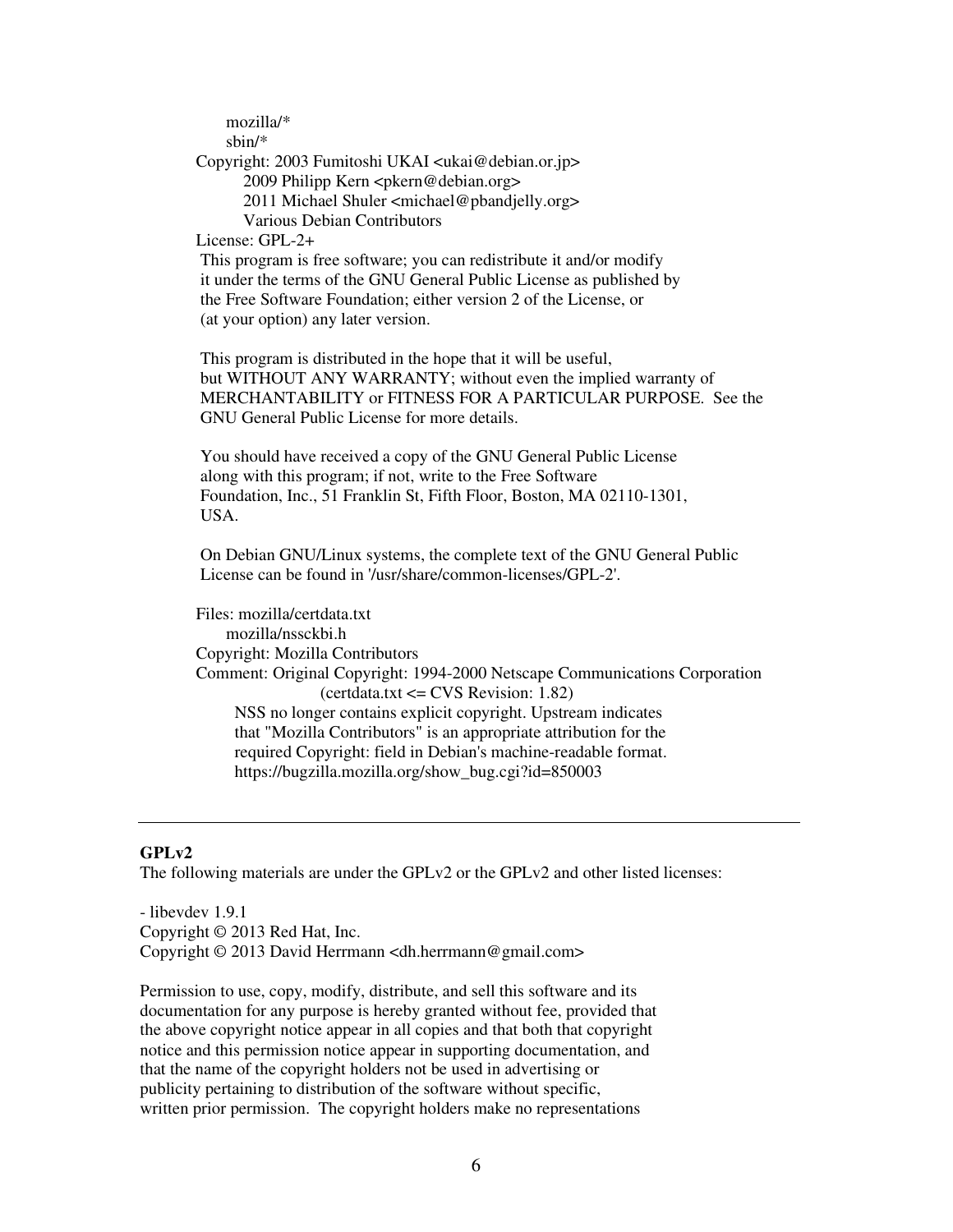about the suitability of this software for any purpose. It is provided "as is" without express or implied warranty.

THE COPYRIGHT HOLDERS DISCLAIM ALL WARRANTIES WITH REGARD TO THIS SOFTWARE, INCLUDING ALL IMPLIED WARRANTIES OF MERCHANTABILITY AND FITNESS, IN NO EVENT SHALL THE COPYRIGHT HOLDERS BE LIABLE FOR ANY SPECIAL, INDIRECT OR CONSEQUENTIAL DAMAGES OR ANY DAMAGES WHATSOEVER RESULTING FROM LOSS OF USE, DATA OR PROFITS, WHETHER IN AN ACTION OF CONTRACT, NEGLIGENCE OR OTHER TORTIOUS ACTION, ARISING OUT OF OR IN CONNECTION WITH THE USE OR PERFORMANCE OF THIS SOFTWARE.

The following license is from a Linux kernel header file and there is no GPL code this package links to.

Copyright (c) 1999-2002 Vojtech Pavlik

This program is free software; you can redistribute it and/or modify it under the terms of the GNU General Public License version 2 as published by the Free Software Foundation.

- busybox 1.24.1

- e2fsprogs 1.43.5 GPLv2 & LGPLv2 & BSD & MIT

This package, the EXT2 filesystem utilities, are made available under the GNU Public License version 2, with the exception of the lib/ext2fs and lib/e2p libraries, which are made available under the GNU Library General Public License Version 2, the lib/uuid library which is made available under a BSD-style license and the lib/et and lib/ss libraries which are made available under an MIT-style license. Please see lib/uuid/COPYING for more details for the license for the files comprising the libuuid library, and the source file headers of the libet and libss libraries for more information.

The most recent officially distributed version can be found at http://e2fsprogs.sourceforge.net. If you need to make a distribution, that's the one you should use. If there is some reason why you'd like a more recent version that is still in ALPHA testing (i.e., either using the "WIP" test distributions or one from the hg or git repository from the development branch, please contact me (tytso@mit.edu) before you ship. The release schedules for this package are flexible, if you give me enough lead time.

> Theodore Ts'o 23-June-2007

- glibc 2.26 GPLv2 & LGPLv2.1

This file contains the copying permission notices for various files in the GNU C Library distribution that have copyright owners other than the Free Software Foundation. These notices all require that a copy of the notice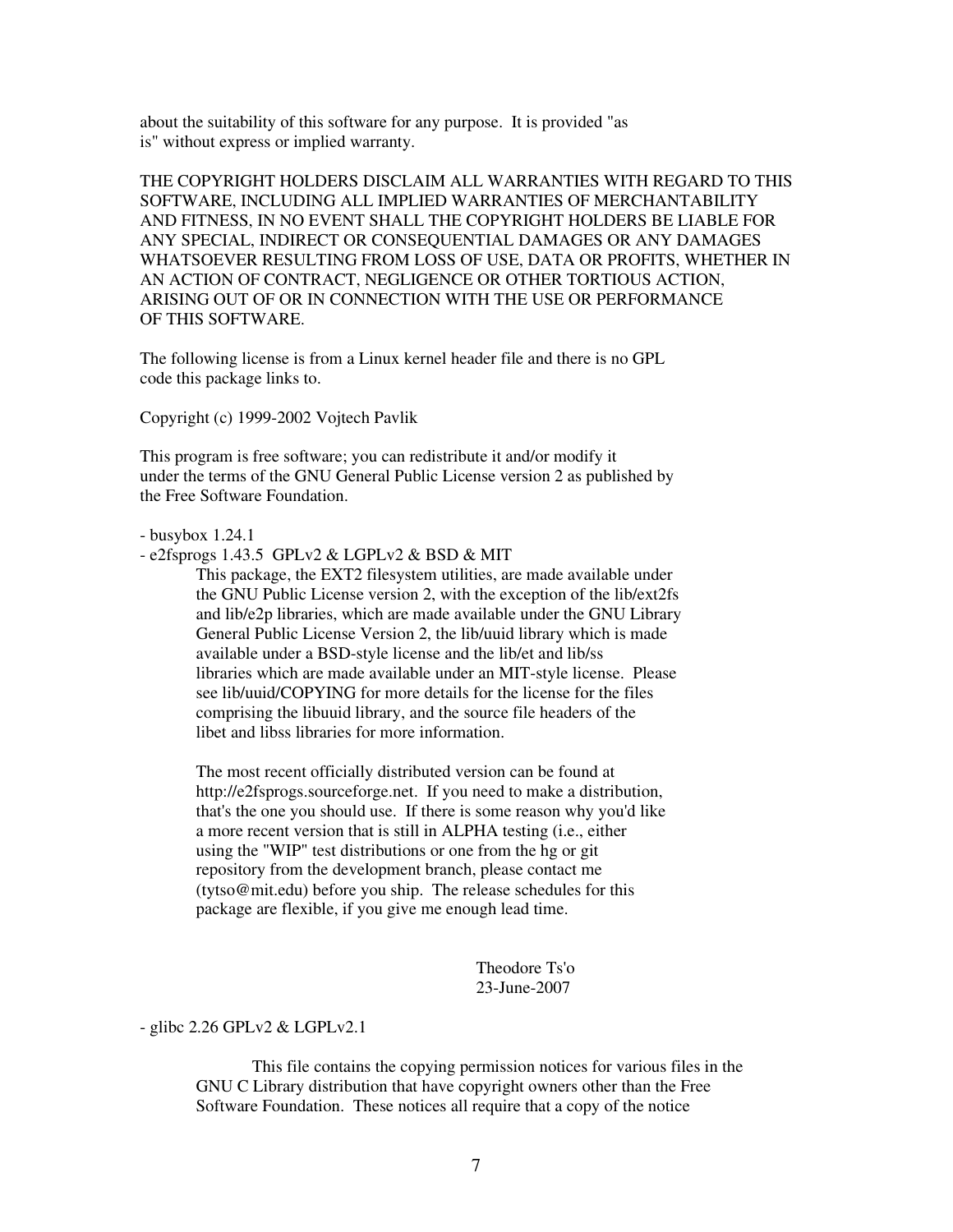be included in the accompanying documentation and be distributed with binary distributions of the code, so be sure to include this file along with any binary distributions derived from the GNU C Library.

All code incorporated from 4.4 BSD is distributed under the following license:

Copyright (C) 1991 Regents of the University of California. All rights reserved.

Redistribution and use in source and binary forms, with or without modification, are permitted provided that the following conditions are met:

- 1. Redistributions of source code must retain the above copyright notice, this list of conditions and the following disclaimer.
- 2. Redistributions in binary form must reproduce the above copyright notice, this list of conditions and the following disclaimer in the documentation and/or other materials provided with the distribution.
- 3. [This condition was removed.]
- 4. Neither the name of the University nor the names of its contributors may be used to endorse or promote products derived from this software without specific prior written permission.

THIS SOFTWARE IS PROVIDED BY THE REGENTS AND CONTRIBUTORS "AS IS" AND ANY EXPRESS OR IMPLIED WARRANTIES, INCLUDING, BUT NOT LIMITED TO, THE IMPLIED WARRANTIES OF MERCHANTABILITY AND FITNESS FOR A PARTICULAR PURPOSE ARE DISCLAIMED. IN NO EVENT SHALL THE REGENTS OR CONTRIBUTORS BE LIABLE FOR ANY DIRECT, INDIRECT, INCIDENTAL, SPECIAL, EXEMPLARY, OR CONSEQUENTIAL DAMAGES (INCLUDING, BUT NOT LIMITED TO, PROCUREMENT OF SUBSTITUTE GOODS OR SERVICES; LOSS OF USE, DATA, OR PROFITS; OR BUSINESS INTERRUPTION) HOWEVER CAUSED AND ON ANY THEORY OF LIABILITY, WHETHER IN CONTRACT, STRICT LIABILITY, OR TORT (INCLUDING NEGLIGENCE OR OTHERWISE) ARISING IN ANY WAY OUT OF THE USE OF THIS SOFTWARE, EVEN IF ADVISED OF THE POSSIBILITY OF SUCH DAMAGE.

The DNS resolver code, taken from BIND 4.9.5, is copyrighted by UC Berkeley, by Digital Equipment Corporation and by Internet Software Consortium. The DEC portions are under the following license:

Portions Copyright (C) 1993 by Digital Equipment Corporation.

Permission to use, copy, modify, and distribute this software for any purpose with or without fee is hereby granted, provided that the above copyright notice and this permission notice appear in all copies, and that the name of Digital Equipment Corporation not be used in advertising or publicity pertaining to distribution of the document or software without specific, written prior permission.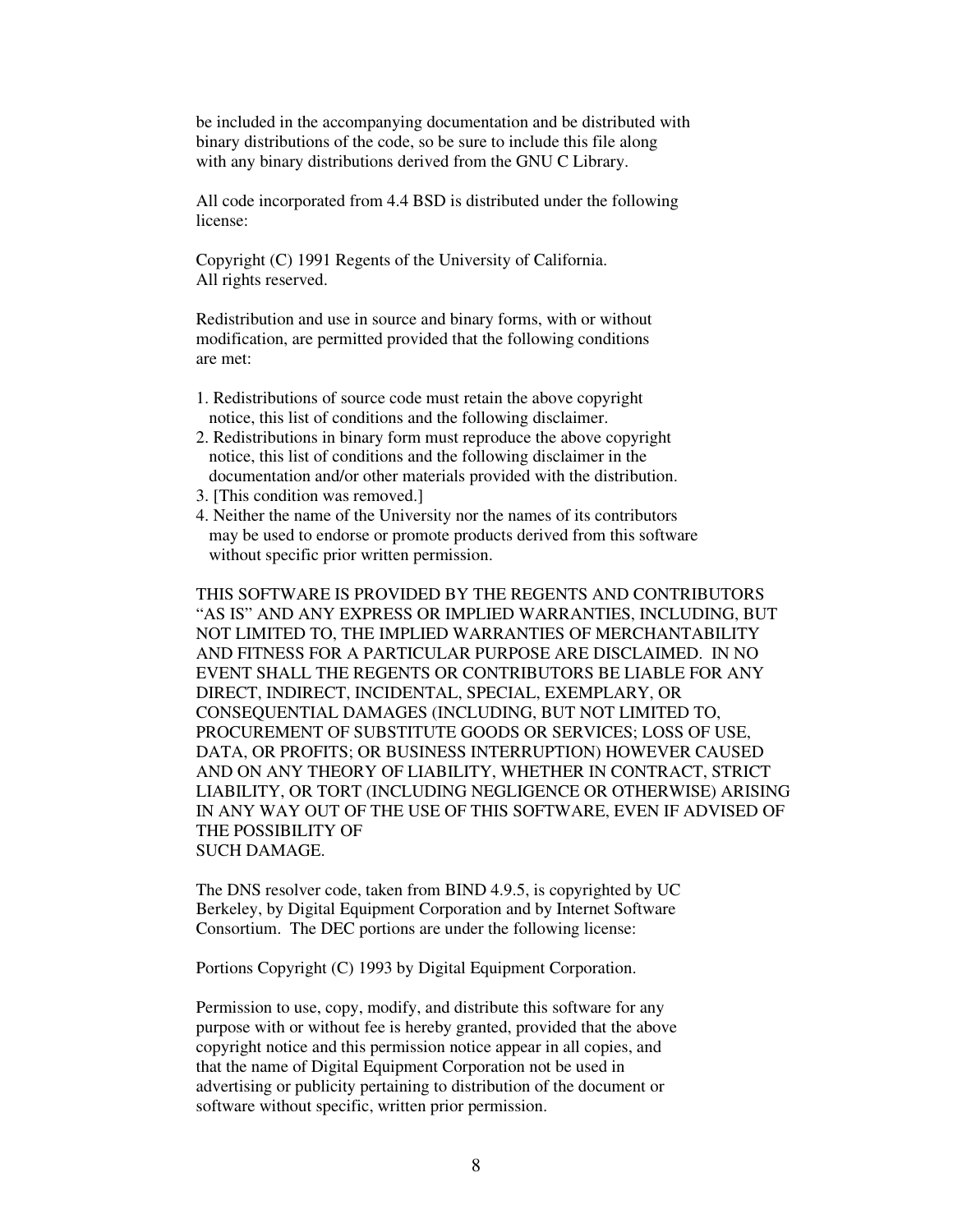THE SOFTWARE IS PROVIDED "AS IS" AND DIGITAL EQUIPMENT CORP. DISCLAIMS ALL WARRANTIES WITH REGARD TO THIS SOFTWARE, INCLUDING ALL IMPLIED WARRANTIES OF MERCHANTABILITY AND FITNESS. IN NO EVENT SHALL DIGITAL EQUIPMENT CORPORATION BE LIABLE FOR ANY SPECIAL, DIRECT, INDIRECT, OR CONSEQUENTIAL DAMAGES OR ANY DAMAGES WHATSOEVER RESULTING FROM LOSS OF USE, DATA OR PROFITS, WHETHER IN AN ACTION OF CONTRACT, NEGLIGENCE OR OTHER TORTIOUS ACTION, ARISING OUT OF OR IN CONNECTION WITH THE USE OR PERFORMANCE OF THIS SOFTWARE.

The ISC portions are under the following license:

Portions Copyright (c) 1996-1999 by Internet Software Consortium.

Permission to use, copy, modify, and distribute this software for any purpose with or without fee is hereby granted, provided that the above copyright notice and this permission notice appear in all copies.

THE SOFTWARE IS PROVIDED "AS IS" AND INTERNET SOFTWARE CONSORTIUM DISCLAIMS ALL WARRANTIES WITH REGARD TO THIS SOFTWARE INCLUDING ALL IMPLIED WARRANTIES OF MERCHANTABILITY AND FITNESS. IN NO EVENT SHALL INTERNET SOFTWARE CONSORTIUM BE LIABLE FOR ANY SPECIAL, DIRECT, INDIRECT, OR CONSEQUENTIAL DAMAGES OR ANY DAMAGES WHATSOEVER RESULTING FROM LOSS OF USE, DATA OR PROFITS, WHETHER IN AN ACTION OF CONTRACT, NEGLIGENCE OR OTHER TORTIOUS ACTION, ARISING OUT OF OR IN CONNECTION WITH THE USE OR PERFORMANCE OF THIS SOFTWARE.

The Sun RPC support (from rpcsrc-4.0) is covered by the following license:

Copyright (c) 2010, Oracle America, Inc.

Redistribution and use in source and binary forms, with or without modification, are permitted provided that the following conditions are met:

 \* Redistributions of source code must retain the above copyright notice, this list of conditions and the following disclaimer.

- \* Redistributions in binary form must reproduce the above copyright notice, this list of conditions and the following disclaimer in the documentation and/or other materials provided with the distribution.
- \* Neither the name of the "Oracle America, Inc." nor the names of its contributors may be used to endorse or promote products derived from this software without specific prior written permission.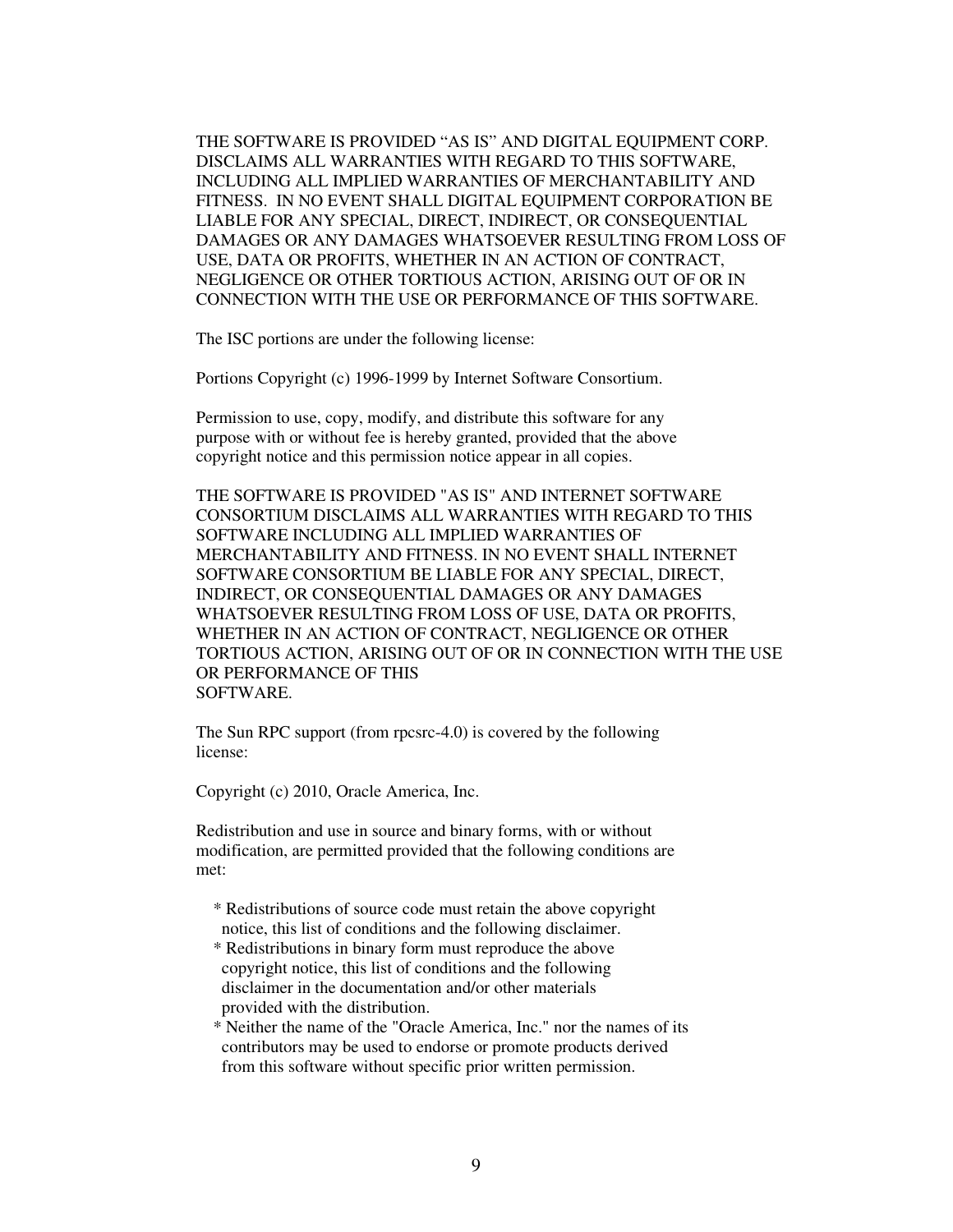THIS SOFTWARE IS PROVIDED BY THE COPYRIGHT HOLDERS AND CONTRIBUTORS "AS IS" AND ANY EXPRESS OR IMPLIED WARRANTIES, INCLUDING, BUT NOT LIMITED TO, THE IMPLIED WARRANTIES OF MERCHANTABILITY AND FITNESS FOR A PARTICULAR PURPOSE ARE DISCLAIMED. IN NO EVENT SHALL THE COPYRIGHT HOLDER OR CONTRIBUTORS BE LIABLE FOR ANY DIRECT, INDIRECT, INCIDENTAL, SPECIAL, EXEMPLARY, OR CONSEQUENTIAL DAMAGES (INCLUDING, BUT NOT LIMITED TO, PROCUREMENT OF SUBSTITUTE GOODS OR SERVICES; LOSS OF USE, DATA, OR PROFITS; OR BUSINESS INTERRUPTION) HOWEVER CAUSED AND ON ANY THEORY OF LIABILITY, WHETHER IN CONTRACT, STRICT LIABILITY, OR TORT (INCLUDING NEGLIGENCE OR OTHERWISE) ARISING IN ANY WAY OUT OF THE USE OF THIS SOFTWARE, EVEN IF ADVISED OF THE POSSIBILITY OF SUCH DAMAGE.

The following CMU license covers some of the support code for Mach, derived from Mach 3.0:

Mach Operating System Copyright (C) 1991,1990,1989 Carnegie Mellon University All Rights Reserved.

Permission to use, copy, modify and distribute this software and its documentation is hereby granted, provided that both the copyright notice and this permission notice appear in all copies of the software, derivative works or modified versions, and any portions thereof, and that both notices appear in supporting documentation.

CARNEGIE MELLON ALLOWS FREE USE OF THIS SOFTWARE IN ITS ``AS IS'' CONDITION. CARNEGIE MELLON DISCLAIMS ANY LIABILITY OF ANY KIND FOR ANY DAMAGES WHATSOEVER RESULTING FROM THE USE OF THIS SOFTWARE.

Carnegie Mellon requests users of this software to return to

 Software Distribution Coordinator School of Computer Science Carnegie Mellon University Pittsburgh PA 15213-3890

--

or Software.Distribution@CS.CMU.EDU any improvements or extensions that they make and grant Carnegie Mellon the rights to redistribute these changes.

The file if\_ppp.h is under the following CMU license:

 Redistribution and use in source and binary forms, with or without modification, are permitted provided that the following conditions are met:

 1. Redistributions of source code must retain the above copyright notice, this list of conditions and the following disclaimer.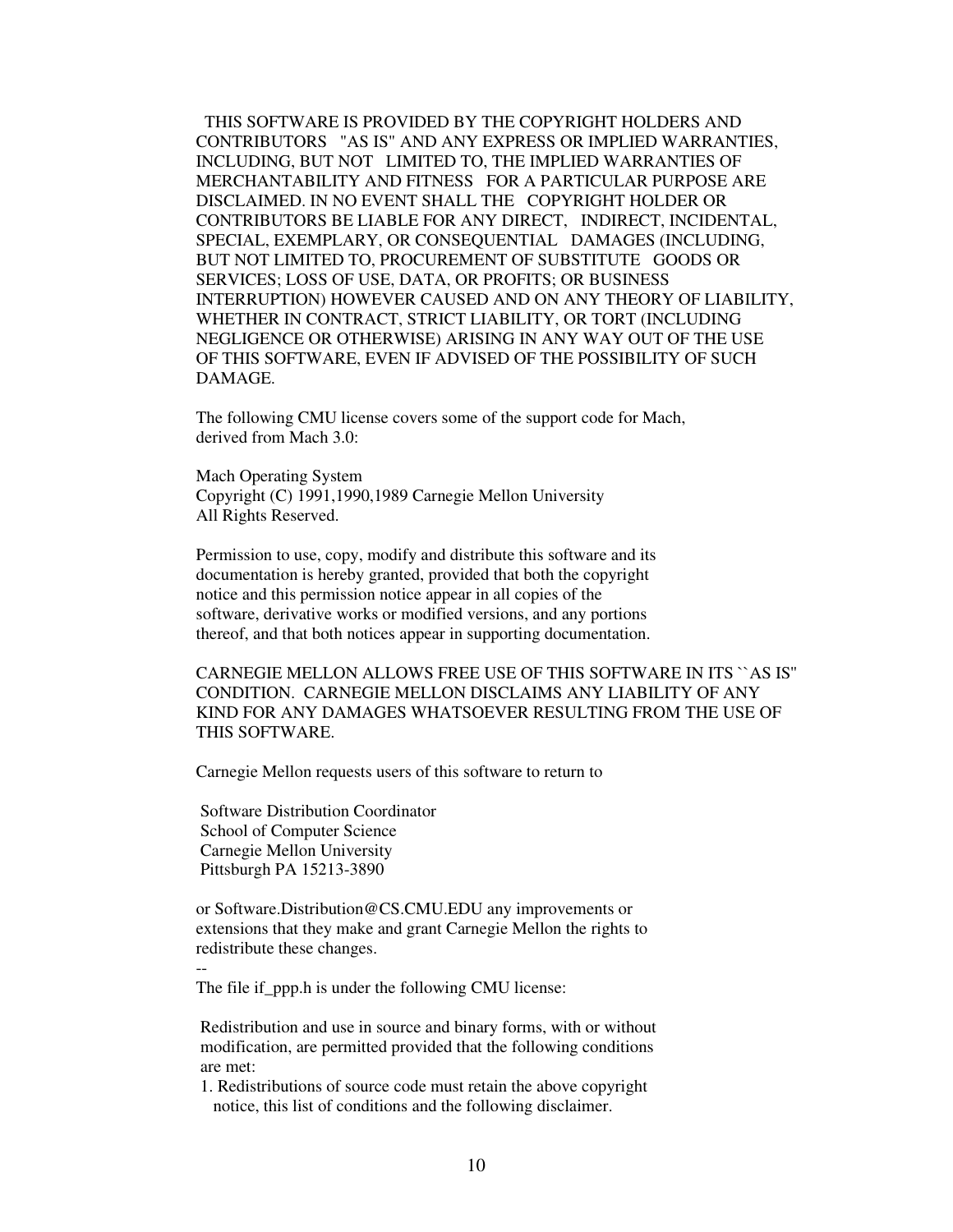- 2. Redistributions in binary form must reproduce the above copyright notice, this list of conditions and the following disclaimer in the documentation and/or other materials provided with the distribution.
- 3. Neither the name of the University nor the names of its contributors may be used to endorse or promote products derived from this software without specific prior written permission.

 THIS SOFTWARE IS PROVIDED BY CARNEGIE MELLON UNIVERSITY AND CONTRIBUTORS ``AS IS'' AND ANY EXPRESS OR IMPLIED WARRANTIES, INCLUDING, BUT NOT LIMITED TO, THE IMPLIED WARRANTIES OF MERCHANTABILITY AND FITNESS FOR A PARTICULAR PURPOSE ARE DISCLAIMED. IN NO EVENT SHALL THE UNIVERSITY OR CONTRIBUTORS BE LIABLE FOR ANY DIRECT, INDIRECT, INCIDENTAL, SPECIAL, EXEMPLARY, OR CONSEQUENTIAL DAMAGES (INCLUDING, BUT NOT LIMITED TO, PROCUREMENT OF SUBSTITUTE GOODS OR SERVICES; LOSS OF USE, DATA, OR PROFITS; OR BUSINESS INTERRUPTION) HOWEVER CAUSED AND ON ANY THEORY OF LIABILITY, WHETHER IN CONTRACT, STRICT LIABILITY, OR TORT (INCLUDING NEGLIGENCE OR OTHERWISE) ARISING IN ANY WAY OUT OF THE USE OF THIS SOFTWARE, EVEN IF ADVISED OF THE POSSIBILITY OF SUCH DAMAGE.

The following license covers the files from Intel's "Highly Optimized Mathematical Functions for Itanium" collection:

Intel License Agreement

Copyright (c) 2000, Intel Corporation

All rights reserved.

Redistribution and use in source and binary forms, with or without modification, are permitted provided that the following conditions are met:

\* Redistributions of source code must retain the above copyright notice, this list of conditions and the following disclaimer.

\* Redistributions in binary form must reproduce the above copyright notice, this list of conditions and the following disclaimer in the documentation and/or other materials provided with the distribution.

\* The name of Intel Corporation may not be used to endorse or promote products derived from this software without specific prior written permission.

THIS SOFTWARE IS PROVIDED BY THE COPYRIGHT HOLDERS AND CONTRIBUTORS "AS IS" AND ANY EXPRESS OR IMPLIED WARRANTIES, INCLUDING, BUT NOT LIMITED TO, THE IMPLIED WARRANTIES OF MERCHANTABILITY AND FITNESS FOR A PARTICULAR PURPOSE ARE DISCLAIMED. IN NO EVENT SHALL INTEL OR CONTRIBUTORS BE LIABLE FOR ANY DIRECT, INDIRECT, INCIDENTAL, SPECIAL, EXEMPLARY, OR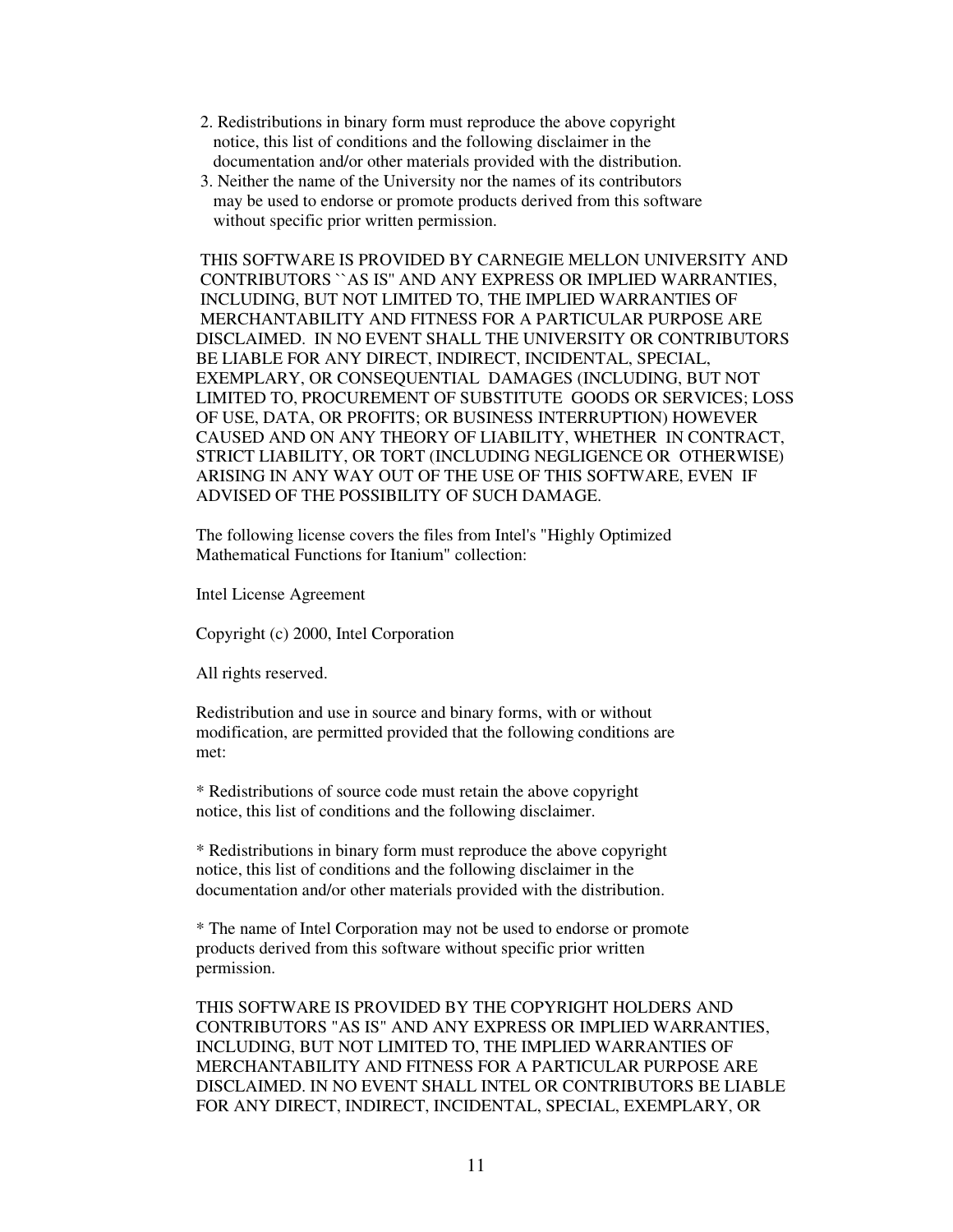CONSEQUENTIAL DAMAGES (INCLUDING, BUT NOT LIMITED TO, PROCUREMENT OF SUBSTITUTE GOODS OR SERVICES; LOSS OF USE, DATA, OR PROFITS; OR BUSINESS INTERRUPTION) HOWEVER CAUSED AND ON ANY THEORY OF LIABILITY, WHETHER IN CONTRACT, STRICT LIABILITY, OR TORT (INCLUDING NEGLIGENCE OR OTHERWISE) ARISING IN ANY WAY OUT OF THE USE OF THIS SOFTWARE, EVEN IF ADVISED OF THE POSSIBILITY OF SUCH DAMAGE.

The files inet/getnameinfo.c and sysdeps/posix/getaddrinfo.c are copyright (C) by Craig Metz and are distributed under the following license:

/\* The Inner Net License, Version 2.00

 The author(s) grant permission for redistribution and use in source and binary forms, with or without modification, of the software and documentation provided that the following conditions are met:

- 0. If you receive a version of the software that is specifically labelled as not being for redistribution (check the version message and/or README), you are not permitted to redistribute that version of the software in any way or form.
- 1. All terms of the all other applicable copyrights and licenses must be followed.
- 2. Redistributions of source code must retain the authors' copyright notice(s), this list of conditions, and the following disclaimer.
- 3. Redistributions in binary form must reproduce the authors' copyright notice(s), this list of conditions, and the following disclaimer in the documentation and/or other materials provided with the distribution.
- 4. [The copyright holder has authorized the removal of this clause.]
- 5. Neither the name(s) of the author(s) nor the names of its contributors may be used to endorse or promote products derived from this software without specific prior written permission.

THIS SOFTWARE IS PROVIDED BY ITS AUTHORS AND CONTRIBUTORS ``AS IS'' AND ANY EXPRESS OR IMPLIED WARRANTIES, INCLUDING, BUT NOT LIMITED TO, THE IMPLIED WARRANTIES OF MERCHANTABILITY AND FITNESS FOR A PARTICULAR PURPOSE ARE DISCLAIMED. IN NO EVENT SHALL THE AUTHORS OR CONTRIBUTORS BE LIABLE FOR ANY DIRECT, INDIRECT, INCIDENTAL, SPECIAL, EXEMPLARY, OR CONSEQUENTIAL DAMAGES (INCLUDING, BUT NOT LIMITED TO, PROCUREMENT OF SUBSTITUTE GOODS OR SERVICES; LOSS OF USE, DATA, OR PROFITS; OR BUSINESS INTERRUPTION) HOWEVER CAUSED AND ON ANY THEORY OF LIABILITY, WHETHER IN CONTRACT, STRICT LIABILITY, OR TORT (INCLUDING NEGLIGENCE OR OTHERWISE) ARISING IN ANY WAY OUT OF THE USE OF THIS SOFTWARE, EVEN IF ADVISED OF THE POSSIBILITY OF SUCH DAMAGE.

If these license terms cause you a real problem, contact the author. \*/

The file sunrpc/des\_impl.c is copyright Eric Young: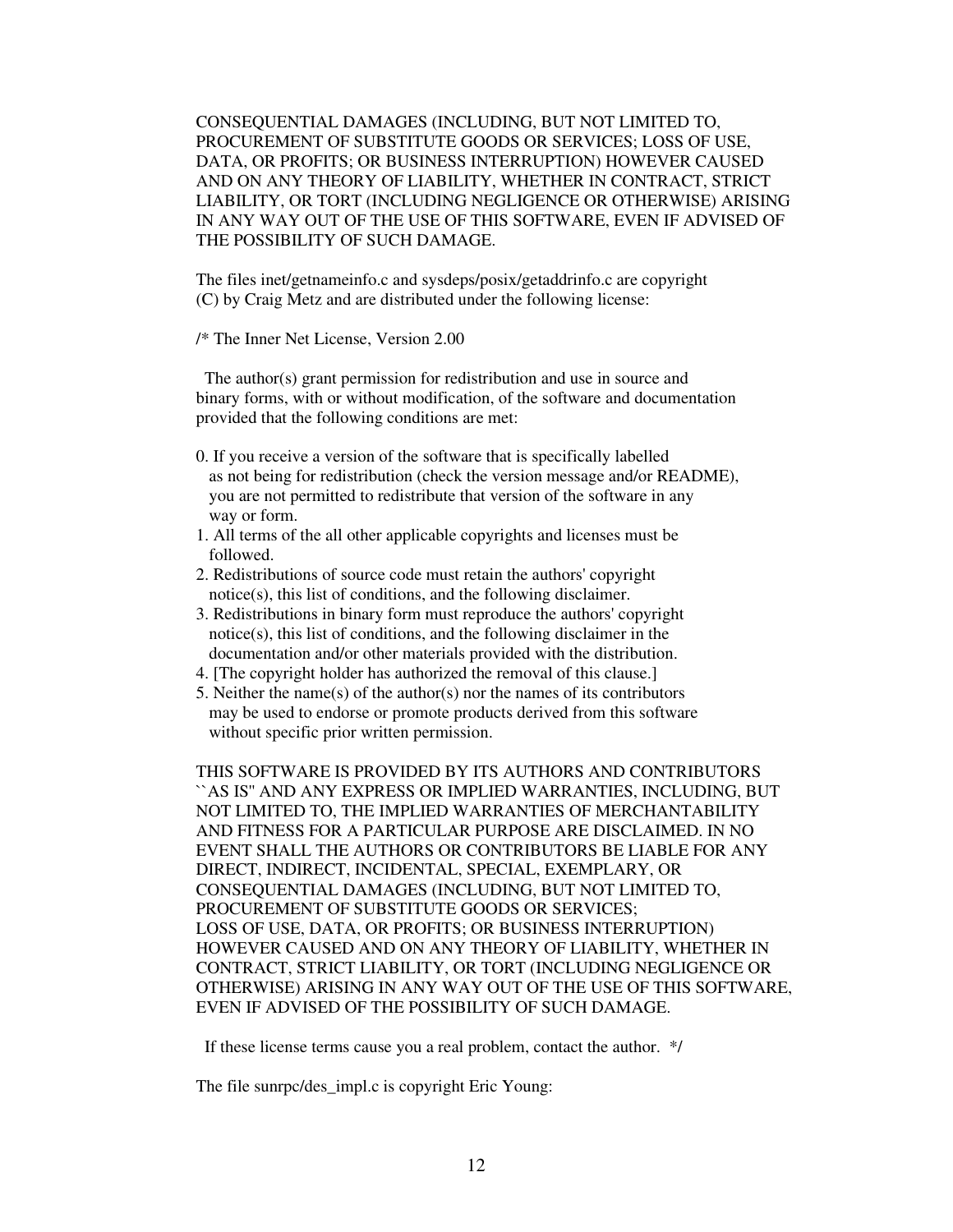Copyright (C) 1992 Eric Young

Collected from libdes and modified for SECURE RPC by Martin Kuck 1994 This file is distributed under the terms of the GNU Lesser General Public License, version 2.1 or later - see the file COPYING.LIB for details. If you did not receive a copy of the license with this program, please see <http://www.gnu.org/licenses/> to obtain a copy.

The libidn code is copyright Simon Josefsson, with portions copyright The Internet Society, Tom Tromey and Red Hat, Inc.:

Copyright (C) 2002, 2003, 2004, 2011 Simon Josefsson

This file is part of GNU Libidn.

GNU Libidn is free software; you can redistribute it and/or modify it under the terms of the GNU Lesser General Public License as published by the Free Software Foundation; either version 2.1 of the License, or (at your option) any later version.

GNU Libidn is distributed in the hope that it will be useful, but WITHOUT ANY WARRANTY; without even the implied warranty of MERCHANTABILITY or FITNESS FOR A PARTICULAR PURPOSE. See the **GNU** Lesser General Public License for more details.

You should have received a copy of the GNU Lesser General Public License along with GNU Libidn; if not, see <http://www.gnu.org/licenses/>. The following notice applies to portions of libidn/nfkc.c:

This file contains functions from GLIB, including gutf8.c and gunidecomp.c, all licensed under LGPL and copyright hold by:

Copyright (C) 1999, 2000 Tom Tromey Copyright 2000 Red Hat, Inc.

The following applies to portions of libidn/punycode.c and libidn/punycode.h:

This file is derived from RFC 3492bis written by Adam M. Costello.

Disclaimer and license: Regarding this entire document or any portion of it (including the pseudocode and C code), the author makes no guarantees and is not responsible for any damage resulting from its use. The author grants irrevocable permission to anyone to use, modify, and distribute it in any way that does not diminish the rights of anyone else to use, modify, and distribute it, provided that redistributed derivative works do not contain misleading author or version information. Derivative works need not be licensed under similar terms.

Copyright (C) The Internet Society (2003). All Rights Reserved.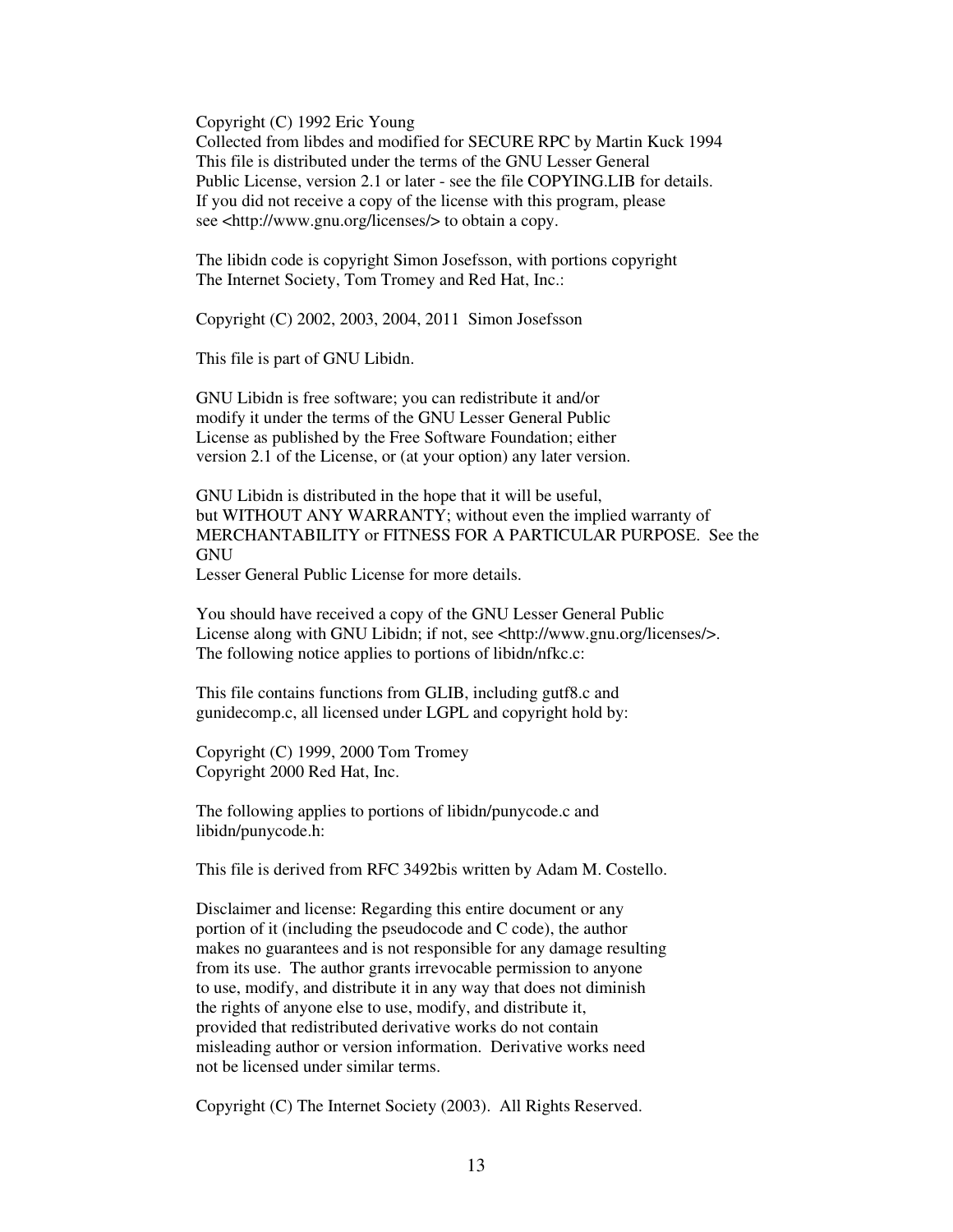This document and translations of it may be copied and furnished to others, and derivative works that comment on or otherwise explain it or assist in its implementation may be prepared, copied, published and distributed, in whole or in part, without restriction of any kind, provided that the above copyright notice and this paragraph are included on all such copies and derivative works. However, this document itself may not be modified in any way, such as by removing the copyright notice or references to the Internet Society or other Internet organizations, except as needed for the purpose of developing Internet standards in which case the procedures for copyrights defined in the Internet Standards process must be followed, or as required to translate it into languages other than English.

The limited permissions granted above are perpetual and will not be revoked by the Internet Society or its successors or assigns.

This document and the information contained herein is provided on an "AS IS" basis and THE INTERNET SOCIETY AND THE INTERNET ENGINEERING TASK FORCE DISCLAIMS ALL WARRANTIES, EXPRESS OR IMPLIED, INCLUDING BUT NOT LIMITED TO ANY WARRANTY THAT THE USE OF THE INFORMATION HEREIN WILL NOT INFRINGE ANY RIGHTS OR ANY IMPLIED WARRANTIES OF MERCHANTABILITY OR FITNESS FOR A PARTICULAR PURPOSE.

The file inet/rcmd.c is under a UCB copyright and the following:

Copyright (C) 1998 WIDE Project. All rights reserved.

Redistribution and use in source and binary forms, with or without modification, are permitted provided that the following conditions are met:

- 1. Redistributions of source code must retain the above copyright notice, this list of conditions and the following disclaimer.
- 2. Redistributions in binary form must reproduce the above copyright notice, this list of conditions and the following disclaimer in the documentation and/or other materials provided with the distribution.
- 3. Neither the name of the project nor the names of its contributors may be used to endorse or promote products derived from this software without specific prior written permission.

THIS SOFTWARE IS PROVIDED BY THE PROJECT AND CONTRIBUTORS ``AS IS'' AND ANY EXPRESS OR IMPLIED WARRANTIES, INCLUDING, BUT NOT LIMITED TO, THE IMPLIED WARRANTIES OF MERCHANTABILITY AND FITNESS FOR A PARTICULAR PURPOSE ARE DISCLAIMED. IN NO EVENT SHALL THE PROJECT OR CONTRIBUTORS BE LIABLE FOR ANY DIRECT, INDIRECT, INCIDENTAL, SPECIAL, EXEMPLARY, OR CONSEQUENTIAL DAMAGES (INCLUDING, BUT NOT LIMITED TO, PROCUREMENT OF SUBSTITUTE GOODS OR SERVICES; LOSS OF USE, DATA, OR PROFITS; OR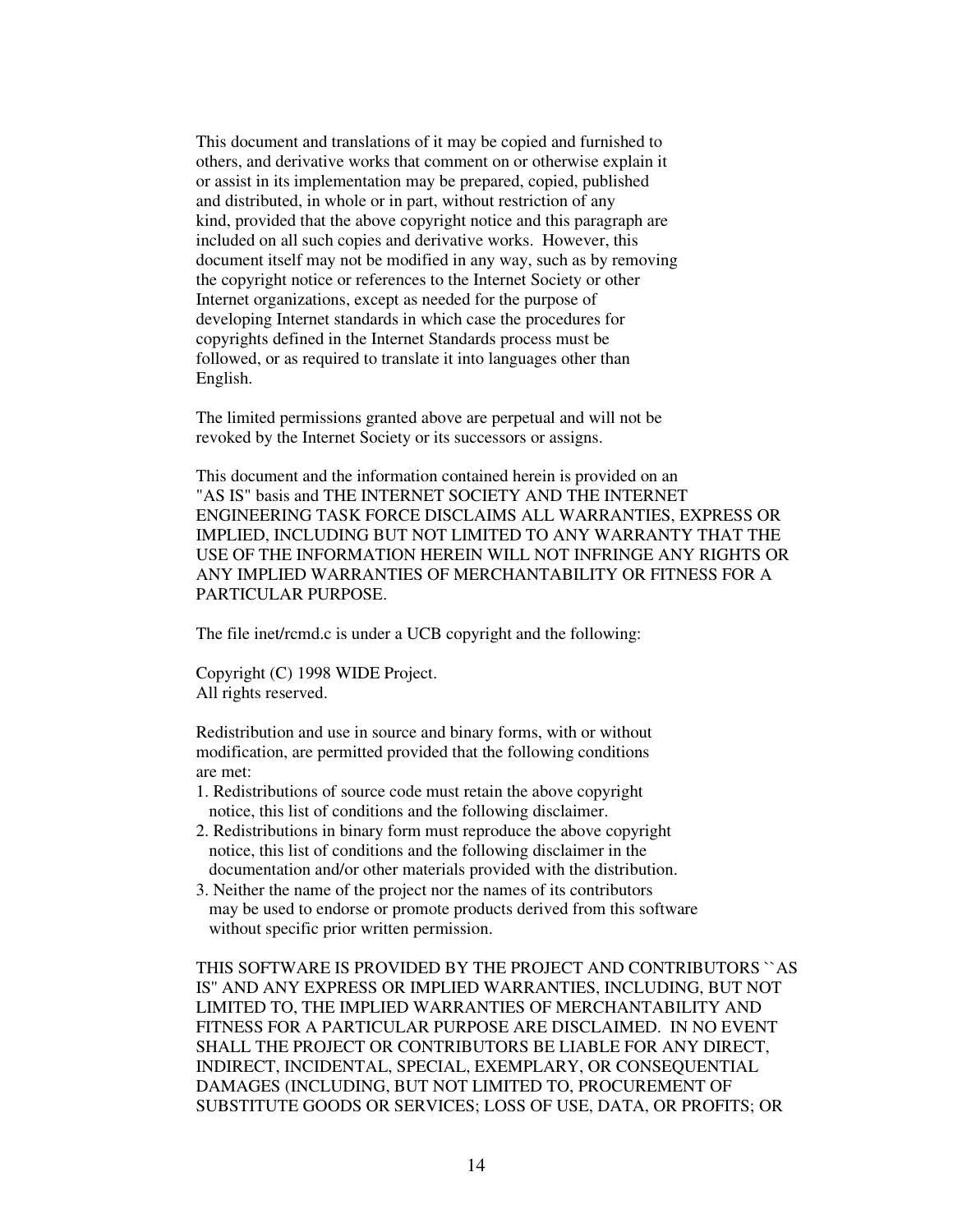BUSINESS INTERRUPTION) HOWEVER CAUSED AND ON ANY THEORY OF LIABILITY, WHETHER IN CONTRACT, STRICT LIABILITY, OR TORT (INCLUDING NEGLIGENCE OR OTHERWISE) ARISING IN ANY WAY OUT OF THE USE OF THIS SOFTWARE, EVEN IF ADVISED OF THE POSSIBILITY OF SUCH DAMAGE.

The file posix/runtests.c is copyright Tom Lord:

Copyright 1995 by Tom Lord

All Rights Reserved

Permission to use, copy, modify, and distribute this software and its documentation for any purpose and without fee is hereby granted, provided that the above copyright notice appear in all copies and that both that copyright notice and this permission notice appear in supporting documentation, and that the name of the copyright holder not be used in advertising or publicity pertaining to distribution of the software without specific, written prior permission.

Tom Lord DISCLAIMS ALL WARRANTIES WITH REGARD TO THIS SOFTWARE, INCLUDING ALL IMPLIED WARRANTIES OF MERCHANTABILITY AND FITNESS, IN NO EVENT SHALL TOM LORD BE LIABLE FOR ANY SPECIAL, INDIRECT OR CONSEQUENTIAL DAMAGES OR ANY DAMAGES WHATSOEVER RESULTING FROM LOSS OF USE, DATA OR PROFITS, WHETHER IN AN ACTION OF CONTRACT, NEGLIGENCE OR OTHER TORTIOUS ACTION, ARISING OUT OF OR IN CONNECTION WITH THE USE OR PERFORMANCE OF THIS SOFTWARE.

The posix/rxspencer tests are copyright Henry Spencer:

Copyright 1992, 1993, 1994, 1997 Henry Spencer. All rights reserved. This software is not subject to any license of the American Telephone and Telegraph Company or of the Regents of the University of California.

Permission is granted to anyone to use this software for any purpose on any computer system, and to alter it and redistribute it, subject to the following restrictions:

- 1. The author is not responsible for the consequences of use of this software, no matter how awful, even if they arise from flaws in it.
- 2. The origin of this software must not be misrepresented, either by explicit claim or by omission. Since few users ever read sources, credits must appear in the documentation.
- 3. Altered versions must be plainly marked as such, and must not be misrepresented as being the original software. Since few users ever read sources, credits must appear in the documentation.
- 4. This notice may not be removed or altered.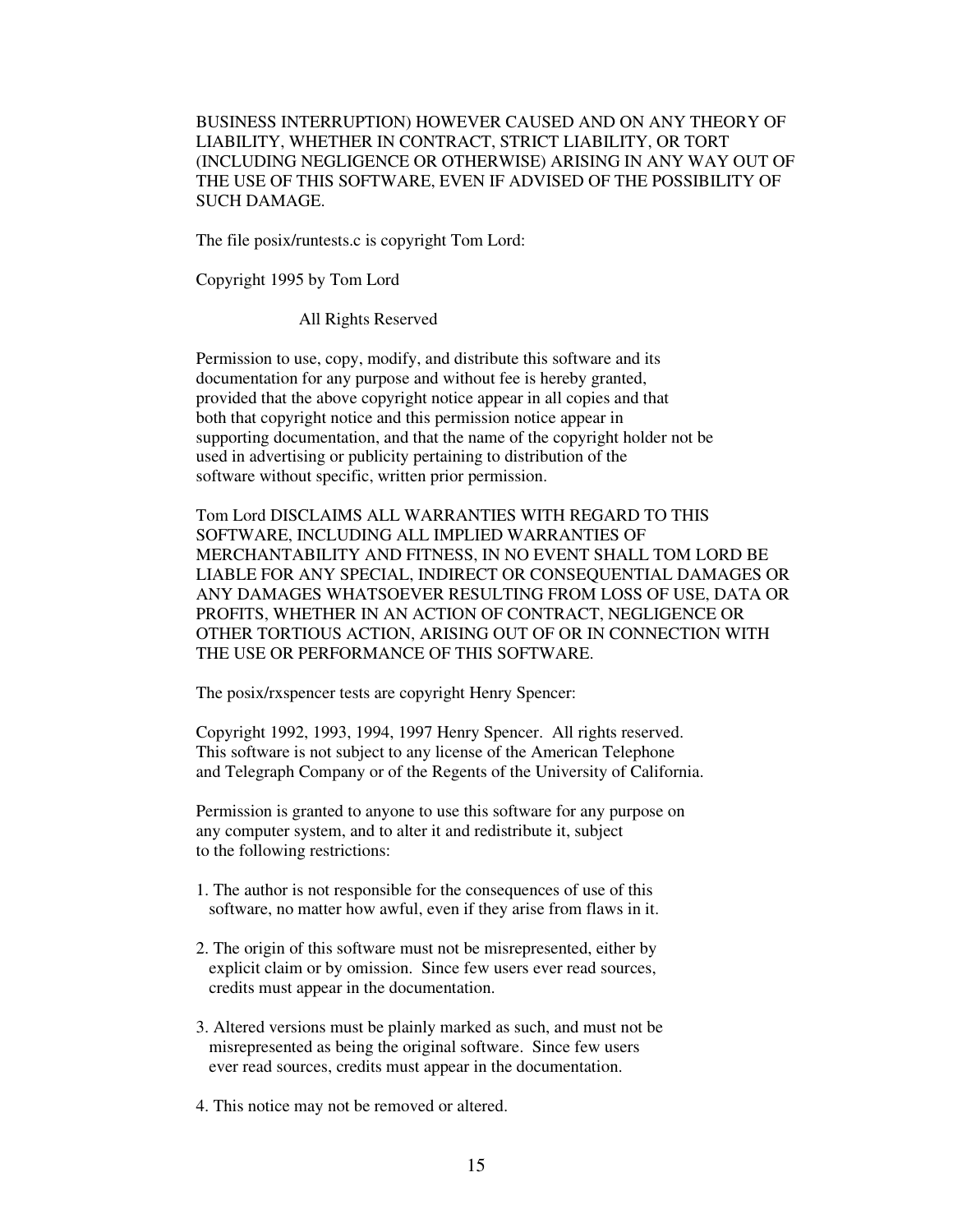The file posix/PCRE.tests is copyright University of Cambridge:

Copyright (c) 1997-2003 University of Cambridge

Permission is granted to anyone to use this software for any purpose on any computer system, and to redistribute it freely, subject to the following restrictions:

- 1. This software is distributed in the hope that it will be useful, but WITHOUT ANY WARRANTY; without even the implied warranty of MERCHANTABILITY or FITNESS FOR A PARTICULAR PURPOSE.
- 2. The origin of this software must not be misrepresented, either by explicit claim or by omission. In practice, this means that if you use PCRE in software that you distribute to others, commercially or otherwise, you must put a sentence like this

 Regular expression support is provided by the PCRE library package, which is open source software, written by Philip Hazel, and copyright by the University of Cambridge, England.

 somewhere reasonably visible in your documentation and in any relevant files or online help data or similar. A reference to the ftp site for the source, that is, to

ftp://ftp.csx.cam.ac.uk/pub/software/programming/pcre/

 should also be given in the documentation. However, this condition is not intended to apply to whole chains of software. If package A includes PCRE, it must acknowledge it, but if package B is software that includes package A, the condition is not imposed on package B (unless it uses PCRE independently).

- 3. Altered versions must be plainly marked as such, and must not be misrepresented as being the original software.
- 4. If PCRE is embedded in any software that is released under the GNU General Purpose Licence (GPL), or Lesser General Purpose Licence (LGPL), then the terms of that licence shall supersede any condition above with which it is incompatible.

Files from Sun fdlibm are copyright Sun Microsystems, Inc.:

Copyright (C) 1993 by Sun Microsystems, Inc. All rights reserved.

Developed at SunPro, a Sun Microsystems, Inc. business. Permission to use, copy, modify, and distribute this software is freely granted, provided that this notice is preserved.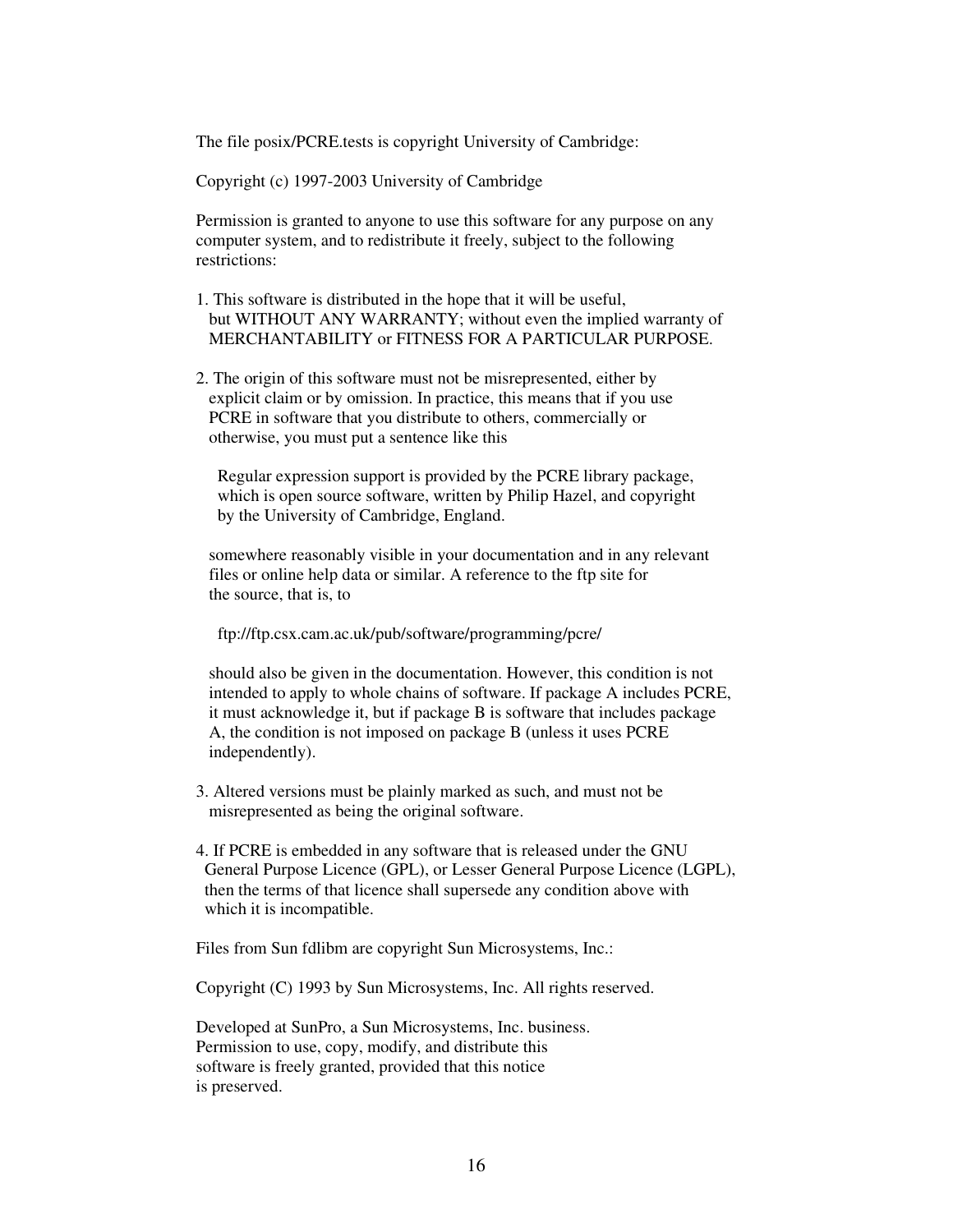Various long double libm functions are copyright Stephen L. Moshier:

Copyright 2001 by Stephen L. Moshier <moshier@na-net.ornl.gov>

 This library is free software; you can redistribute it and/or modify it under the terms of the GNU Lesser General Public License as published by the Free Software Foundation; either version 2.1 of the License, or (at your option) any later version.

 This library is distributed in the hope that it will be useful, but WITHOUT ANY WARRANTY; without even the implied warranty of MERCHANTABILITY or FITNESS FOR A PARTICULAR PURPOSE. See the **GNU** Lesser General Public License for more details.

 You should have received a copy of the GNU Lesser General Public License along with this library; if not, see <http://www.gnu.org/licenses/>. \*/ End glibc 2.26

#### **LGPLv2.1 or GPLv2+**

The following materials are under the LGPLv2 or the GPLv2 or later version:

- attr 2.4.4.7

Most components of the "attr" package are licensed under Version 2.1 of the GNU Lesser General Public License (see COPYING.LGPL).

Some components (as annotated in the source) are licensed under Version 2 of the GNU General Public License (see below),

- \* Copyright (c) 2000-2002,2004 Silicon Graphics, Inc.
- \* All Rights Reserved.
- \* \* This program is free software: you can redistribute it and/or modify it
- \* under the terms of the GNU General Public License as published by
- \* the Free Software Foundation, either version 2 of the License, or
- \* (at your option) any later version.

\*

\* This program is distributed in the hope that it will be useful,

- \* but WITHOUT ANY WARRANTY; without even the implied warranty of
- \* MERCHANTABILITY or FITNESS FOR A PARTICULAR PURPOSE. See the
- \* GNU General Public License for more details.

\*

- \* You should have received a copy of the GNU General Public License
- \* along with this program. If not, see <http://www.gnu.org/licenses/>.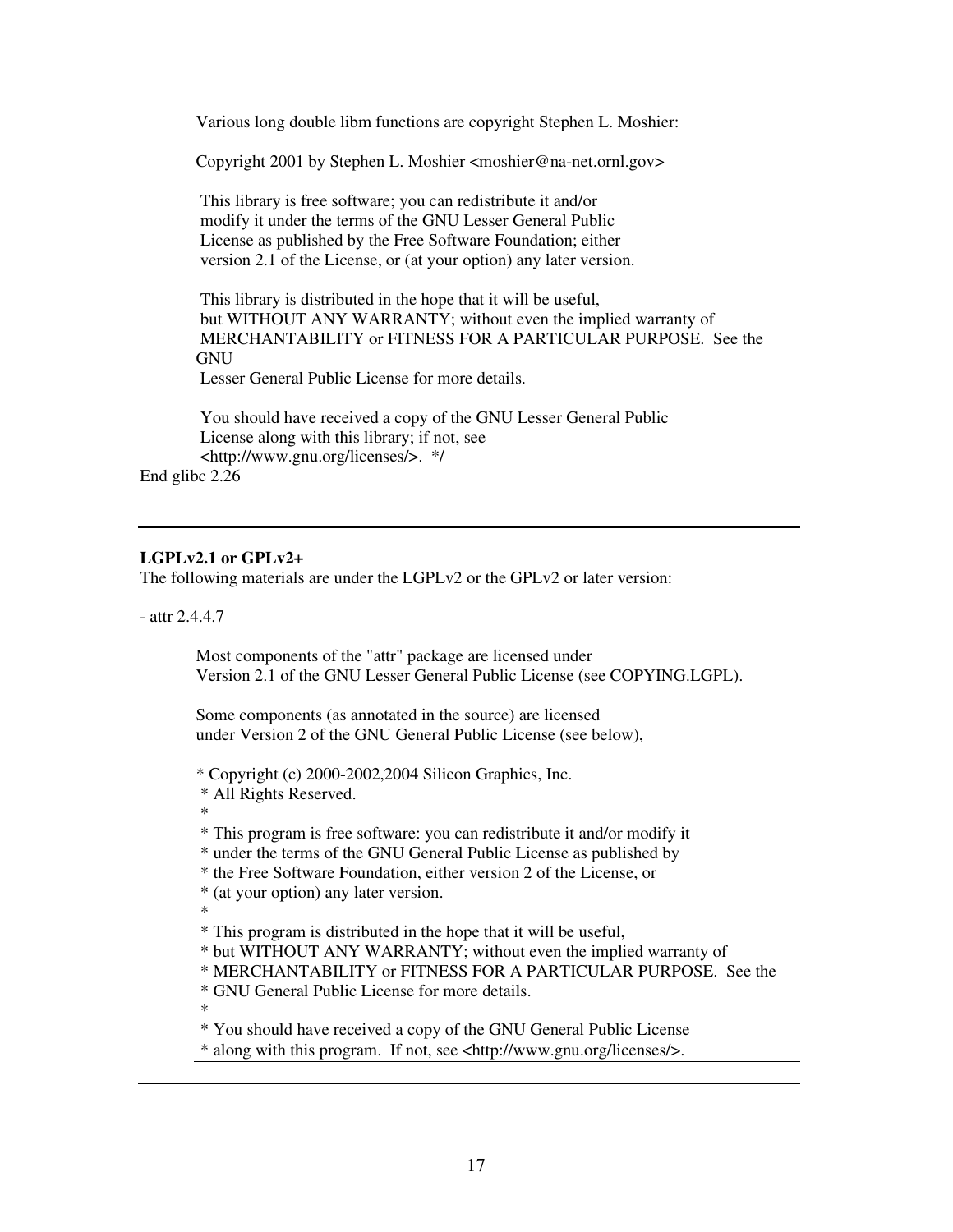#### **GPLv2 & LGPLv2.1**

The following materials are under the GPLv2 or the LGPLv2: - glibc-locale 2.26

#### **GPLv2**

The following materials are under the GPLv2:

- Linux Kernel v4.12

- https://www.kernel.org/
- base-files 3.0.14

- canutils 4.0.6

- init-ifupdown 1.0

This package was created by Peter Tobias tobias@et-inf.fho-emden.de on Wed, 24 Aug 1994 21:33:28 +0200 and maintained by Anthony Towns <ajt@debian.org> until 2001.

It is currently maintained by Marco d'Itri <md@linux.it>.

Copyright 1994-2010 Peter Tobias, Anthony Towns and Marco d'Itri

The programs in this package are distributed under the terms of the GNU General Public License, version 2 as distributed by the Free Software Foundation. On Debian systems, a copy of this license may be found in /usr/share/common-licenses/GPL-2.

- base-passwd 3.5.29
- initscripts 1.0
- mingetty 1.08
- netbase 5.4

This package was created by Peter Tobias tobias@et-inf.fho-emden.de on Wed, 24 Aug 1994 21:33:28 +0200 and maintained by Anthony Towns  $\langle$ ajt@debian.org > until 2001. It is currently maintained by Marco d'Itri <md@linux.it>.

Copyright 1994-2010 Peter Tobias, Anthony Towns and Marco d'Itri

The programs in this package are distributed under the terms of the GNU General Public License, version 2 as distributed by the Free Software Foundation. On Debian systems, a copy of this license may be found in /usr/share/common-licenses/GPL-2.

#### - swupdate 0.1

- sysvinit-inittab 2.88dsf

Sysvinit is Copyright (C) 1991-2004 Miquel van Smoorenburg

 This program is free software; you can redistribute it and/or modify it under the terms of the GNU General Public License as published by the Free Software Foundation; either version 2 of the License, or (at your option) any later version.

 This program is distributed in the hope that it will be useful, but WITHOUT ANY WARRANTY; without even the implied warranty of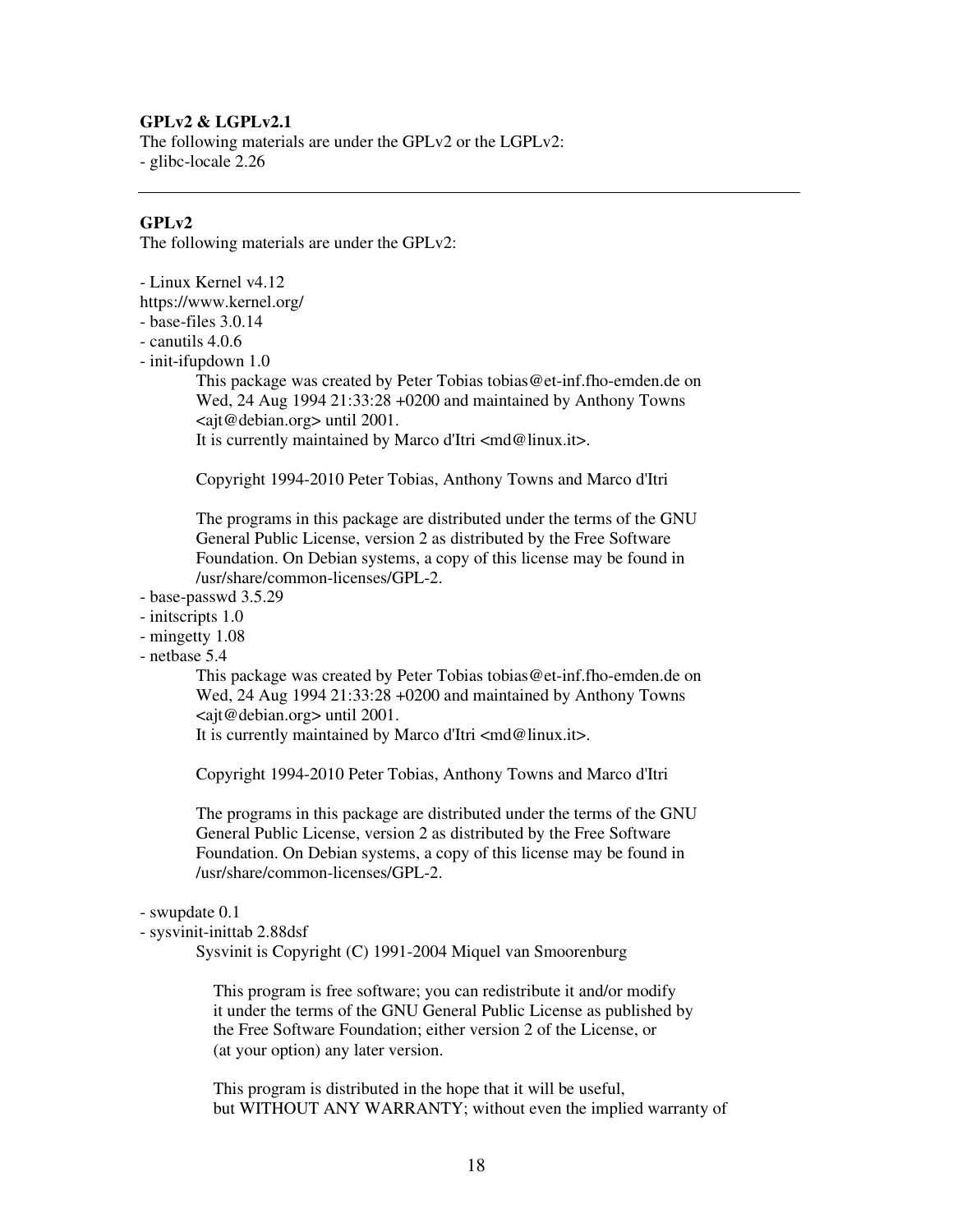MERCHANTABILITY or FITNESS FOR A PARTICULAR PURPOSE. See the GNU General Public License for more details.

 You should have received a copy of the GNU General Public License along with this program; if not, write to the Free Software Foundation, Inc., 51 Franklin St, Fifth Floor, Boston, MA 02110-1301 USA

- gpio-init 0.1

- silex-qca9377-driver 1.0
- vsftpd 3.0.3

© Chris Evans except where otherwise noted in individual files.

vsftpd is licensed under version 2 of the GNU GPL. As copyright holder, I give permission for vsftpd to be linked to the OpenSSL libraries. This includes permission for vsftpd binaries to be distributed linked against the OpenSSL libraries. All other obligations under the GPL v2 remain intact.

#### **GPLv2+ or LGPLv2+**

The following materials are licensed under the GPLv2 or later version or LGPLv2 or later version (LGPLv2+):

- eudev 3.2.2 GPLv2.0+ & LGPL-2.1+

## **GPLv2+**

The following materials are licensed under the GPLv2 or later version:

- iproute2 4.11.0

- lzo 2.10

Copyright (C) 1996-2017 Markus Franz Xaver Johannes Oberhumer All Rights Reserved.

 The LZO library is free software; you can redistribute it and/or modify it under the terms of the GNU General Public License as published by the Free Software Foundation; either version 2 of the License, or (at your option) any later version.

 The LZO library is distributed in the hope that it will be useful, but WITHOUT ANY WARRANTY; without even the implied warranty of MERCHANTABILITY or FITNESS FOR A PARTICULAR PURPOSE. See the GNU General Public License for more details.

 You should have received a copy of the GNU General Public License along with the LZO library; see the file COPYING. If not, write to the Free Software Foundation, Inc.,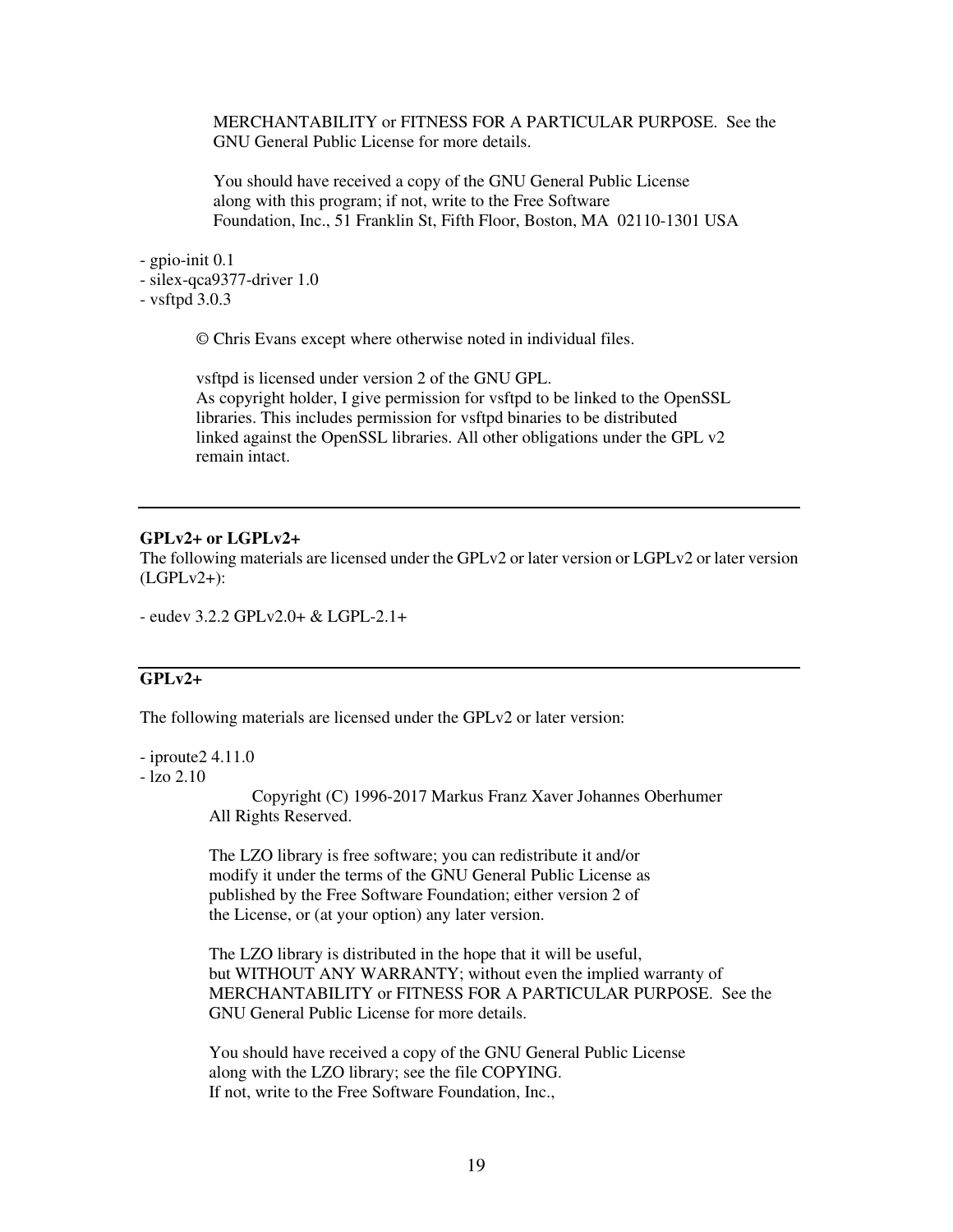51 Franklin Street, Fifth Floor, Boston, MA 02110-1301, USA.

 Markus F.X.J. Oberhumer <markus@oberhumer.com> http://www.oberhumer.com/opensource/lzo/

# - mtd-utils 2.0.0

/\*

\* Copyright (c) Artem Bityutskiy, 2007, 2008

\*

\* This program is free software; you can redistribute it and/or modify

\* it under the terms of the GNU General Public License as published by

\* the Free Software Foundation; either version 2 of the License, or

\* (at your option) any later version.

\*

\* This program is distributed in the hope that it will be useful,

\* but WITHOUT ANY WARRANTY; without even the implied warranty of

\* MERCHANTABILITY or FITNESS FOR A PARTICULAR PURPOSE. See

\* the GNU General Public License for more details.

\*

\* You should have received a copy of the GNU General Public License

\* along with this program; if not, write to the Free Software

\* Foundation, Inc., 675 Mass Ave, Cambridge, MA 02139, USA.

\*/

- psplash 0.1+gitAUTOINC

+2015f7073e

/\* pslash - a lightweight framebuffer splashscreen for embedded devices. \*

\* Copyright (c) 2006 Matthew Allum <mallum@o-hand.com>

\*

\* This program is free software; you can redistribute it and/or modify

\* it under the terms of the GNU General Public License as published by

\* the Free Software Foundation; either version 2, or (at your option)

\* any later version.

\*

\* This program is distributed in the hope that it will be useful,

\* but WITHOUT ANY WARRANTY; without even the implied warranty of

\* MERCHANTABILITY or FITNESS FOR A PARTICULAR PURPOSE. See the

\* GNU General Public License for more details.

 \* \*/

- sysvinit 2.88dsf

Sysvinit is Copyright (C) 1991-2004 Miquel van Smoorenburg

 This program is free software; you can redistribute it and/or modify it under the terms of the GNU General Public License as published by the Free Software Foundation; either version 2 of the License, or (at your option) any later version.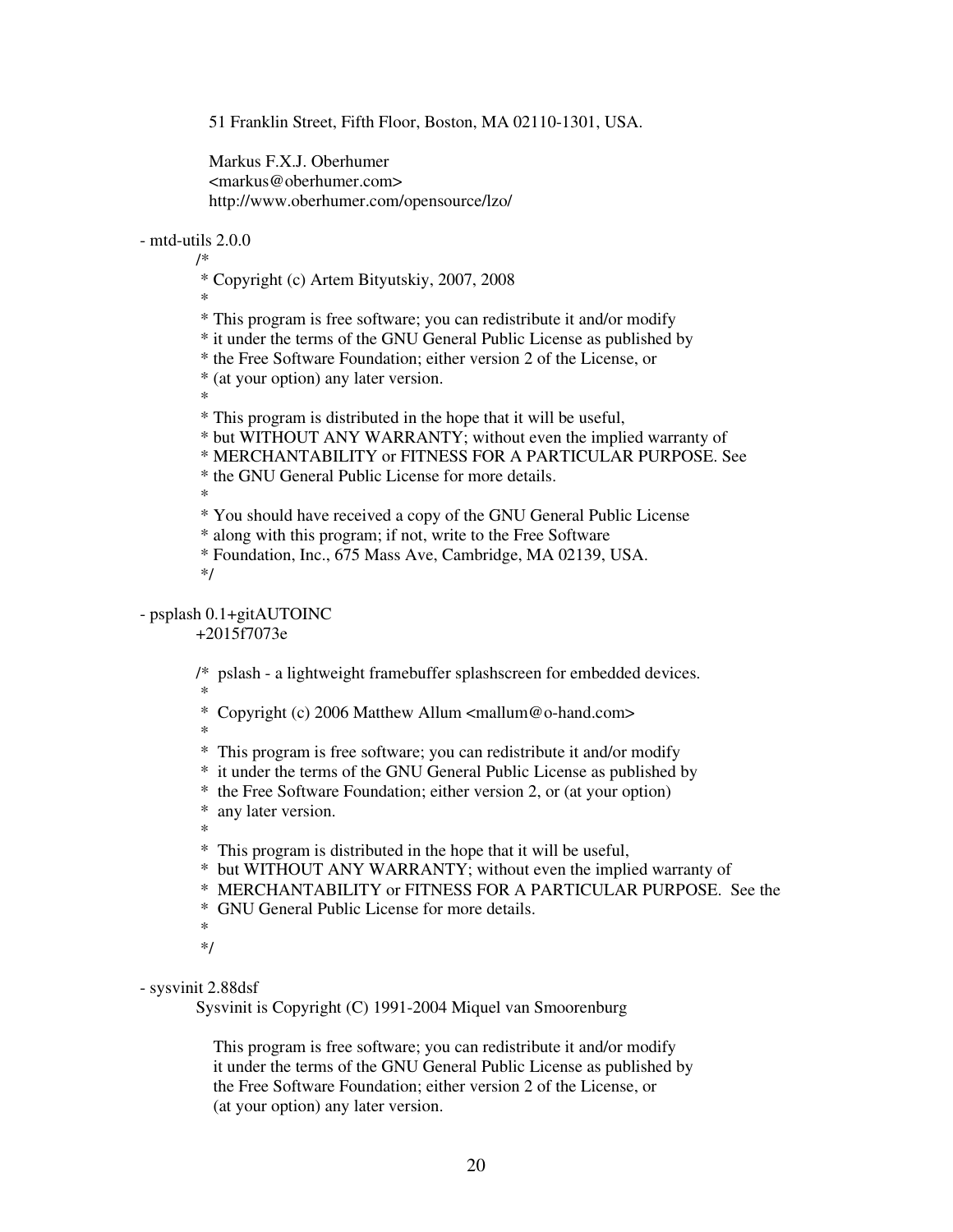This program is distributed in the hope that it will be useful, but WITHOUT ANY WARRANTY; without even the implied warranty of MERCHANTABILITY or FITNESS FOR A PARTICULAR PURPOSE. See the GNU General Public License for more details.

 You should have received a copy of the GNU General Public License along with this program; if not, write to the Free Software Foundation, Inc., 51 Franklin St, Fifth Floor, Boston, MA 02110-1301 USA

#### - u-boot 2019.01

SPDX-License-Identifier: GPL-2.0

 U-Boot is Free Software. It is copyrighted by Wolfgang Denk and many others who contributed code (see the actual source code and the git commit messages for details). You can redistribute U-Boot and/or modify it under the terms of version 2 of the GNU General Public License as published by the Free Software Foundation. Most of it can also be distributed, at your option, under any later version of the GNU General Public License -- see individual files for exceptions.

 NOTE! This license does \*not\* cover the so-called "standalone" applications that use U-Boot services by means of the jump table provided by U-Boot exactly for this purpose - this is merely considered normal use of U-Boot, and does \*not\* fall under the heading of "derived work" -- see file Licenses/Exceptions for details.

 Also note that the GPL and the other licenses are copyrighted by the Free Software Foundation and other organizations, but the instance of code that they refer to (the U-Boot source code) is copyrighted by me and others who actually wrote it. -- Wolfgang Denk

#### - opkg-utils 0.3.5

# Copyright (C) 2001 Alexander S. Guy <a7r@andern.org>

# Andern Research Labs

#

- # This program is free software; you can redistribute it and/or modify
- # it under the terms of the GNU General Public License as published by
- # the Free Software Foundation; either version 2, or (at your option)
- # any later version.

#

- # This program is distributed in the hope that it will be useful,
- # but WITHOUT ANY WARRANTY; without even the implied warranty of
- # MERCHANTABILITY or FITNESS FOR A PARTICULAR PURPOSE. See the
- # GNU General Public License for more details.

#

- # You should have received a copy of the GNU General Public License
- # along with this program; if not, write to the Free Software
- # Foundation, Inc., 59 Temple Place Suite 330,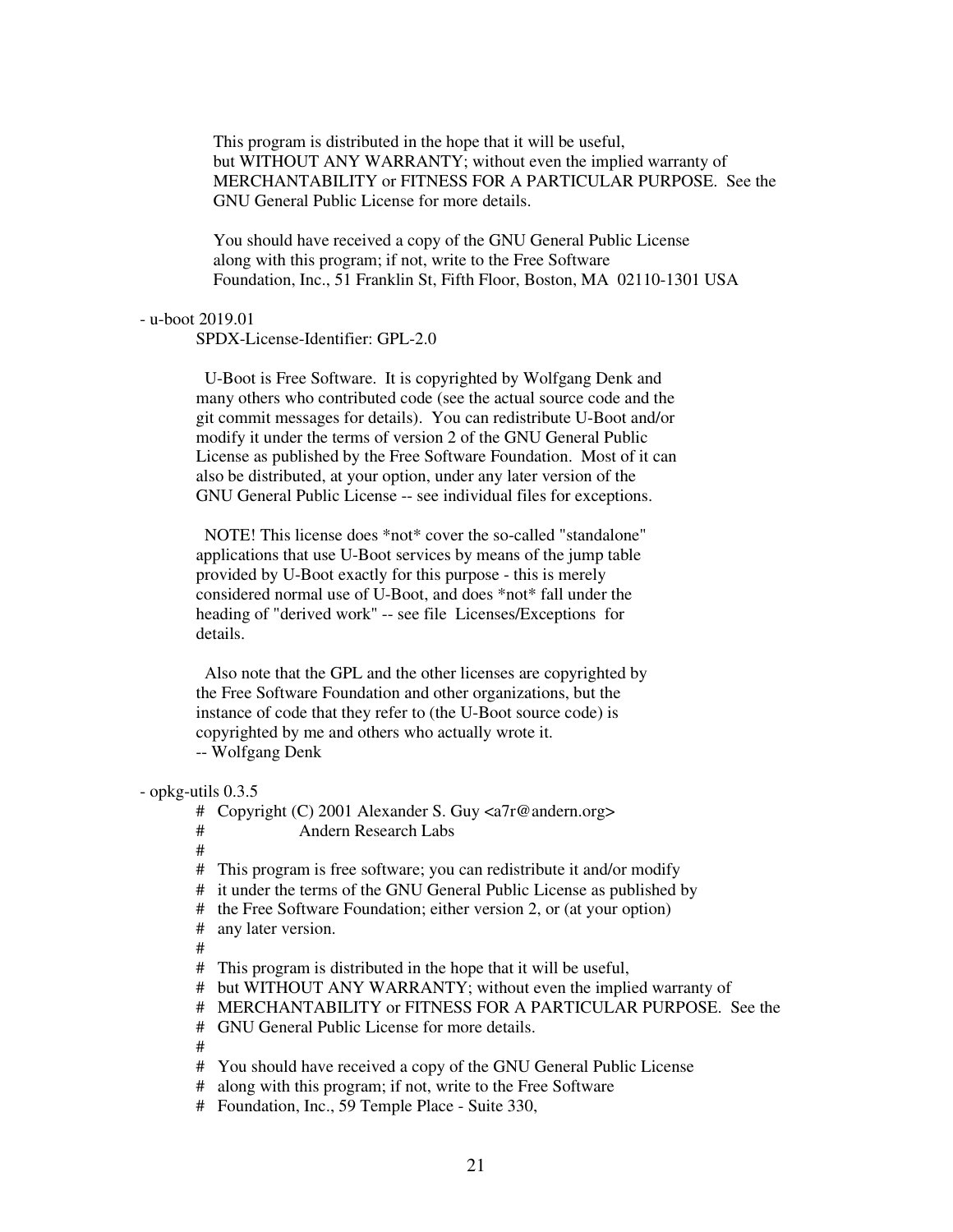# Boston, MA 02111-1307, USA. \*/ update-rc.d 0.7

- **udev https://github.com/mfwitten/udev**

#### **GPLv2, GPLv2 or any later version (GPLv2+), LGPLv2 or BSD 4-Clause**

The following materials are licensed under the GPLv2, GPLv2 or any later version (GPLv2+), LGPLv2 or BSD 4-Clause:

- util-linux 2.30

The project util-linux doesn't use the same license for all of the code. There is code under:

\* GPLv2+ (GNU General Public License version 2, or any later version)

\* GPLv2 (GNU General Public License version 2)

\* LGPLv2+ (GNU Lesser General Public License v2 (or 2.1) or any later version)

\* BSD with advertising (4-Clause BSD)

\* Public Domain

Please, check the source code for more details. A license is usually at the start of each source file.

The ./COPYING file (GPLv2+) is the default license for code without an explicitly defined license.

\* Copyright (c) 1989 The Regents of the University of California.

\* All rights reserved.

\*

 \* Redistribution and use in source and binary forms, with or without modification, are permitted provided that the following conditions are met:

\* 1. Redistributions of source code must retain the above copyright

notice, this list of conditions and the following disclaimer.

 \* 2. Redistributions in binary form must reproduce the above copyright notice, this list of conditions and the following disclaimer in the documentation and/or other materials provided with the distribution.

 \* 3. All advertising materials mentioning features or use of this software must display the following acknowledgement:

\* This product includes software developed by the University of

California, Berkeley and its contributors.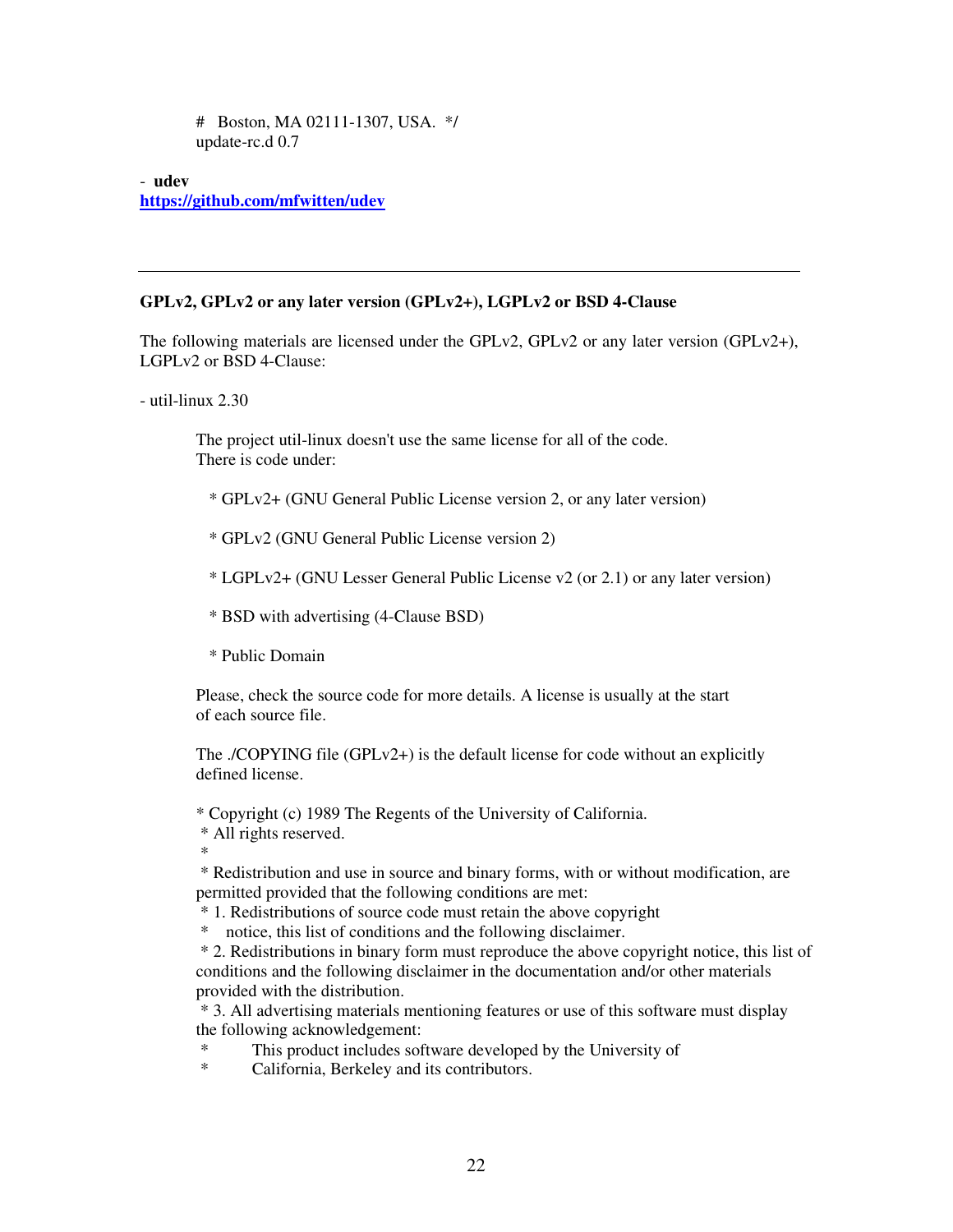\* 4. Neither the name of the University nor the names of its contributors may be used to endorse or promote products derived from this software without specific prior written permission.

\*

 \* THIS SOFTWARE IS PROVIDED BY THE REGENTS AND CONTRIBUTORS ``AS IS'' AND ANY EXPRESS OR IMPLIED WARRANTIES, INCLUDING, BUT NOT LIMITED TO, THE IMPLIED WARRANTIES OF MERCHANTABILITY AND FITNESS FOR A PARTICULAR PURPOSE ARE DISCLAIMED. IN NO EVENT SHALL THE REGENTS OR CONTRIBUTORS BE LIABLE FOR ANY DIRECT, INDIRECT, INCIDENTAL, SPECIAL, EXEMPLARY, OR CONSEQUENTIAL DAMAGES (INCLUDING, BUT NOT LIMITED TO, PROCUREMENT OF SUBSTITUTE GOODS OR SERVICES; LOSS OF USE, DATA, OR PROFITS; OR BUSINESS INTERRUPTION) HOWEVER CAUSED AND ON ANY THEORY OF LIABILITY, WHETHER IN CONTRACT, STRICT LIABILITY, OR TORT (INCLUDING NEGLIGENCE OR OTHERWISE) ARISING IN ANY WAY OUT OF THE USE OF THIS SOFTWARE, EVEN IF ADVISED OF THE POSSIBILITY OF SUCH DAMAGE.

#### **GPLv2+ or LGPLv3+**

The following materials are licensed under the GPLv2+ or LGPLv3+:

- gmp 6.1.2

#### **GPLv3**

The following materials are licensed under the GPLv3:

- tar 1.29 - readline https://tiswww.case.edu/php/chet/readline/rltop.html

#### **GPLv3+**

The following materials are licensed under the GPLv3 or later version (GPLv3+):

- bash 4.4 - gzip 1.8

## **GPLv3 with Elfutils-Exception**

The following materials are licensed under the GPLv3 with Elfutils-Exception:

- elfutils 0.170

 This file describes the limits of the Exception under which you are allowed to distribute Non-GPL Code in linked combination with Red Hat elfutils. For the full text of the license, please see one of the header files included with the source distribution or the file COPYING found in the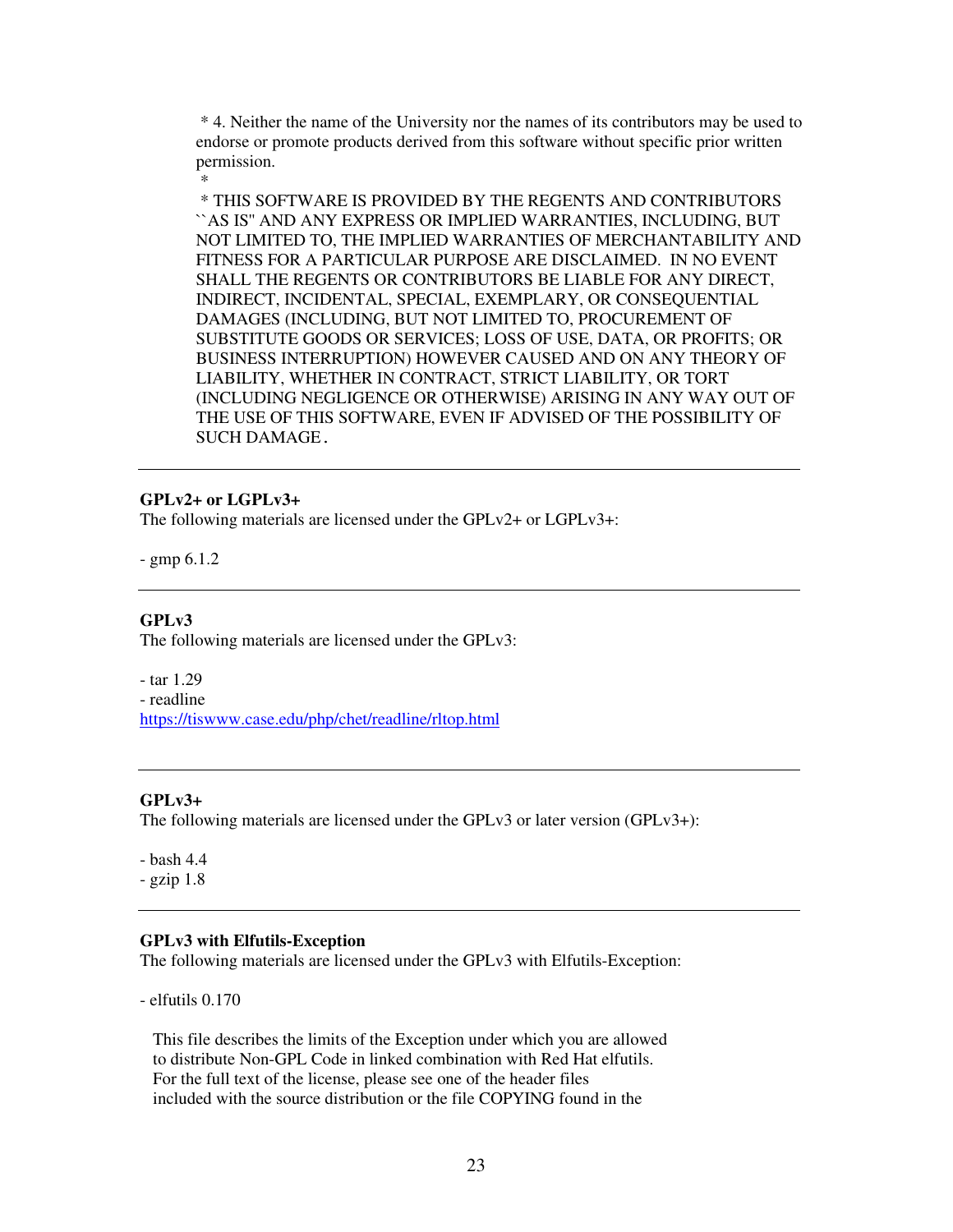top level directory of the source.

The Approved Interfaces are the functions declared in the files:

 libelf.h libdw.h libdwfl.h

#### **GPLv3 with GCC-Exception**

The following materials are licensed under the GPLv3 with GCC-Exception:

- libgcc 7.3.0 - gcc-runtime 7.3.0

#### **LGPLv2.1+ or GPLv2:**

The following materials are licensed under the LGPLv2.1+:

- kmod 24+gitAUTOINC+ef4257b59c

- libgpiod 0.3.1

## **LGPLv2.1**

The following materials are licensed under the LGPLv2.1:

- libsocketcan 0.0.10

- libnl 3.2.29

- gnutls 3.5.13

#### LICENSING

========= Since GnuTLS version 3.1.10, the core library is released under the GNU Lesser General Public License (LGPL) version 2.1 or later (see doc/COPYING.LESSER for the license terms).

The GNU LGPL applies to the main GnuTLS library, while the included applications as well as gnutls-openssl library are under the GNU GPL version 3. The gnutls library is located in the lib/ and libdane/ directories, while the applications in src/ and, the gnutls-openssl library is at extra/.

The documentation in doc/ is under the GNU FDL license 1.3.

Note, however, that the nettle and the gmp libraries which are GnuTLS dependencies, they are distributed under a LGPLv3+ or GPLv2+ dual license. As such binaries linking to them need to adhere to either LGPLv3+ or the GPLv2+ license.

For any copyright year range specified as YYYY-ZZZZ in this package note that the range specifies every single year in that closed interval.

#### **LGPLv2.1+ or LGPLv3**

The following materials are licensed under the LGPLv2.1+ or LGPLv3: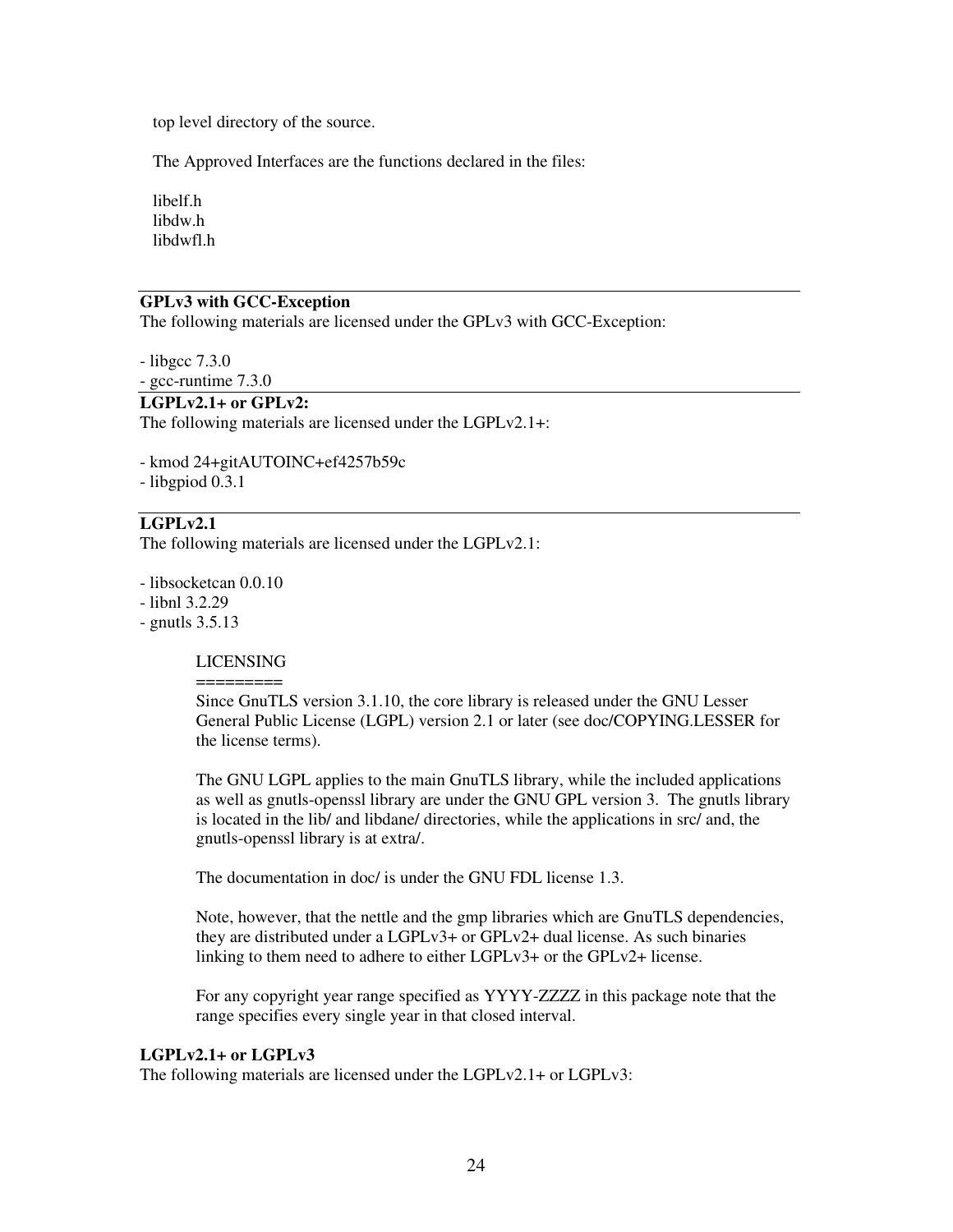- libidn 1.33 - libunistring 0.9.7

## **LGPLv3**

## **GPLv2 or LGPLv3+**

The following materials are licensed under the LGPLv3+ or GPLv2:

- libunistring 0.9.7

- nettle 3.3

## **LGPLv3**

The following materials are licensed under the LGPLv3: libtasn1 https://www.gnu.org/software/libtasn1/

libfdisk https://altlinux.pkgs.org/sisyphus/classic-armh/libfdisk-2.35.2-alt2.armh.rpm.html

tbd

## **GPLv3 and LGPLv3**

The following materials are licensed under the LGPLv3 and GPLv3:

- libiconv and libcharset *libraries* and their header files are under LGPLv3.

- iconv *program* is under GPLv3.

**iw The following is licensed under the below iw license (not included in Appendix):** 

**- iw** 

Copyright (c) 2007, 2008 Johannes Berg Copyright (c) 2007 Andy Lutomirski Copyright (c) 2007 Mike Kershaw<br>Copyright (c) 2008-2009 Luis R. Rodriguez Copyright (c)  $2008-2009$ 

Permission to use, copy, modify, and/or distribute this software for any purpose with or without fee is hereby granted, provided that the above copyright notice and this permission notice appear in all copies.

THE SOFTWARE IS PROVIDED "AS IS" AND THE AUTHOR DISCLAIMS ALL WARRANTIES WITH REGARD TO THIS SOFTWARE INCLUDING ALL IMPLIED WARRANTIES OF MERCHANTABILITY AND FITNESS. IN NO EVENT SHALL THE AUTHOR BE LIABLE FOR ANY SPECIAL, DIRECT, INDIRECT, OR CONSEQUENTIAL DAMAGES OR ANY DAMAGES WHATSOEVER RESULTING FROM LOSS OF USE, DATA OR PROFITS, WHETHER IN AN ACTION OF CONTRACT, NEGLIGENCE OR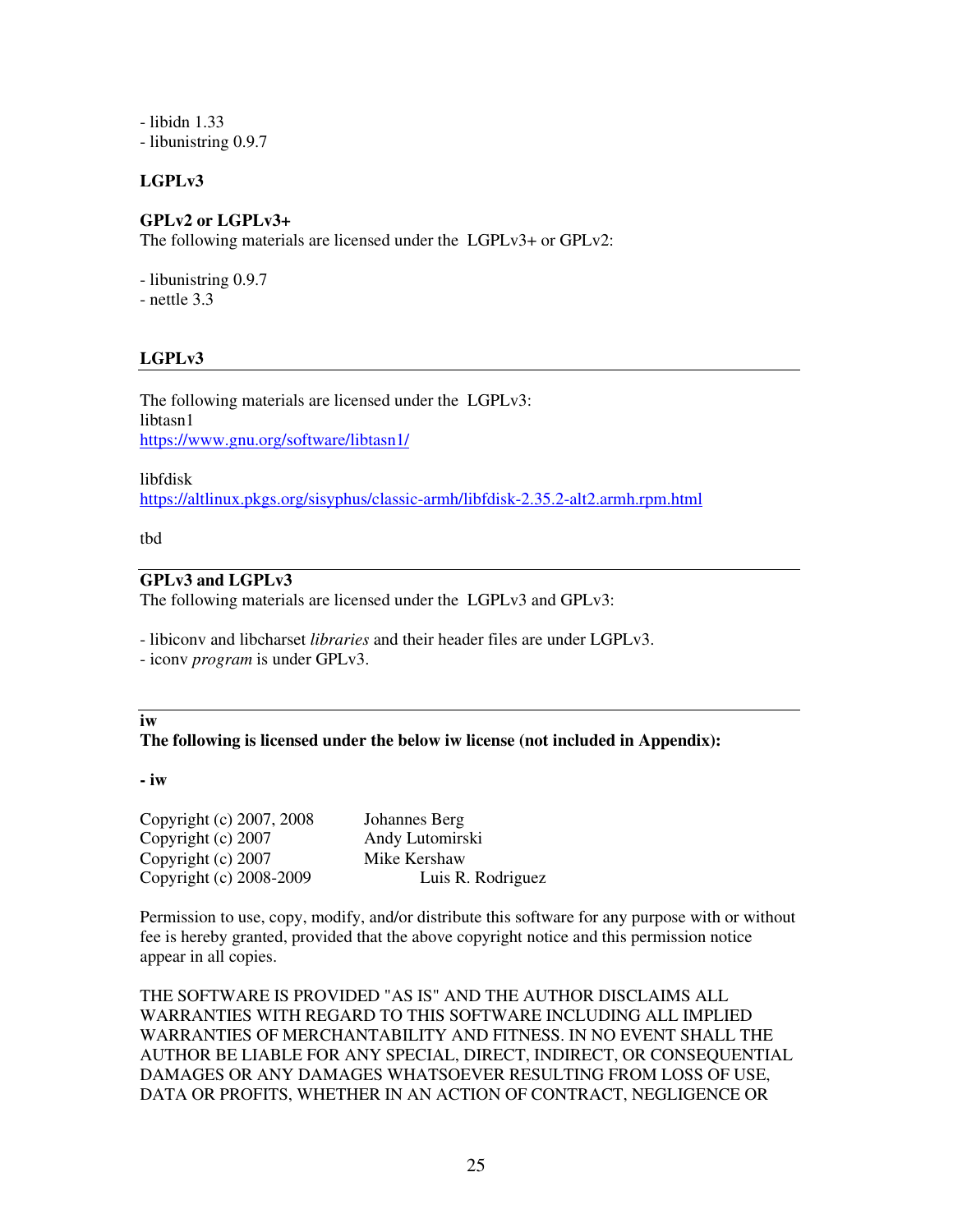#### OTHER TORTIOUS ACTION, ARISING OUT OF OR IN CONNECTION WITH THE USE OR PERFORMANCE OF THIS SOFTWARE.

**--** 

## **MIT License**

The following materials are licensed under the MIT License:

- Crank Runtime Lua Library 5.1.2 https://www.lua.org/downl Copyright © 1994–2019 Lua.org, PUC-Rio. - yxml https://dev.yorhel.nl/yxml

- Flexible and Economical UTF-8 Decoder https://bjoern.hoehrmann.de/utf-8/decoder/dfa/

- lua csv https://github.com/geoffleyland/lua-csv

- mtdev 1.1.5

mtdev - Multitouch Protocol Translation Library (MIT license)

Copyright (C) 2010 Henrik Rydberg <rydberg@euromail.se> Copyright (C) 2010 Canonical Ltd.

- os-release 1.0

- packagegroup-core-boot 1.0

- ncurses 6.0+20171125

Copyright (c) 1999-2004,2005 Free Software Foundation, Inc.

- packagegroup-wr-bsps 1.0

- run-postinsts 1.0
- shadow-securetty 4.2.1
- wr-init 1.0

- yxml

https://dev.yorhel.nl/yxml

- Flexible and Economical UTF-8 Decoder

https://bjoern.hoehrmann.de/utf-8/decoder/dfa/

Copyright (c) 2008-2009 Bjoern Hoehrmann <bjoern@hoehrmann.de>

- lua csv

https://github.com/geoffleyland/lua-csv

Copyright (c) 2013-2014 Incremental IP Limited Copyright (c) 2014 Kevin Martin

- mtdev 1.1.5

mtdev - Multitouch Protocol Translation Library (MIT license)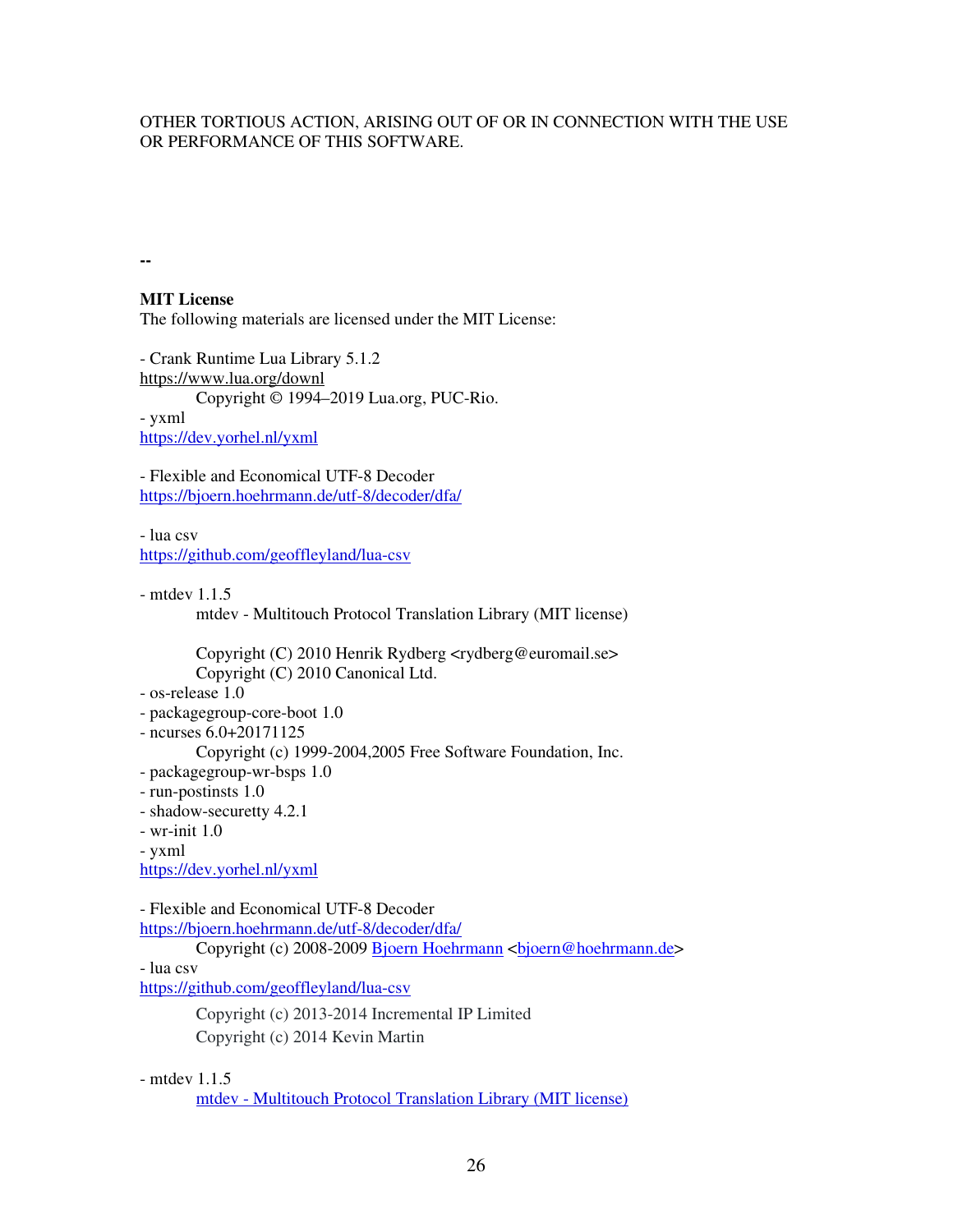# Copyright (C) 2010 Henrik Rydberg <rydberg@euromail.se> Copyright (C) 2010 Canonical Ltd.

- Iniparser

https://github.com/ndevilla/iniparser/blob/master/LICENSE Copyright (c) 2000-2011 by Nicolas Devillard.

NASA Open Source Agreement Version 1.3

The following materials are licensed under the NASA OPEN SOURCE AGREEMENT VERSION 1.3:

OSAL NOSA

https://opensource.gsfc.nasa.gov/nosa.

#### **Public Domain**

The following materials are being offered as Public Domain software:

- modutils-initscripts 1.0 https://firmware.dolbyvoice.com/firmware/docs/DVR\_v4.1/HTML/DolbyVoiceRoom\_T hird\_Party\_Software\_Guide\_4.1/help\_files/topics/r\_modutils\_initscripts.html

- Simple OpenGL Image Library http://www.lonesock.net/soil.html

- minGlue By CompuPhase 2008-2014 This "glue file" is in the public domain. It is distributed without warranties or conditions of any kind, either express or implied.

The following materials are licensed under the below License:

- libcurl https://github.com/jpbarrette/curlpp/tree/v0.8.1

- libcurlpp http://www.curlpp.org/ https://github.com/jpbarrette/curlpp/releases/tag/v0.8.1

Copyright (c) 2002-2004 Jean-Philippe Barrette-LaPierre

Permission is hereby granted, free of charge, to any person obtaining a copy of this software and associated documentation files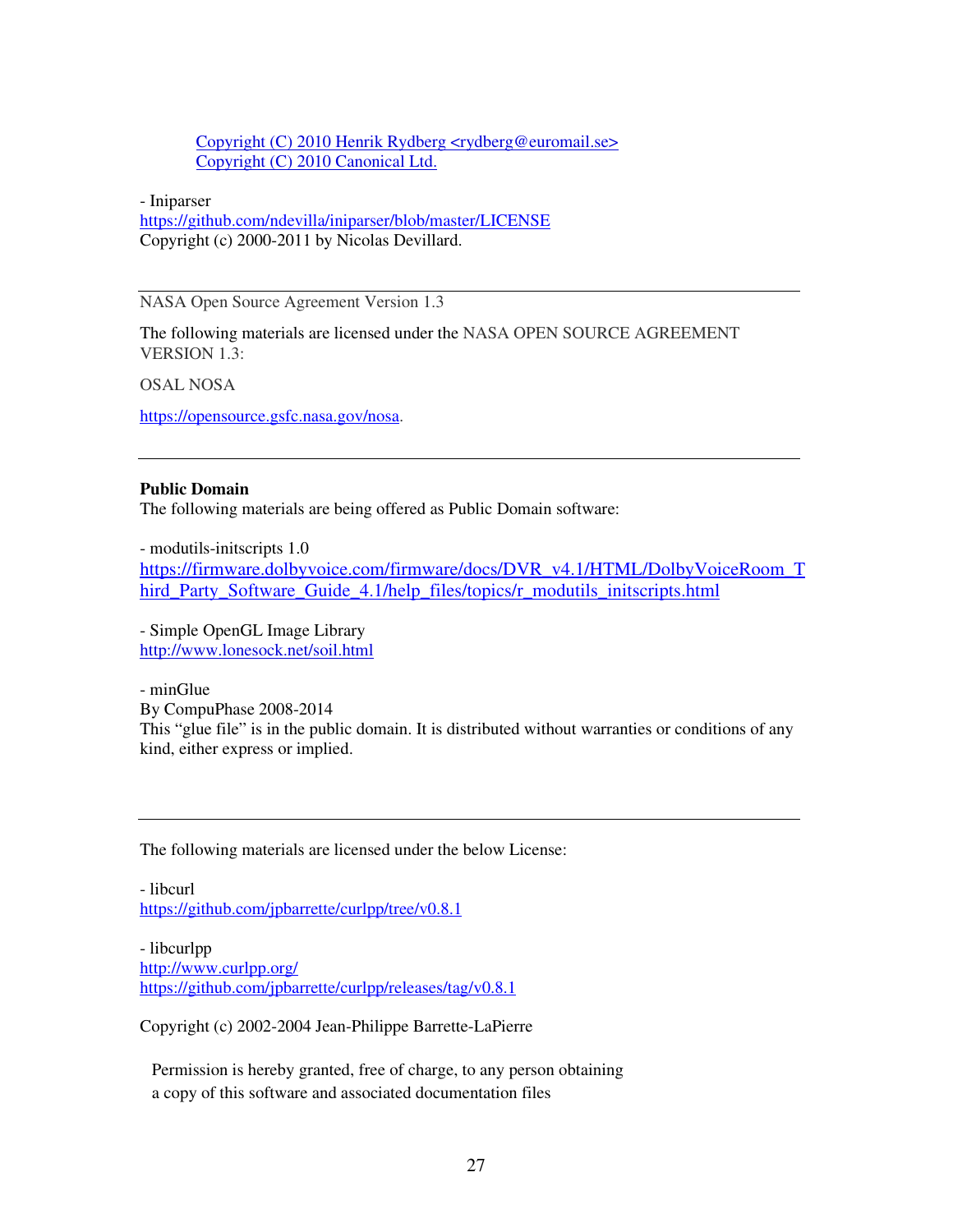(cURLpp), to deal in the Software without restriction, including without limitation the rights to use, copy, modify, merge, publish, distribute, sublicense, and/or sell copies of the Software, and to permit persons to whom the Software is furnished to do so, subject to the following conditions:

The above copyright notice and this permission notice shall be included in all copies or substantial portions of the Software.

THE SOFTWARE IS PROVIDED "AS IS", WITHOUT WARRANTY OF ANY KIND, EXPRESS OR IMPLIED, INCLUDING BUT NOT LIMITED TO THE WARRANTIES OF MERCHANTABILITY, FITNESS FOR A PARTICULAR PURPOSE AND NONINFRINGEMENT. IN NO EVENT SHALL THE AUTHORS OR COPYRIGHT HOLDERS BE LIABLE FOR ANY CLAIM, DAMAGES OR OTHER LIABILITY, WHETHER IN AN ACTION OF CONTRACT, TORT OR OTHERWISE, ARISING FROM, OUT OF OR IN CONNECTION WITH THE SOFTWARE OR THE USE OR OTHER DEALINGS IN THE SOFTWARE.

#### **OpenSSL License**

The following materials are licensed under the OpenSSL Licenses:

- libssl (openssl 1.1.1.d) https://layers.openembedded.org/layerindex/recipe/68561/

> OpenSSL License LICENSE ISSUES ==============

The OpenSSL toolkit stays under a double license, i.e. both the conditions of the OpenSSL License and the original SSLeay license apply to the toolkit.

## **sil open font license Version 1.1**

The below listed materials are licensed under the sil open font license Version 1.1

- Notoscan fonts https://www.google.com/get/noto/help/install/

#### **zlib license**

The following is licensed under the zlib license: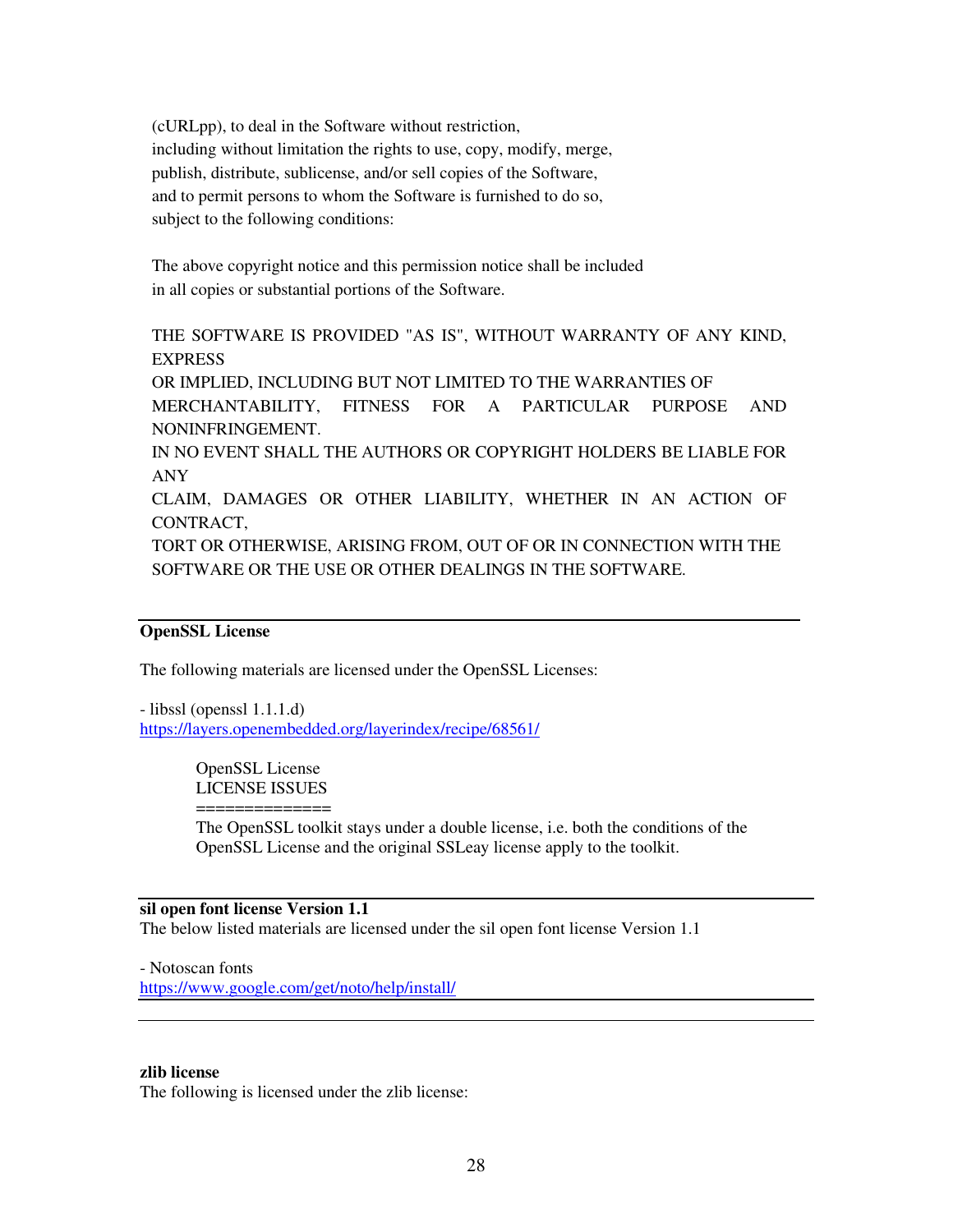- lodepng (c) 2005-2018 Lode Vandevenne

-zlib 1.2.11

**---** 

## **Appendix A Third Party Licenses**

This Appendix includes the text of the above referenced licenses.

**Apache License Version 2.0**, January 2004 http://www.apache.org/licenses/

#### TERMS AND CONDITIONS FOR USE, REPRODUCTION, AND DISTRIBUTION

1. Definitions.

 "License" shall mean the terms and conditions for use, reproduction, and distribution as defined by Sections 1 through 9 of this document.

 "Licensor" shall mean the copyright owner or entity authorized by the copyright owner that is granting the License.

 "Legal Entity" shall mean the union of the acting entity and all other entities that control, are controlled by, or are under common control with that entity. For the purposes of this definition, "control" means (i) the power, direct or indirect, to cause the direction or management of such entity, whether by contract or otherwise, or (ii) ownership of fifty percent (50%) or more of the outstanding shares, or (iii) beneficial ownership of such entity.

 "You" (or "Your") shall mean an individual or Legal Entity exercising permissions granted by this License.

 "Source" form shall mean the preferred form for making modifications, including but not limited to software source code, documentation source, and configuration files.

 "Object" form shall mean any form resulting from mechanical transformation or translation of a Source form, including but not limited to compiled object code, generated documentation, and conversions to other media types.

 "Work" shall mean the work of authorship, whether in Source or Object form, made available under the License, as indicated by a copyright notice that is included in or attached to the work (an example is provided in the Appendix below).

 "Derivative Works" shall mean any work, whether in Source or Object form, that is based on (or derived from) the Work and for which the editorial revisions, annotations, elaborations, or other modifications represent, as a whole, an original work of authorship. For the purposes of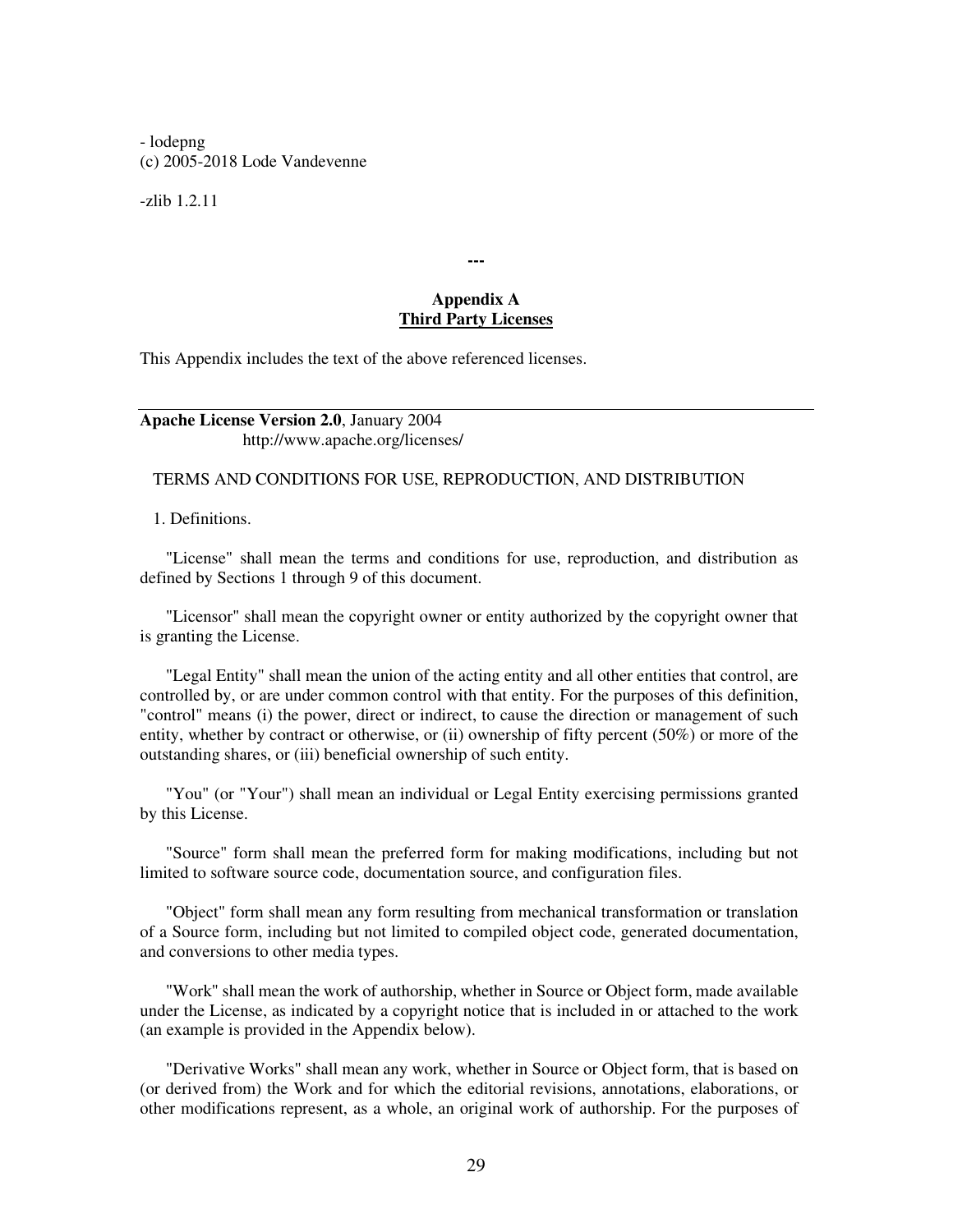this License, Derivative Works shall not include works that remain separable from, or merely link (or bind by name) to the interfaces of, the Work and Derivative Works thereof.

 "Contribution" shall mean any work of authorship, including the original version of the Work and any modifications or additions to that Work or Derivative Works thereof, that is intentionally submitted to Licensor for inclusion in the Work by the copyright owner or by an individual or Legal Entity authorized to submit on behalf of the copyright owner. For the purposes of this definition, "submitted" means any form of electronic, verbal, or written communication sent to the Licensor or its representatives, including but not limited to communication on electronic mailing lists, source code control systems, and issue tracking systems that are managed by, or on behalf of, the Licensor for the purpose of discussing and improving the Work, but excluding communication that is conspicuously marked or otherwise designated in writing by the copyright owner as "Not a Contribution."

 "Contributor" shall mean Licensor and any individual or Legal Entity on behalf of whom a Contribution has been received by Licensor and subsequently incorporated within the Work.

 2. Grant of Copyright License. Subject to the terms and conditions of this License, each Contributor hereby grants to You a perpetual, worldwide, non-exclusive, no-charge, royalty-free, irrevocable copyright license to reproduce, prepare Derivative Works of, publicly display, publicly perform, sublicense, and distribute the Work and such Derivative Works in Source or Object form.

 3. Grant of Patent License. Subject to the terms and conditions of this License, each Contributor hereby grants to You a perpetual, worldwide, non-exclusive, no-charge, royalty-free, irrevocable (except as stated in this section) patent license to make, have made, use, offer to sell, sell, import, and otherwise transfer the Work, where such license applies only to those patent claims licensable by such Contributor that are necessarily infringed by their Contribution(s) alone or by combination of their Contribution(s) with the Work to which such Contribution(s) was submitted. If You institute patent litigation against any entity (including a cross-claim or counterclaim in a lawsuit) alleging that the Work or a Contribution incorporated within the Work constitutes direct or contributory patent infringement, then any patent licenses granted to You under this License for that Work shall terminate as of the date such litigation is filed.

 4. Redistribution. You may reproduce and distribute copies of the Work or Derivative Works thereof in any medium, with or without modifications, and in Source or Object form, provided that You meet the following conditions:

- a. You must give any other recipients of the Work or Derivative Works a copy of this License; and
- b. You must cause any modified files to carry prominent notices stating that You changed the files; and
- c. You must retain, in the Source form of any Derivative Works that You distribute, all copyright, patent, trademark, and attribution notices from the Source form of the Work, excluding those notices that do not pertain to any part of the Derivative Works; and
- d. If the Work includes a "NOTICE" text file as part of its distribution, then any Derivative Works that You distribute must include a readable copy of the attribution notices contained within such NOTICE file, excluding those notices that do not pertain to any part of the Derivative Works, in at least one of the following places: within a NOTICE text file distributed as part of the Derivative Works; within the Source form or documentation, if provided along with the Derivative Works; or, within a display generated by the Derivative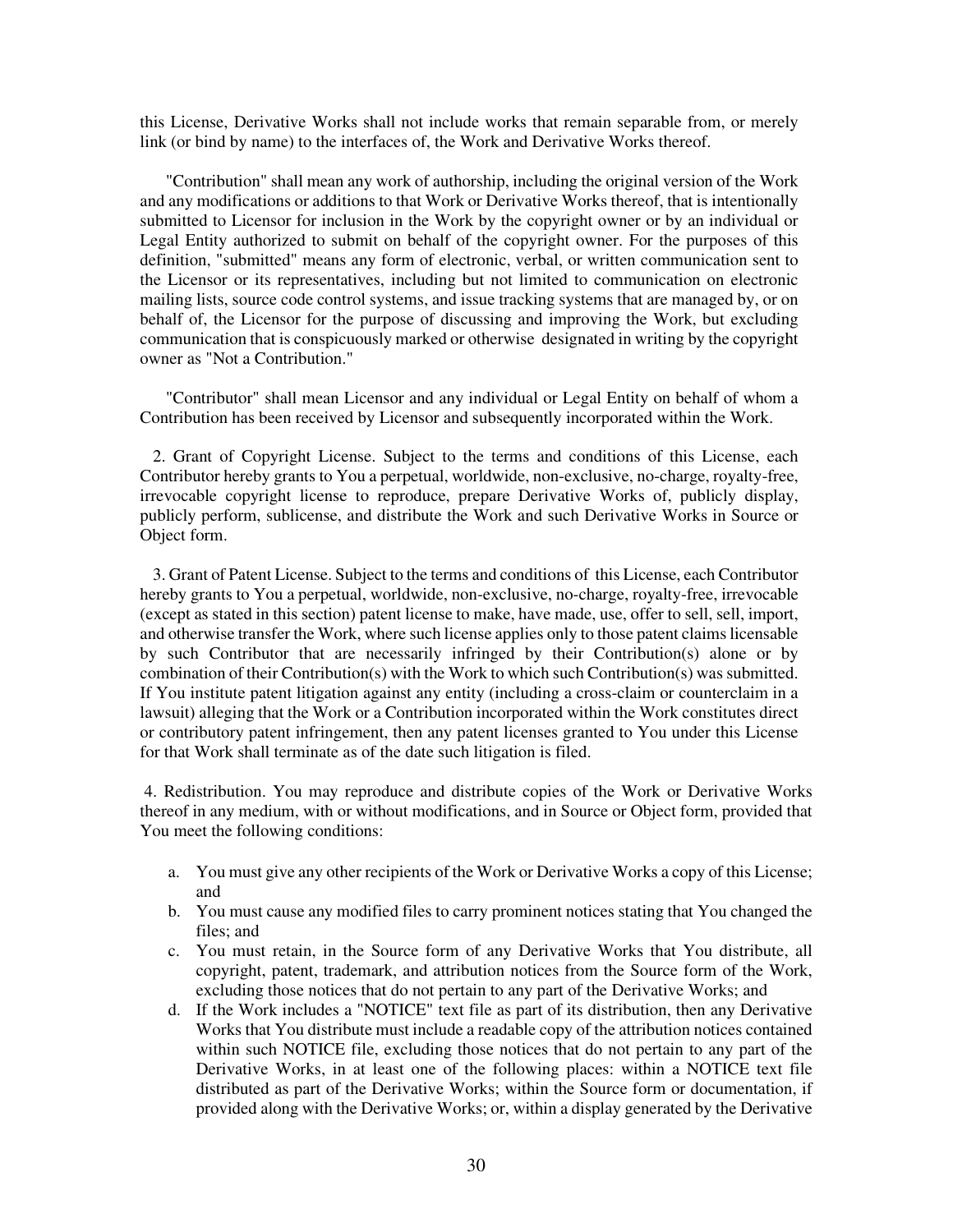Works, if and wherever such third-party notices normally appear. The contents of the NOTICE file are for informational purposes only and do not modify the License. You may add Your own attribution notices within Derivative Works that You distribute, alongside or as an addendum to the NOTICE text from the Work, provided that such additional attribution notices cannot be construed as modifying the License.

You may add Your own copyright statement to Your modifications and may provide additional or different license terms and conditions for use, reproduction, or distribution of Your modifications, or for any such Derivative Works as a whole, provided Your use, reproduction, and distribution of the Work otherwise complies with the conditions stated in this License.

5. Submission of Contributions. Unless You explicitly state otherwise, any Contribution intentionally submitted for inclusion in the Work by You to the Licensor shall be under the terms and conditions of this License, without any additional terms or conditions. Notwithstanding the above, nothing herein shall supersede or modify the terms of any separate license agreement you may have executed with Licensor regarding such Contributions.

6. Trademarks. This License does not grant permission to use the trade names, trademarks, service marks, or product names of the Licensor, except as required for reasonable and customary use in describing the origin of the Work and reproducing the content of the NOTICE file.

7. Disclaimer of Warranty. Unless required by applicable law or agreed to in writing, Licensor provides the Work (and each Contributor provides its Contributions) on an "AS IS" BASIS, WITHOUT WARRANTIES OR CONDITIONS OF ANY KIND, either express or implied, including, without limitation, any warranties or conditions of TITLE, NON-INFRINGEMENT, MERCHANTABILITY, or FITNESS FOR A PARTICULAR PURPOSE. You are solely responsible for determining the appropriateness of using or redistributing the Work and assume any risks associated with Your exercise of permissions under this License.

8. Limitation of Liability. In no event and under no legal theory, whether in tort (including negligence), contract, or otherwise, unless required by applicable law (such as deliberate and grossly negligent acts) or agreed to in writing, shall any Contributor be liable to You for damages, including any direct, indirect, special, incidental, or consequential damages of any character arising as a result of this License or out of the use or inability to use the Work (including but not limited to damages for loss of goodwill, work stoppage, computer failure or malfunction, or any and all other commercial damages or losses), even if such Contributor has been advised of the possibility of such damages.

9. Accepting Warranty or Additional Liability. While redistributing the Work or Derivative Works thereof, You may choose to offer, and charge a fee for, acceptance of support, warranty, indemnity, or other liability obligations and/or rights consistent with this License. However, in accepting such obligations, You may act only on Your own behalf and on Your sole responsibility, not on behalf of any other Contributor, and only if You agree to indemnify, defend, and hold each Contributor harmless for any liability incurred by, or claims asserted against, such Contributor by reason of your accepting any such warranty or additional liability.

END OF TERMS AND CONDITIONS

## **2-Clause BSD License**

Copyright © 1999--2009 Contributors to log4cplus project.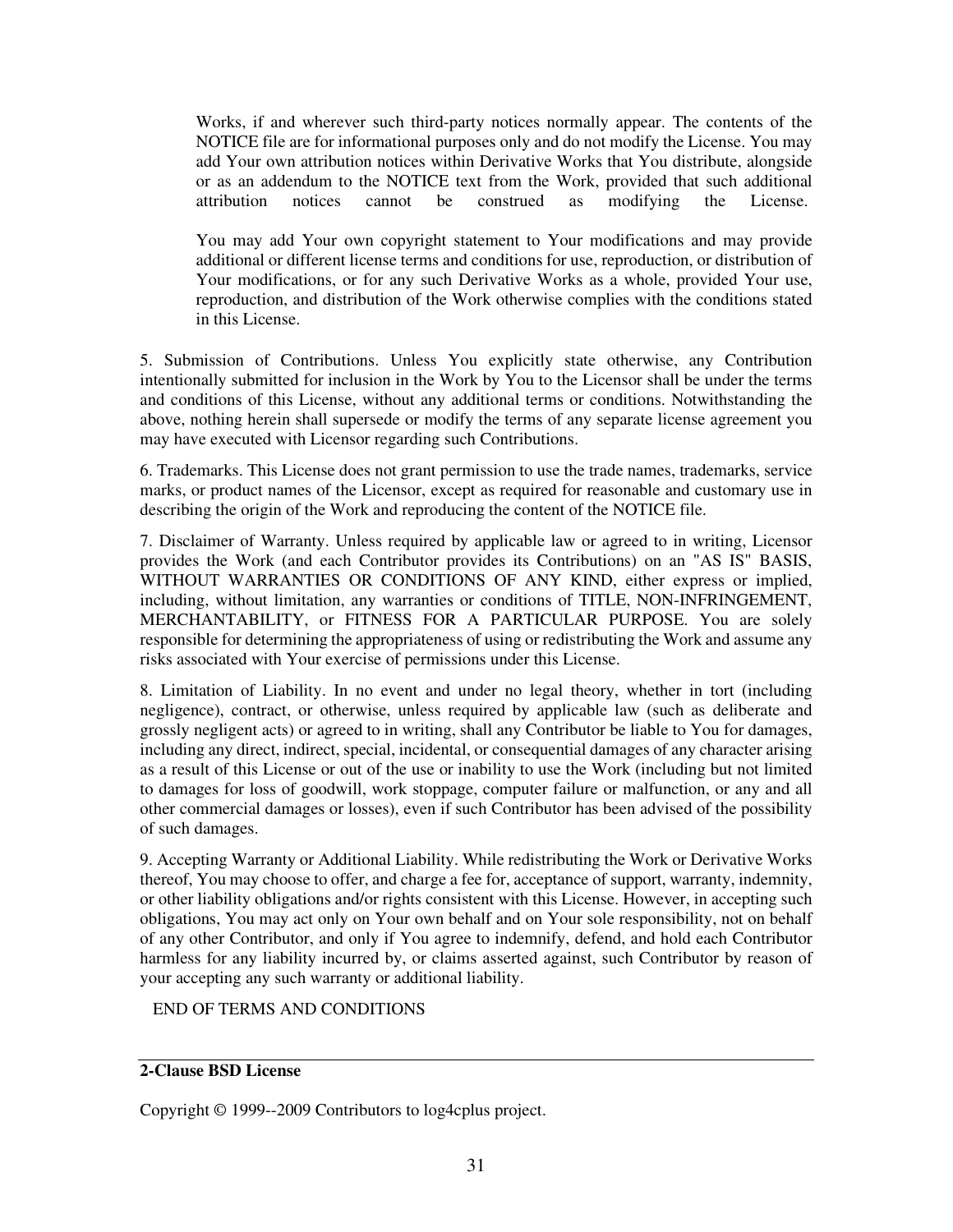All rights reserved.

 Redistribution and use in source and binary forms, with or without modification, are permitted provided that the following conditions are met:

1. Redistributions of source code must retain the above copyright notice, this list of conditions and the following disclaimer.

2. Redistributions in binary form must reproduce the above copyright notice, this list of conditions and the following disclaimer in the documentation and/or other materials provided with the distribution.

 THIS SOFTWARE IS PROVIDED ``AS IS'' AND ANY EXPRESSED OR IMPLIED WARRANTIES, INCLUDING, BUT NOT LIMITED TO, THE IMPLIED WARRANTIES OF MERCHANTABILITY AND FITNESS FOR A PARTICULAR PURPOSE ARE DISCLAIMED. IN NO EVENT SHALL THE APACHE SOFTWARE FOUNDATION OR ITS CONTRIBUTORS BE LIABLE FOR ANY DIRECT, INDIRECT, INCIDENTAL, SPECIAL, EXEMPLARY, OR CONSEQUENTIAL DAMAGES (INCLUDING, BUT NOT LIMITED TO, PROCUREMENT OF SUBSTITUTE GOODS OR SERVICES; LOSS OF USE, DATA, OR PROFITS; OR BUSINESS INTERRUPTION) HOWEVER CAUSED AND ON ANY THEORY OF LIABILITY, WHETHER IN CONTRACT, STRICT LIABILITY, OR TORT (INCLUDING NEGLIGENCE OR OTHERWISE) ARISING IN ANY WAY OUT OF THE USE OF THIS SOFTWARE, EVEN IF ADVISED OF THE POSSIBILITY OF SUCH DAMAGE.

## **3-Clause BSD License**

Redistribution and use in source and binary forms, with or without modification, are permitted provided that the following conditions are met:

- 1. Redistributions of source code must retain the above copyright notice, this list of conditions and the following disclaimer.
- 2. Redistributions in binary form must reproduce the above copyright notice, this list of conditions and the following disclaimer in the documentation and/or other materials provided with the distribution.
- 3. The names of the authors may not be used to endorse or promote products derived from this software without specific prior written permission.

THIS SOFTWARE IS PROVIDED BY THE AUTHORS ``AS IS'' AND ANY EXPRESS OR IMPLIED WARRANTIES, INCLUDING, BUT NOT LIMITED TO, THE IMPLIED WARRANTIES OF MERCHANTABILITY AND FITNESS FOR A PARTICULAR PURPOSE ARE DISCLAIMED. IN NO EVENT SHALL THE AUTHORS BE LIABLE FOR ANY DIRECT, INDIRECT, INCIDENTAL, SPECIAL, EXEMPLARY, OR CONSEQUENTIAL DAMAGES (INCLUDING, BUT NOT LIMITED TO, PROCUREMENT OF SUBSTITUTE GOODS OR SERVICES; LOSS OF USE, DATA, OR PROFITS; OR BUSINESS INTERRUPTION) HOWEVER CAUSED AND ON ANY THEORY OF LIABILITY, WHETHER IN CONTRACT, STRICT LIABILITY, OR TORT (INCLUDING NEGLIGENCE OR OTHERWISE) ARISING IN ANY WAY OUT OF THE USE OF THIS SOFTWARE, EVEN IF ADVISED OF THE POSSIBILITY OF SUCH DAMAGE.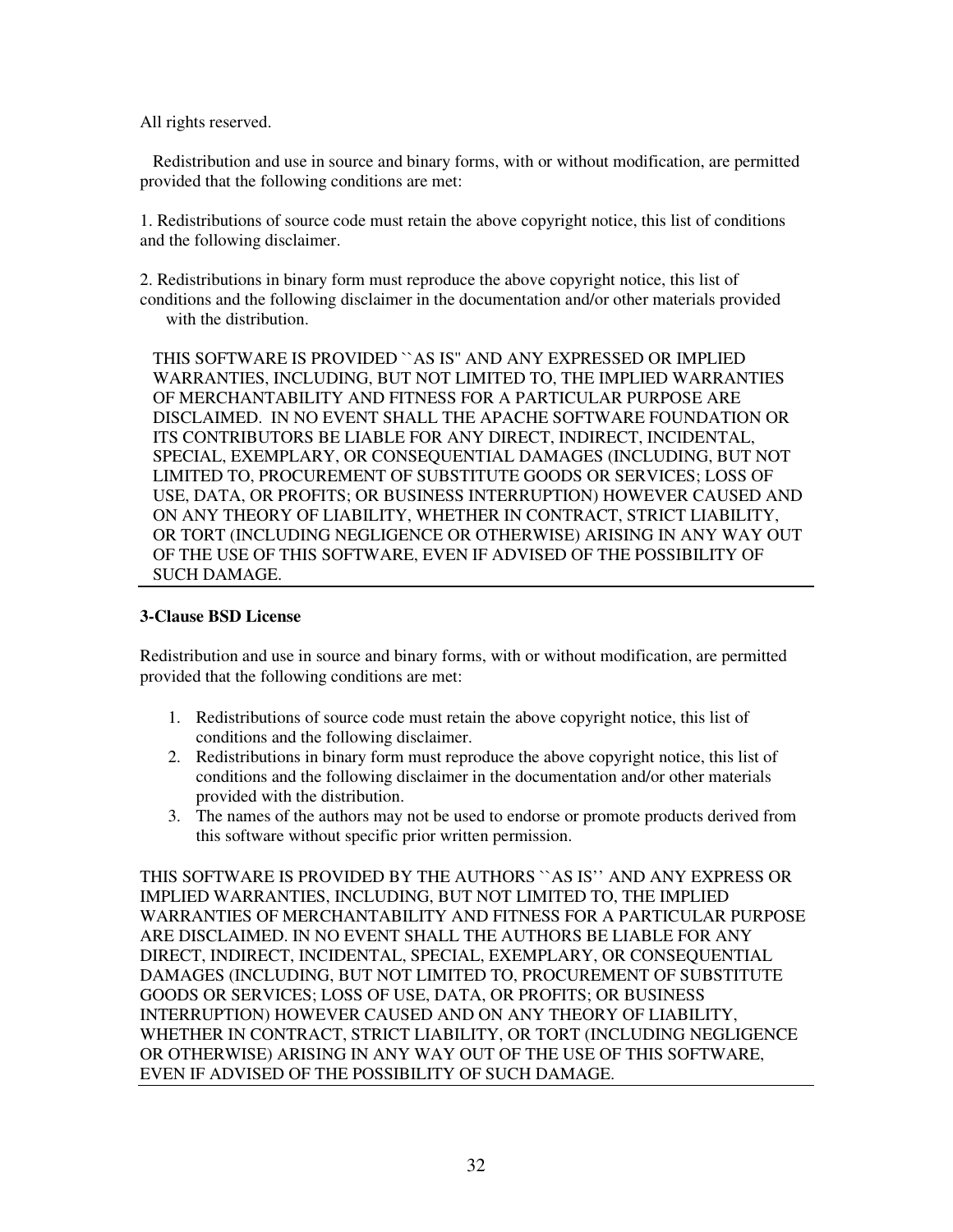#### **4-Clause BSD License**

Redistribution and use in source and binary forms, with or without modification, are permitted provided that the following conditions are met:

1. Redistributions of source code must retain the above copyright notice, this list of conditions and the following disclaimer.

2. The origin of this software must not be misrepresented; you must not claim that you wrote the original software. If you use this software in a product, an acknowledgment in the product documentation would be appreciated but is not required.

3. Altered source versions must be plainly marked as such, and must not be misrepresented as being the original software.

4. The name of the author may not be used to endorse or promote products derived from this software without specific prior written permission.

THIS SOFTWARE IS PROVIDED BY THE AUTHOR ``AS IS'' AND ANY EXPRESS OR IMPLIED WARRANTIES, INCLUDING, BUT NOT LIMITED TO, THE IMPLIED WARRANTIES OF MERCHANTABILITY AND FITNESS FOR A PARTICULAR PURPOSE ARE DISCLAIMED. IN NO EVENT SHALL THE AUTHOR BE LIABLE FOR ANY DIRECT, INDIRECT, INCIDENTAL, SPECIAL, EXEMPLARY, OR CONSEQUENTIAL DAMAGES (INCLUDING, BUT NOT LIMITED TO, PROCUREMENT OF SUBSTITUTE GOODS OR SERVICES; LOSS OF USE, DATA, OR PROFITS; OR BUSINESS INTERRUPTION) HOWEVER CAUSED AND ON ANY THEORY OF LIABILITY, WHETHER IN CONTRACT, STRICT LIABILITY, OR TORT (INCLUDING NEGLIGENCE OR OTHERWISE) ARISING IN ANY WAY OUT OF THE USE OF THIS SOFTWARE, EVEN IF ADVISED OF THE POSSIBILITY OF SUCH DAMAGE.

#### **Freetype FreeType License**

https://www.freetype.org/

The software is based in part of the work of the FreeType Team ----------------------------

2006-Jan-27

Copyright 1996-2002, 2006 by David Turner, Robert Wilhelm, and Werner Lemberg

#### Introduction

============

The FreeType Project is distributed in several archive packages; some of them may contain, in addition to the FreeType font engine, various tools and contributions which rely on, or relate to, the FreeType Project.

This license applies to all files found in such packages, and which do not fall under their own explicit license. The license affects thus the FreeType font engine, the test programs, documentation and makefiles, at the very least.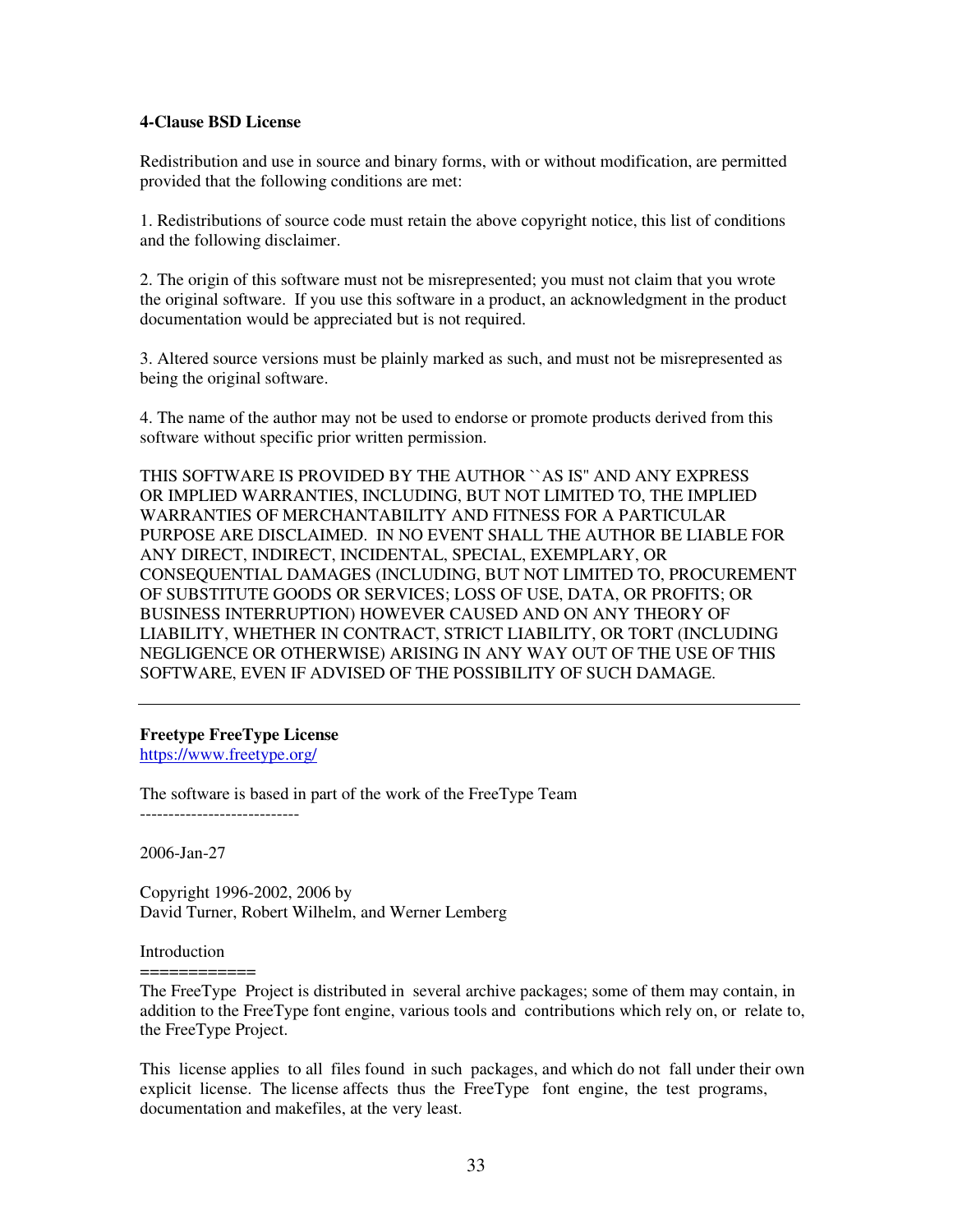This license was inspired by the BSD, Artistic, and IJG (Independent JPEG Group) licenses, which all encourage inclusion and use of free software in commercial and freeware products alike. As a consequence, its main points are that:

 o We don't promise that this software works. However, we will be interested in any kind of bug reports. (`as is' distribution)

 o You can use this software for whatever you want, in parts or full form, without having to pay us. (`royalty-free' usage)

 o You may not pretend that you wrote this software. If you use it, or only parts of it, in a program, you must acknowledge somewhere in your documentation that you have used the FreeType code. (`credits')

 We specifically permit and encourage the inclusion of this software, with or without modifications, in commercial products.

 We disclaim all warranties covering The FreeType Project and assume no liability related to The FreeType Project.

 Finally, many people asked us for a preferred form for a credit/disclaimer to use in compliance with this license. We thus encourage you to use the following text:

""""

Portions of this software are copyright © <year> The FreeType Project (www.freetype.org). All rights reserved. """"

Please replace <year> with the value from the FreeType version you actually use.

Legal Terms ===========

#### 0. Definitions

--------------

Throughout this license, the terms `package', `FreeType Project', and `FreeType archive' refer to the set of files originally distributed by the authors (David Turner, Robert Wilhelm, and Werner Lemberg) as the `FreeType Project', be they named as alpha, beta or final release.

`You' refers to the licensee, or person using the project, where `using' is a generic term including compiling the project's source code as well as linking it to form a `program' or `executable'.

This program is referred to as `a program using the FreeType engine'.

This license applies to all files distributed in the original FreeType Project, including all source code, binaries and documentation, unless otherwise stated in the file in its original, unmodified form as distributed in the original archive.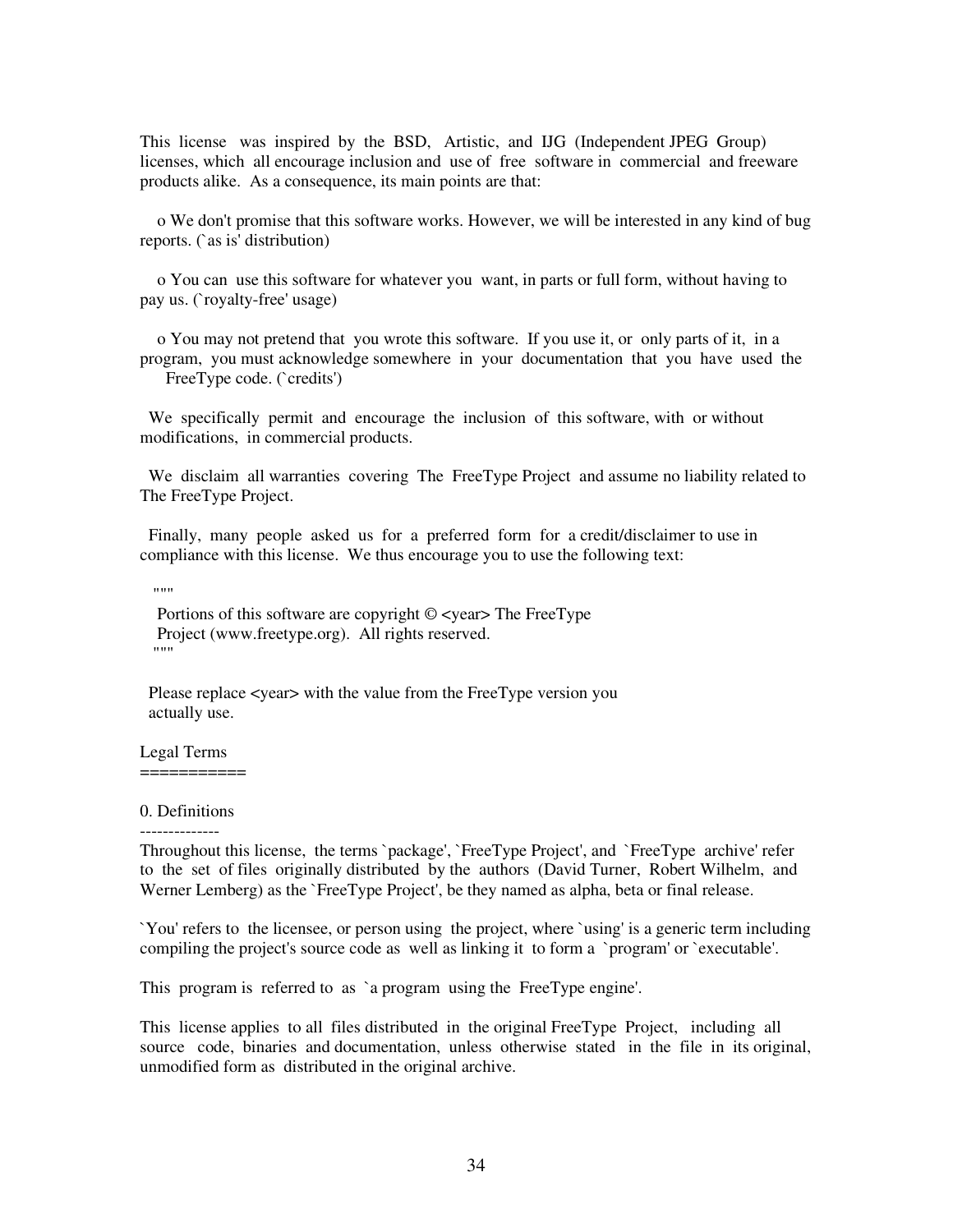If you are unsure whether or not a particular file is covered by this license, you must contact us to verify this.

The FreeType Project is copyright (C) 1996-2000 by David Turner, Robert Wilhelm, and Werner Lemberg. All rights reserved except as specified below.

1. No Warranty

--------------

 THE FREETYPE PROJECT IS PROVIDED `AS IS' WITHOUT WARRANTY OF ANY KIND, EITHER EXPRESS OR IMPLIED, INCLUDING, BUT NOT LIMITED TO, WARRANTIES OF MERCHANTABILITY AND FITNESS FOR A PARTICULAR PURPOSE. IN NO EVENT WILL ANY OF THE AUTHORS OR COPYRIGHT HOLDERS BE LIABLE FOR ANY DAMAGES CAUSED BY THE USE OR THE INABILITY TO USE, OF THE FREETYPE PROJECT.

#### 2. Redistribution

-----------------

 This license grants a worldwide, royalty-free, perpetual and irrevocable right and license to use, execute, perform, compile, display, copy, create derivative works of, distribute and sublicense the FreeType Project (in both source and object code forms) and derivative works thereof for any purpose; and to authorize others to exercise some or all of the rights granted herein, subject to the following conditions:

 o Redistribution of source code must retain this license file (`FTL.TXT') unaltered; any additions, deletions or changes to the original files must be clearly indicated in accompanying documentation. The copyright notices of the unaltered, original files must be preserved in all copies of source files.

 o Redistribution in binary form must provide a disclaimer that states that the software is based in part of the work of the FreeType Team, in the distribution documentation. We also encourage you to put an URL to the FreeType web page in your documentation, though this isn't mandatory.

 These conditions apply to any software derived from or based on the FreeType Project, not just the unmodified files. If you use our work, you must acknowledge us. However, no fee need be paid to us.

#### 3. Advertising --------------

 Neither the FreeType authors and contributors nor you shall use the name of the other for commercial, advertising, or promotional purposes without specific prior written permission.

We suggest, but do not require, that you use one or more of the following phrases to refer to this software in your documentation or advertising materials: `FreeType Project', `FreeType Engine',

`FreeType library', or `FreeType Distribution'.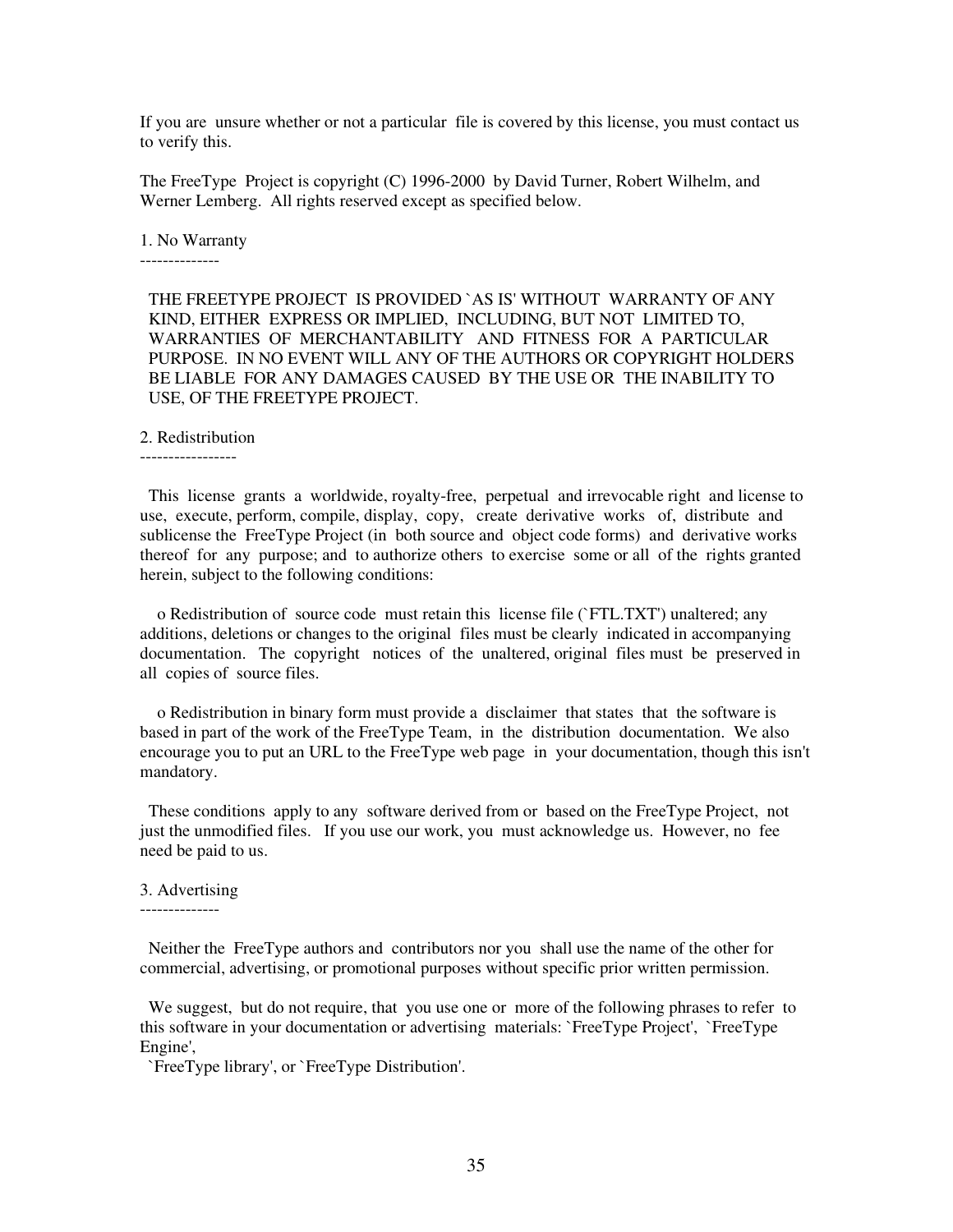As you have not signed this license, you are not required to accept it. However, as the FreeType Project is copyrighted material, only this license, or another one contracted with the authors, grants you the right to use, distribute, and modify it. Therefore, by using, distributing, or modifying the FreeType Project, you indicate that you understand and accept all the terms of this license.

4. Contacts -----------

There are two mailing lists related to FreeType:

o freetype@nongnu.org

 Discusses general use and applications of FreeType, as well as future and wanted additions to the library and distribution.

 If you are looking for support, start in this list if you haven't found anything to help you in the documentation.

o freetype-devel@nongnu.org

Discusses bugs, as well as engine internals, design issues, specific licenses, porting, etc.

Our home page can be found at https://www.freetype.org

--- end of FTL.TXT ---

#### **GCC RUNTIME LIBRARY EXCEPTION**

Version 3.1, 31 March 2009

Copyright (C) 2009 Free Software Foundation, Inc. <http://fsf.org/>

Everyone is permitted to copy and distribute verbatim copies of this license document, but changing it is not allowed.

This GCC Runtime Library Exception ("Exception") is an additional permission under section 7 of the GNU General Public License, version 3 ("GPLv3"). It applies to a given file (the "Runtime Library") that bears a notice placed by the copyright holder of the file stating that the file is governed by GPLv3 along with this Exception.

When you use GCC to compile a program, GCC may combine portions of certain GCC header files and runtime libraries with the compiled program. The purpose of this Exception is to allow compilation of non-GPL (including proprietary) programs to use, in this way, the header files and runtime libraries covered by this Exception.

0. Definitions.

A file is an "Independent Module" if it either requires the Runtime Library for execution after a Compilation Process, or makes use of an interface provided by the Runtime Library, but is not otherwise based on the Runtime Library.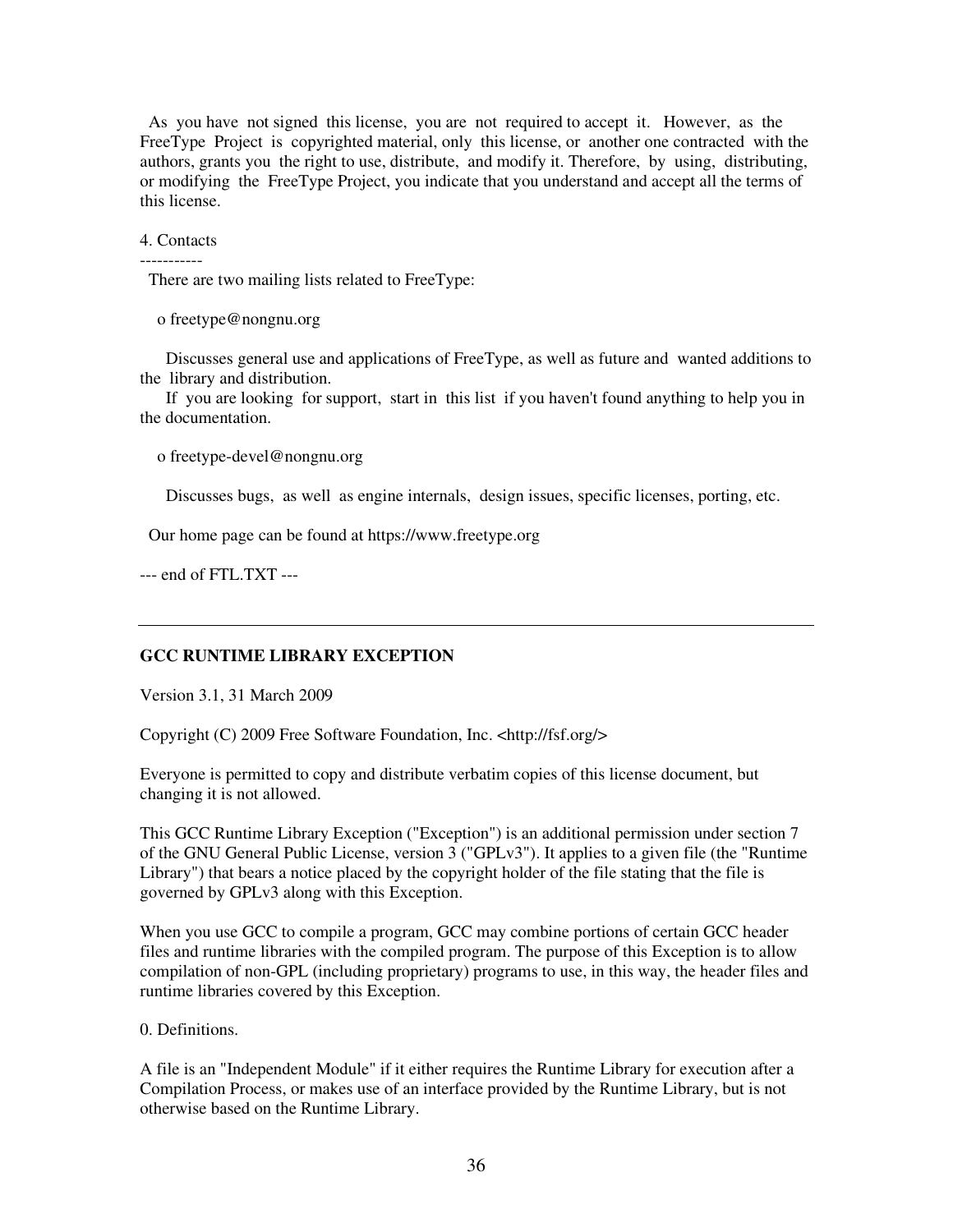"GCC" means a version of the GNU Compiler Collection, with or without modifications, governed by version 3 (or a specified later version) of the GNU General Public License (GPL) with the option of using any subsequent versions published by the FSF.

"GPL-compatible Software" is software whose conditions of propagation, modification and use would permit combination with GCC in accord with the license of GCC.

"Target Code" refers to output from any compiler for a real or virtual target processor architecture, in executable form or suitable for input to an assembler, loader, linker and/or execution phase. Notwithstanding that, Target Code does not include data in any format that is used as a compiler intermediate representation, or used for producing a compiler intermediate representation.

The "Compilation Process" transforms code entirely represented in non-intermediate languages designed for human-written code, and/or in Java Virtual Machine byte code, into Target Code. Thus, for example, use of source code generators and preprocessors need not be considered part of the Compilation Process, since the Compilation Process can be understood as starting with the output of the generators or preprocessors.

A Compilation Process is "Eligible" if it is done using GCC, alone or with other GPL-compatible software, or if it is done without using any work based on GCC. For example, using non-GPLcompatible Software to optimize any GCC intermediate representations would not qualify as an Eligible Compilation Process.

1. Grant of Additional Permission.

You have permission to propagate a work of Target Code formed by combining the Runtime Library with Independent Modules, even if such propagation would otherwise violate the terms of GPLv3, provided that all Target Code was generated by Eligible Compilation Processes. You may then convey such a combination under terms of your choice, consistent with the licensing of the Independent Modules.

2. No Weakening of GCC Copyleft.

The availability of this Exception does not imply any general presumption that third-party software is unaffected by the copyleft requirements of the license of GCC.

# **GPLv2 GNU General Public License v2.0**

GNU GENERAL PUBLIC LICENSE Version 2, June 1991

Copyright (C) 1989, 1991 Free Software Foundation, Inc., 51 Franklin Street, Fifth Floor, Boston, MA 02110-1301 USA Everyone is permitted to copy and distribute verbatim copies of this license document, but changing it is not allowed.

Preamble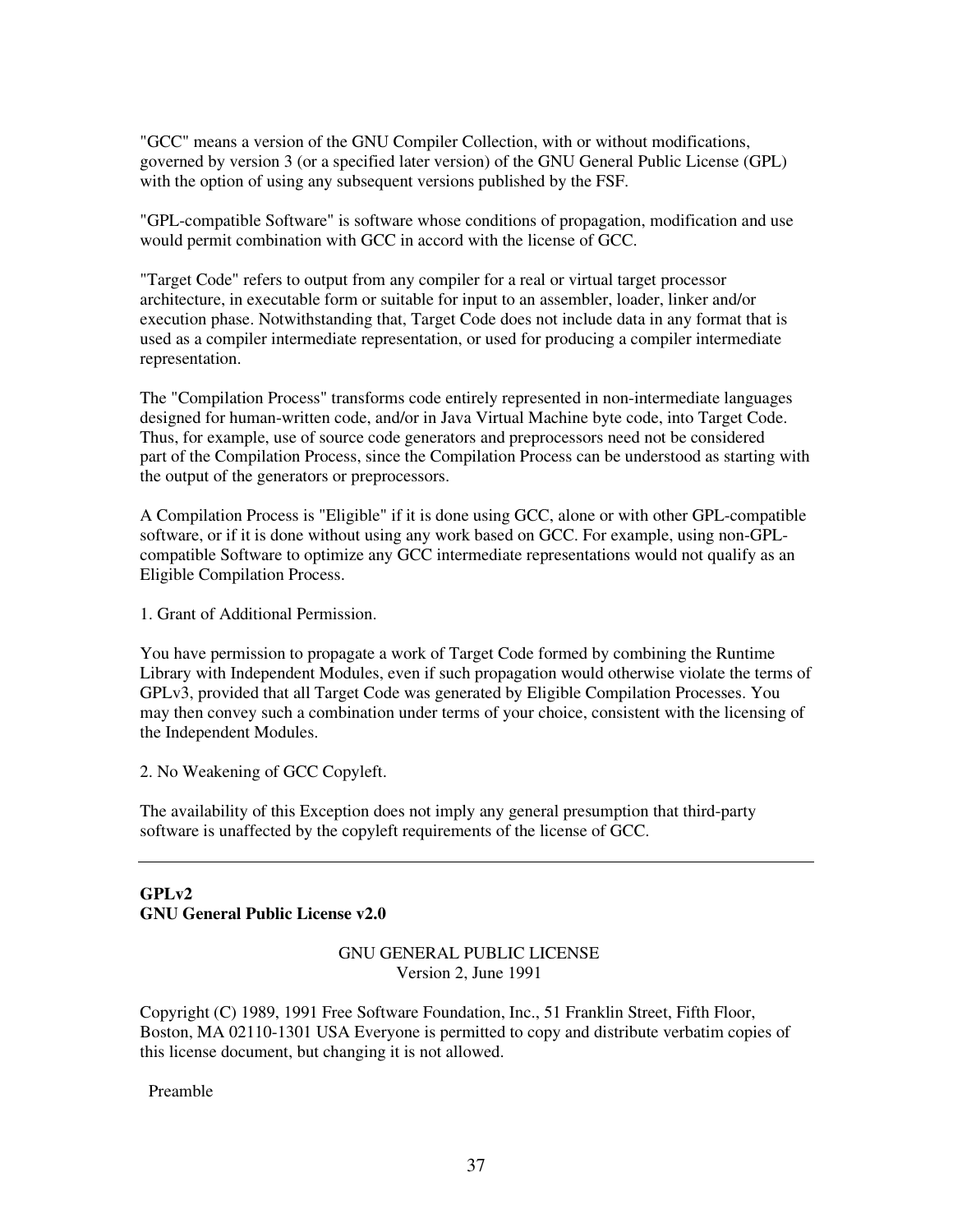The licenses for most software are designed to take away your freedom to share and change it. By contrast, the GNU General Public License is intended to guarantee your freedom to share and change free software--to make sure the software is free for all its users. This General Public License applies to most of the Free Software Foundation's software and to any other program whose authors commit to using it. (Some other Free Software Foundation software is covered by the GNU Lesser General Public License instead.) You can apply it to your programs, too.

When we speak of free software, we are referring to freedom, not price. Our General Public Licenses are designed to make sure that you have the freedom to distribute copies of free software (and charge for this service if you wish), that you receive source code or can get it if you want it, that you can change the software or use pieces of it in new free programs; and that you know you can do these things.

To protect your rights, we need to make restrictions that forbid anyone to deny you these rights or to ask you to surrender the rights. These restrictions translate to certain responsibilities for you if you distribute copies of the software, or if you modify it.

For example, if you distribute copies of such a program, whether gratis or for a fee, you must give the recipients all the rights that you have. You must make sure that they, too, receive or can get the source code. And you must show them these terms so they know their rights.

We protect your rights with two steps: (1) copyright the software, and (2) offer you this license which gives you legal permission to copy, distribute and/or modify the software.

 Also, for each author's protection and ours, we want to make certain that everyone understands that there is no warranty for this free software. If the software is modified by someone else and passed on, we want its recipients to know that what they have is not the original, so that any problems introduced by others will not reflect on the original authors' reputations.

 Finally, any free program is threatened constantly by software patents. We wish to avoid the danger that redistributors of a free program will individually obtain patent licenses, in effect making the program proprietary. To prevent this, we have made it clear that any patent must be licensed for everyone's free use or not licensed at all.

The precise terms and conditions for copying, distribution and modification follow.

## GNU GENERAL PUBLIC LICENSE TERMS AND CONDITIONS FOR COPYING, DISTRIBUTION AND MODIFICATION

 0. This License applies to any program or other work which contains a notice placed by the copyright holder saying it may be distributed under the terms of this General Public License. The "Program", below, refers to any such program or work, and a "work based on the Program" means either the Program or any derivative work under copyright law: that is to say, a work containing the Program or a portion of it, either verbatim or with modifications and/or translated into another language. (Hereinafter, translation is included without limitation in the term "modification".) Each licensee is addressed as "you".

Activities other than copying, distribution and modification are not covered by this License; they are outside its scope. The act of running the Program is not restricted, and the output from the Program is covered only if its contents constitute a work based on the Program (independent of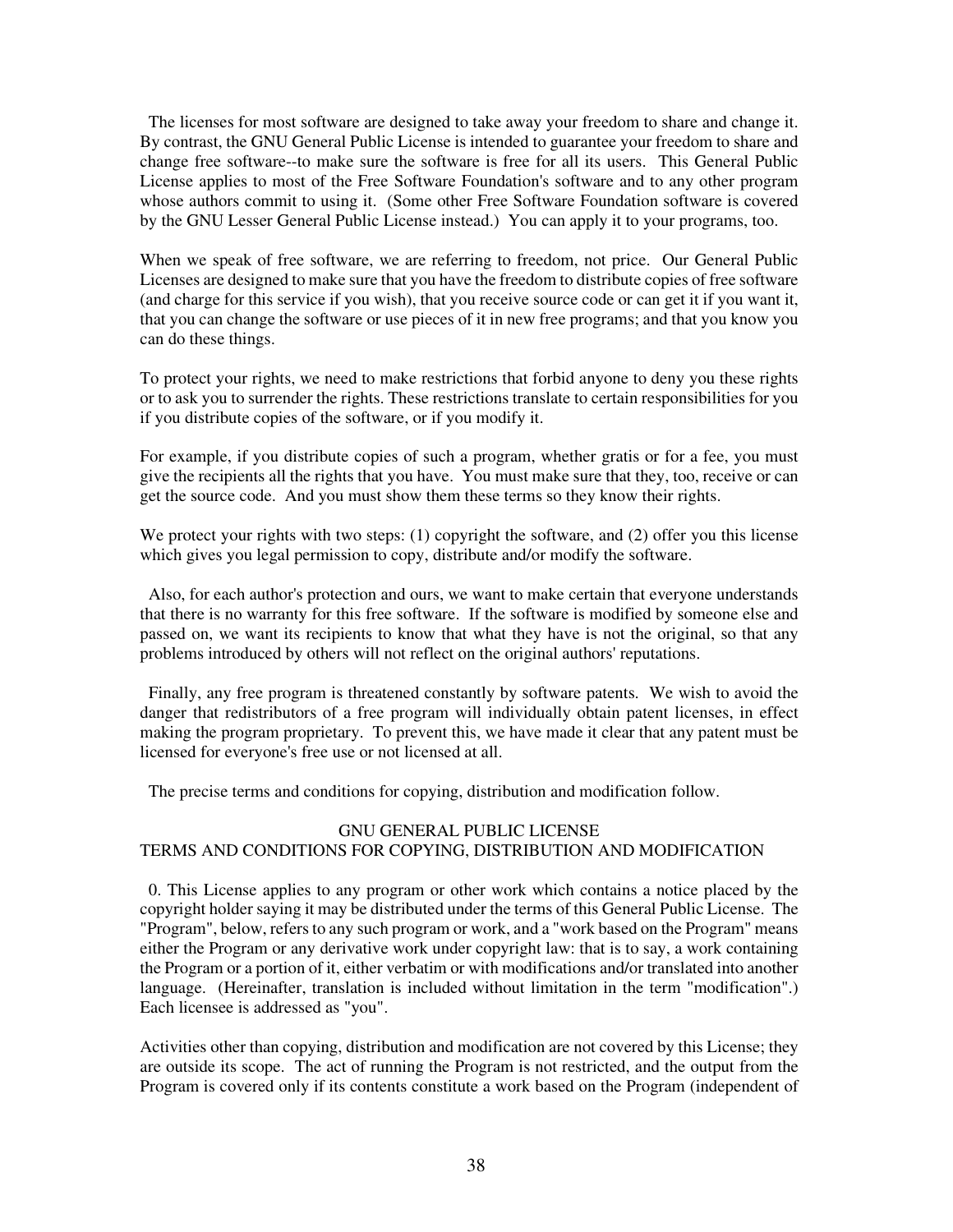having been made by running the Program). Whether that is true depends on what the Program does.

 1. You may copy and distribute verbatim copies of the Program's source code as you receive it, in any medium, provided that you conspicuously and appropriately publish on each copy an appropriate copyright notice and disclaimer of warranty; keep intact all the notices that refer to this License and to the absence of any warranty; and give any other recipients of the Program a copy of this License along with the Program.

You may charge a fee for the physical act of transferring a copy, and you may at your option offer warranty protection in exchange for a fee.

 2. You may modify your copy or copies of the Program or any portion of it, thus forming a work based on the Program, and copy and distribute such modifications or work under the terms of Section 1 above, provided that you also meet all of these conditions:

 a) You must cause the modified files to carry prominent notices stating that you changed the files and the date of any change.

 b) You must cause any work that you distribute or publish, that in whole or in part contains or is derived from the Program or any part thereof, to be licensed as a whole at no charge to all third parties under the terms of this License.

 c) If the modified program normally reads commands interactively when run, you must cause it, when started running for such interactive use in the most ordinary way, to print or display an announcement including an appropriate copyright notice and a notice that there is no warranty (or else, saying that you provide a warranty) and that users may redistribute the program under these conditions, and telling the user how to view a copy of this License. (Exception: if the Program itself is interactive but does not normally print such an announcement, your work based on the Program is not required to print an announcement.)

These requirements apply to the modified work as a whole. If identifiable sections of that work are not derived from the Program, and can be reasonably considered independent and separate works in themselves, then this License, and its terms, do not apply to those sections when you distribute them as separate works. But when you distribute the same sections as part of a whole which is a work based on the Program, the distribution of the whole must be on the terms of this License, whose permissions for other licensees extend to the entire whole, and thus to each and every part regardless of who wrote it.

Thus, it is not the intent of this section to claim rights or contest your rights to work written entirely by you; rather, the intent is to exercise the right to control the distribution of derivative or collective works based on the Program.

In addition, mere aggregation of another work not based on the Program with the Program (or with a work based on the Program) on a volume of a storage or distribution medium does not bring the other work under the scope of this License.

 3. You may copy and distribute the Program (or a work based on it, under Section 2) in object code or executable form under the terms of Sections 1 and 2 above provided that you also do one of the following: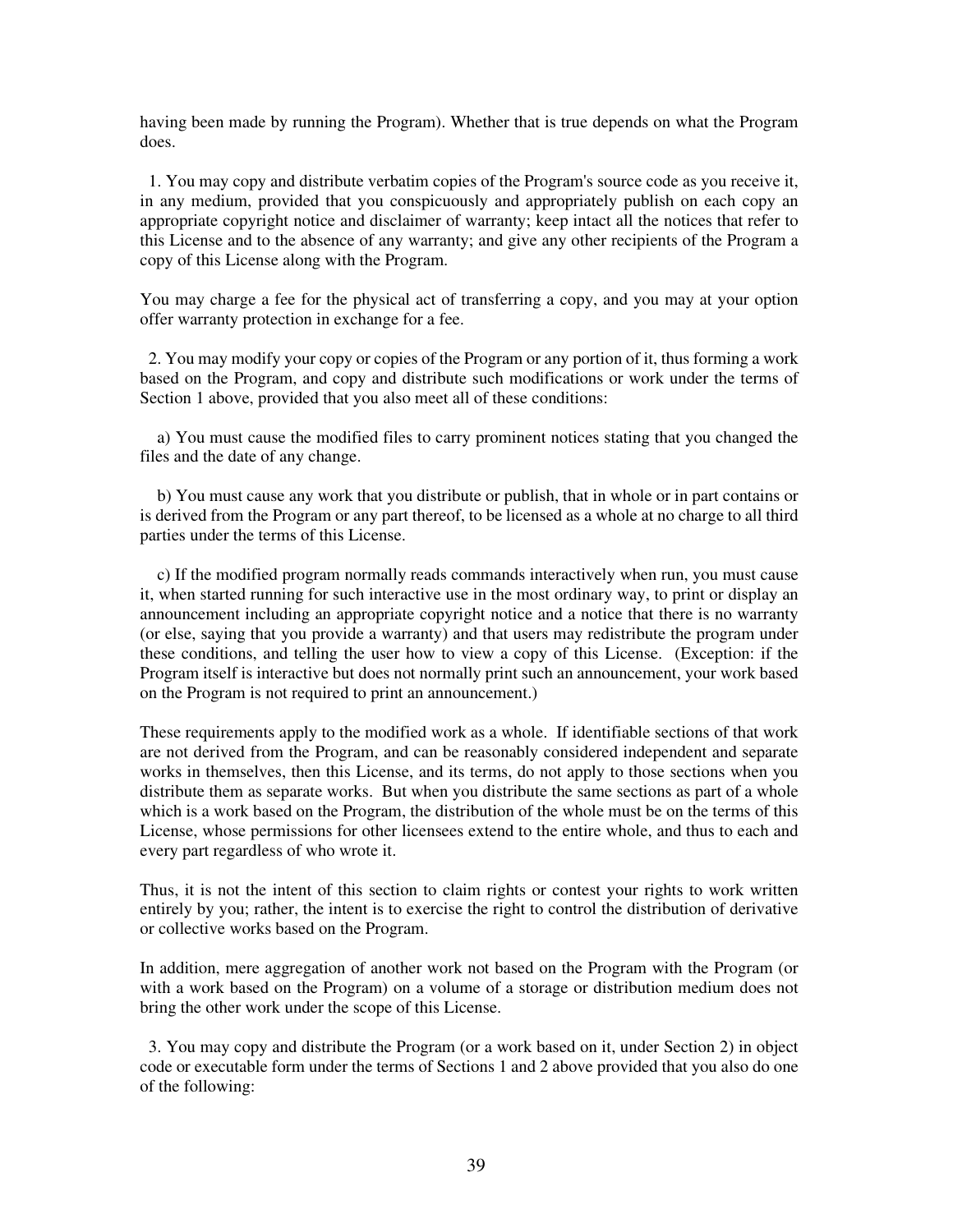a) Accompany it with the complete corresponding machine-readable source code, which must be distributed under the terms of Sections 1 and 2 above on a medium customarily used for software interchange; or,

 b) Accompany it with a written offer, valid for at least three years, to give any third party, for a charge no more than your cost of physically performing source distribution, a complete machine-readable copy of the corresponding source code, to be distributed under the terms of Sections 1 and 2 above on a medium customarily used for software interchange; or,

 c) Accompany it with the information you received as to the offer to distribute corresponding source code. (This alternative is allowed only for noncommercial distribution and only if you received the program in object code or executable form with such an offer, in accord with Subsection b above.)

The source code for a work means the preferred form of the work for making modifications to it. For an executable work, complete source code means all the source code for all modules it contains, plus any associated interface definition files, plus the scripts used to control compilation and installation of the executable. However, as a special exception, the source code distributed need not include anything that is normally distributed (in either source or binary form) with the major components (compiler, kernel, and so on) of the operating system on which the executable runs, unless that component

itself accompanies the executable.

If distribution of executable or object code is made by offering access to copy from a designated place, then offering equivalent access to copy the source code from the same place counts as distribution of the source code, even though third parties are not compelled to copy the source along with the object code.

 4. You may not copy, modify, sublicense, or distribute the Program except as expressly provided under this License. Any attempt otherwise to copy, modify, sublicense or distribute the Program is void, and will automatically terminate your rights under this License. However, parties who have received copies, or rights, from you under this License will not have their licenses terminated so long as such parties remain in full compliance.

 5. You are not required to accept this License, since you have not signed it. However, nothing else grants you permission to modify or distribute the Program or its derivative works. These actions are prohibited by law if you do not accept this License. Therefore, by modifying or distributing the Program (or any work based on the Program), you indicate your acceptance of this License to do so, and all its terms and conditions for copying, distributing or modifying the Program or works based on it.

 6. Each time you redistribute the Program (or any work based on the Program), the recipient automatically receives a license from the original licensor to copy, distribute or modify the Program subject to these terms and conditions. You may not impose any further restrictions on the recipients' exercise of the rights granted herein.

You are not responsible for enforcing compliance by third parties to this License.

 7. If, as a consequence of a court judgment or allegation of patent infringement or for any other reason (not limited to patent issues), conditions are imposed on you (whether by court order, agreement or otherwise) that contradict the conditions of this License, they do not excuse you from the conditions of this License. If you cannot distribute so as to satisfy simultaneously your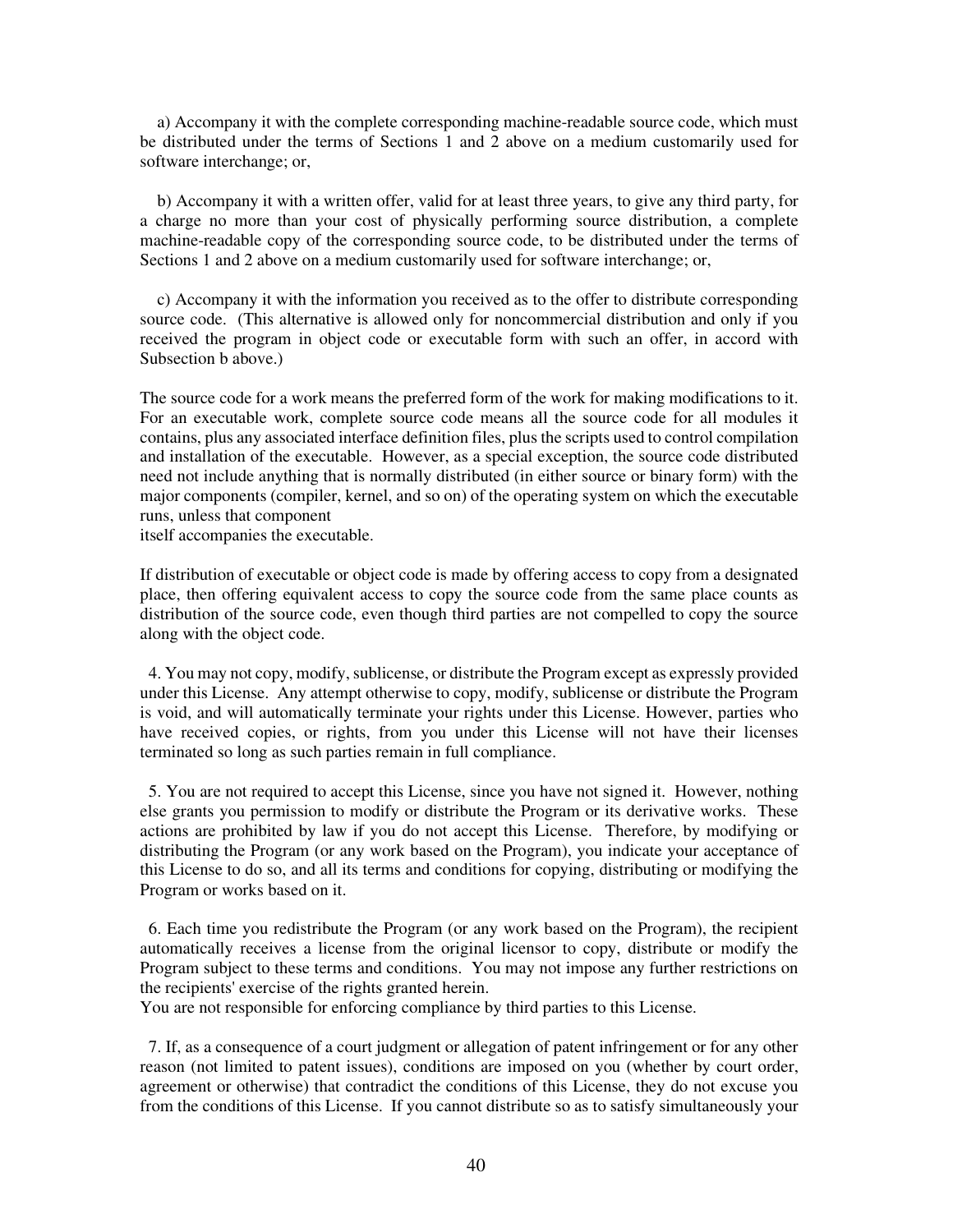obligations under this License and any other pertinent obligations, then as a consequence you may not distribute the Program at all. For example, if a patent license would not permit royaltyfree redistribution of the Program by all those who receive copies directly or indirectly through you, then the only way you could satisfy both it and this License would be to refrain entirely from distribution of the Program.

If any portion of this section is held invalid or unenforceable under any particular circumstance, the balance of the section is intended to apply and the section as a whole is intended to apply in other circumstances.

It is not the purpose of this section to induce you to infringe any patents or other property right claims or to contest validity of any such claims; this section has the sole purpose of protecting the integrity of the free software distribution system, which is implemented by public license practices. Many people have made generous contributions to the wide range of software distributed through that system in reliance on consistent application of that system; it is up to the author/donor to decide if he or she is willing to distribute software through any other system and a licensee cannot impose that choice.

This section is intended to make thoroughly clear what is believed to be a consequence of the rest of this License.

 8. If the distribution and/or use of the Program is restricted in certain countries either by patents or by copyrighted interfaces, the original copyright holder who places the Program under this License may add an explicit geographical distribution limitation excluding those countries, so that distribution is permitted only in or among countries not thus excluded. In such case, this License incorporates the limitation as if written in the body of this License.

 9. The Free Software Foundation may publish revised and/or new versions of the General Public License from time to time. Such new versions will be similar in spirit to the present version, but may differ in detail to address new problems or concerns.

Each version is given a distinguishing version number. If the Program specifies a version number of this License which applies to it and "any later version", you have the option of following the terms and conditions either of that version or of any later version published by the Free Software Foundation. If the Program does not specify a version number of this License, you may choose any version ever published by the Free Software Foundation.

 10. If you wish to incorporate parts of the Program into other free programs whose distribution conditions are different, write to the author to ask for permission. For software which is copyrighted by the Free Software Foundation, write to the Free Software Foundation; we sometimes make exceptions for this. Our decision will be guided by the two goals of preserving the free status of all derivatives of our free software and of promoting the sharing and reuse of software generally.

## NO WARRANTY

 11. BECAUSE THE PROGRAM IS LICENSED FREE OF CHARGE, THERE IS NO WARRANTY FOR THE PROGRAM, TO THE EXTENT PERMITTED BY APPLICABLE LAW. EXCEPT WHEN OTHERWISE STATED IN WRITING THE COPYRIGHT HOLDERS AND/OR OTHER PARTIES PROVIDE THE PROGRAM "AS IS" WITHOUT WARRANTY OF ANY KIND, EITHER EXPRESSED OR IMPLIED, INCLUDING, BUT NOT LIMITED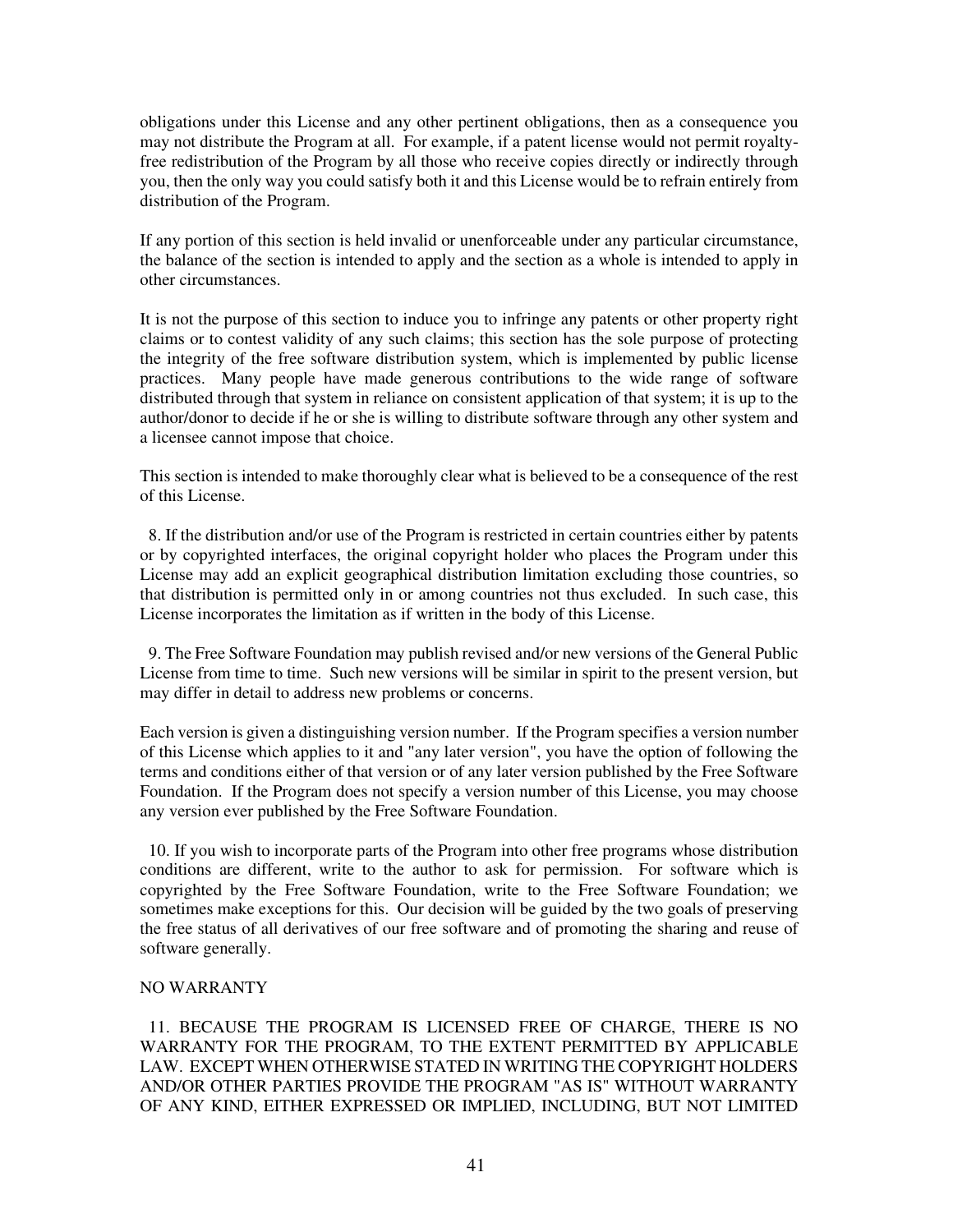TO, THE IMPLIED WARRANTIES OF MERCHANTABILITY AND FITNESS FOR A PARTICULAR PURPOSE. THE ENTIRE RISK AS TO THE QUALITY AND PERFORMANCE OF THE PROGRAM IS WITH YOU. SHOULD THE PROGRAM PROVE DEFECTIVE, YOU ASSUME THE COST OF ALL NECESSARY SERVICING, REPAIR OR CORRECTION.

 12. IN NO EVENT UNLESS REQUIRED BY APPLICABLE LAW OR AGREED TO IN WRITING WILL ANY COPYRIGHT HOLDER, OR ANY OTHER PARTY WHO MAY MODIFY AND/OR REDISTRIBUTE THE PROGRAM AS PERMITTED ABOVE, BE LIABLE TO YOU FOR DAMAGES, INCLUDING ANY GENERAL, SPECIAL, INCIDENTAL OR CONSEQUENTIAL DAMAGES ARISING OUT OF THE USE OR INABILITY TO USE THE PROGRAM (INCLUDING BUT NOT LIMITED TO LOSS OF DATA OR DATA BEING RENDERED INACCURATE OR LOSSES SUSTAINED BY YOU OR THIRD PARTIES OR A FAILURE OF THE PROGRAM TO OPERATE WITH ANY OTHER PROGRAMS), EVEN IF SUCH HOLDER OR OTHER PARTY HAS BEEN ADVISED OF THE POSSIBILITY OF SUCH DAMAGES.

#### END OF TERMS AND CONDITIONS

#### **LGPLv2.1**

#### **GNU LESSER GENERAL PUBLIC LICENSE**

Version 2.1, February 1999

Copyright (C) 1991, 1999 Free Software Foundation, Inc.

51 Franklin Street, Fifth Floor, Boston, MA 02110-1301 USA

Everyone is permitted to copy and distribute verbatim copies of this license document, but changing it is not allowed.

[This is the first released version of the Lesser GPL. It also counts as the successor of the GNU Library Public License, version 2, hence the version number 2.1.]

#### **Preamble**

The licenses for most software are designed to take away your freedom to share and change it. By contrast, the GNU General Public Licenses are intended to guarantee your freedom to share and change free software--to make sure the software is free for all its users.

This license, the Lesser General Public License, applies to some specially designated software packages--typically libraries--of the Free Software Foundation and other authors who decide to use it. You can use it too, but we suggest you first think carefully about whether this license or the ordinary General Public License is the better strategy to use in any particular case, based on the explanations below.

When we speak of free software, we are referring to freedom of use, not price. Our General Public Licenses are designed to make sure that you have the freedom to distribute copies of free software (and charge for this service if you wish); that you receive source code or can get it if you want it; that you can change the software and use pieces of it in new free programs; and that you are informed that you can do these things.

To protect your rights, we need to make restrictions that forbid distributors to deny you these rights or to ask you to surrender these rights. These restrictions translate to certain responsibilities for you if you distribute copies of the library or if you modify it.

For example, if you distribute copies of the library, whether gratis or for a fee, you must give the recipients all the rights that we gave you. You must make sure that they, too, receive or can get the source code. If you link other code with the library, you must provide complete object files to the recipients, so that they can relink them with the library after making changes to the library and recompiling it. And you must show them these terms so they know their rights.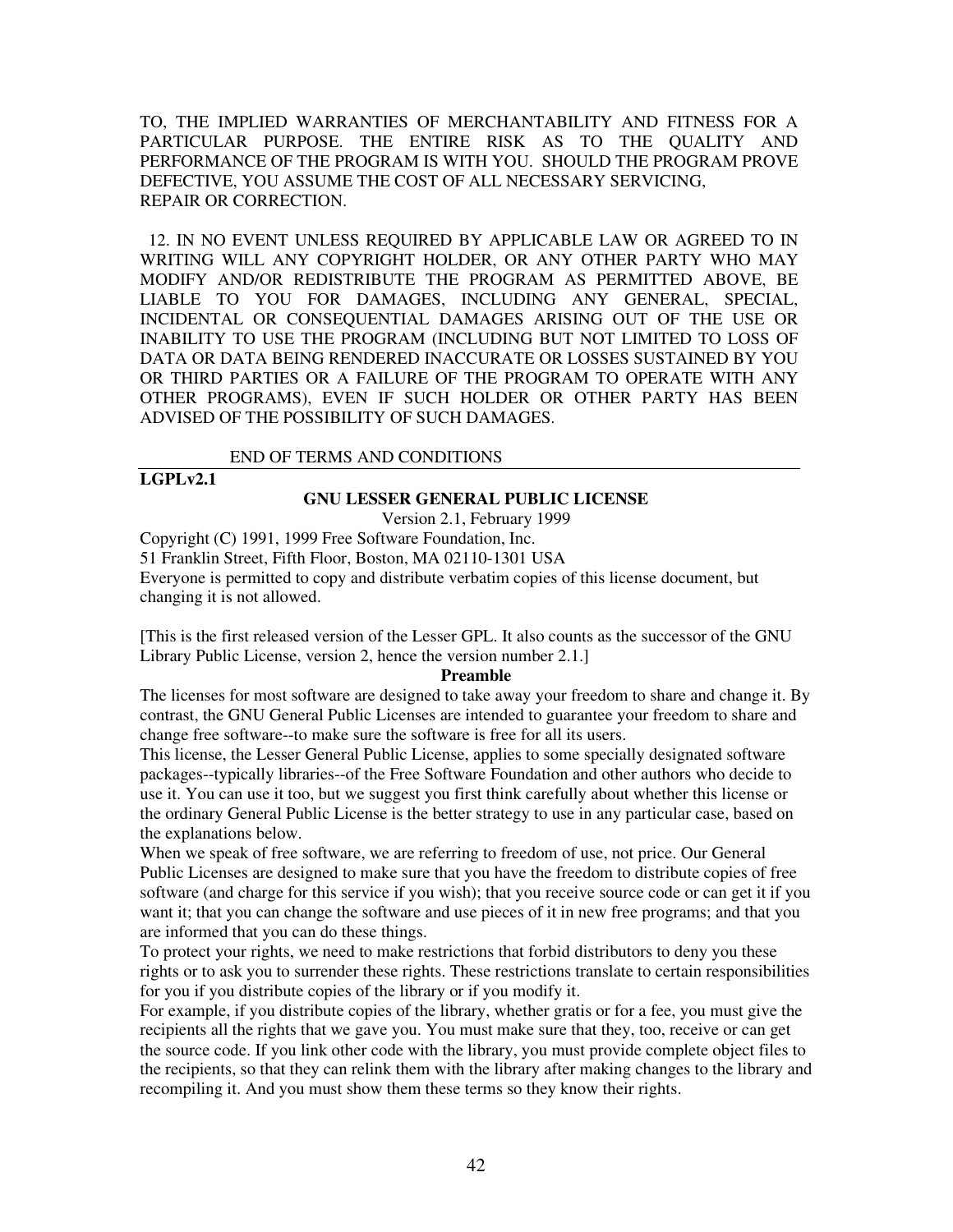We protect your rights with a two-step method: (1) we copyright the library, and (2) we offer you this license, which gives you legal permission to copy, distribute and/or modify the library. To protect each distributor, we want to make it very clear that there is no warranty for the free library. Also, if the library is modified by someone else and passed on, the recipients should know that what they have is not the original version, so that the original author's reputation will not be affected by problems that might be introduced by others.

Finally, software patents pose a constant threat to the existence of any free program. We wish to make sure that a company cannot effectively restrict the users of a free program by obtaining a restrictive license from a patent holder. Therefore, we insist that any patent license obtained for a version of the library must be consistent with the full freedom of use specified in this license. Most GNU software, including some libraries, is covered by the ordinary GNU General Public License. This license, the GNU Lesser General Public License, applies to certain designated libraries, and is quite different from the ordinary General Public License. We use this license for certain libraries in order to permit linking those libraries into non-free programs.

When a program is linked with a library, whether statically or using a shared library, the combination of the two is legally speaking a combined work, a derivative of the original library. The ordinary General Public License therefore permits such linking only if the entire combination fits its criteria of freedom. The Lesser General Public License permits more lax criteria for linking other code with the library.

We call this license the "Lesser" General Public License because it does Less to protect the user's freedom than the ordinary General Public License. It also provides other free software developers Less of an advantage over competing non-free programs. These disadvantages are the reason we use the ordinary General Public License for many libraries. However, the Lesser license provides advantages in certain special circumstances.

For example, on rare occasions, there may be a special need to encourage the widest possible use of a certain library, so that it becomes a de-facto standard. To achieve this, non-free programs must be allowed to use the library. A more frequent case is that a free library does the same job as widely used non-free libraries. In this case, there is little to gain by limiting the free library to free software only, so we use the Lesser General Public License.

In other cases, permission to use a particular library in non-free programs enables a greater number of people to use a large body of free software. For example, permission to use the GNU C Library in non-free programs enables many more people to use the whole GNU operating system, as well as its variant, the GNU/Linux operating system.

Although the Lesser General Public License is Less protective of the users' freedom, it does ensure that the user of a program that is linked with the Library has the freedom and the wherewithal to run that program using a modified version of the Library.

The precise terms and conditions for copying, distribution and modification follow. Pay close attention to the difference between a "work based on the library" and a "work that uses the library". The former contains code derived from the library, whereas the latter must be combined with the library in order to run.

#### **GNU LESSER GENERAL PUBLIC LICENSE**

## **TERMS AND CONDITIONS FOR COPYING, DISTRIBUTION AND MODIFICATION**

0. This License Agreement applies to any software library or other program which contains a notice placed by the copyright holder or other authorized party saying it may be distributed under the terms of this Lesser General Public License (also called "this License"). Each licensee is addressed as "you".

A "library" means a collection of software functions and/or data prepared so as to be conveniently linked with application programs (which use some of those functions and data) to form executables.

The "Library", below, refers to any such software library or work which has been distributed under these terms. A "work based on the Library" means either the Library or any derivative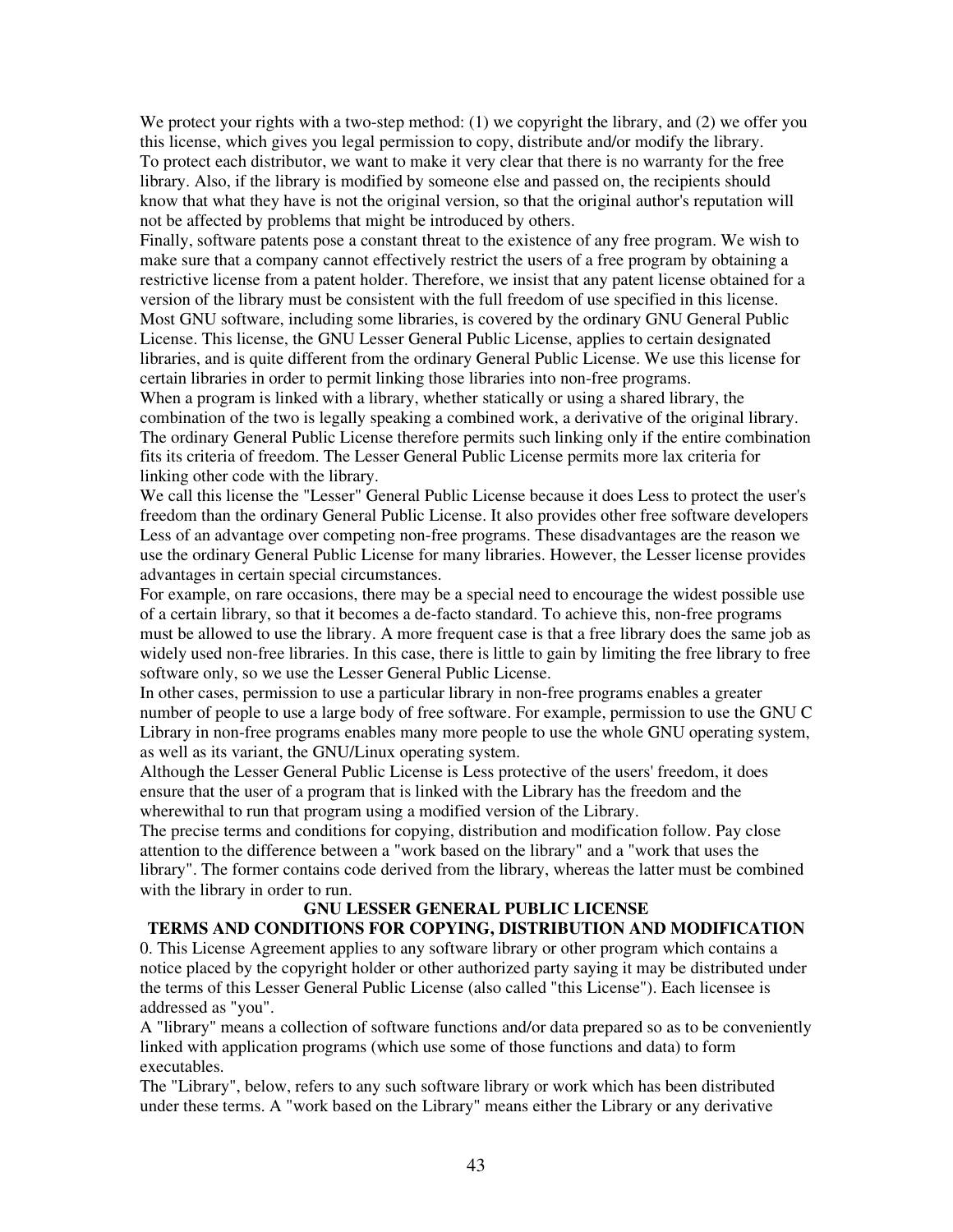work under copyright law: that is to say, a work containing the Library or a portion of it, either verbatim or with modifications and/or translated straightforwardly into another language. (Hereinafter, translation is included without limitation in the term "modification".)

"Source code" for a work means the preferred form of the work for making modifications to it. For a library, complete source code means all the source code for all modules it contains, plus any associated interface definition files, plus the scripts used to control compilation and installation of the library.

Activities other than copying, distribution and modification are not covered by this License; they are outside its scope. The act of running a program using the Library is not restricted, and output from such a program is covered only if its contents constitute a work based on the Library (independent of the use of the Library in a tool for writing it). Whether that is true depends on what the Library does and what the program that uses the Library does.

1. You may copy and distribute verbatim copies of the Library's complete source code as you receive it, in any medium, provided that you conspicuously and appropriately publish on each copy an appropriate copyright notice and disclaimer of warranty; keep intact all the notices that refer to this License and to the absence of any warranty; and distribute a copy of this License along with the Library.

You may charge a fee for the physical act of transferring a copy, and you may at your option offer warranty protection in exchange for a fee.

2. You may modify your copy or copies of the Library or any portion of it, thus forming a work based on the Library, and copy and distribute such modifications or work under the terms of Section 1 above, provided that you also meet all of these conditions:

a) The modified work must itself be a software library.

b) You must cause the files modified to carry prominent notices stating that you changed the files and the date of any change.

c) You must cause the whole of the work to be licensed at no charge to all third parties under the terms of this License.

d) If a facility in the modified Library refers to a function or a table of data to be supplied by an application program that uses the facility, other than as an argument passed when the facility is invoked, then you must make a good faith effort to ensure that, in the event an application does not supply such function or table, the facility still operates, and performs whatever part of its purpose remains meaningful.

(For example, a function in a library to compute square roots has a purpose that is entirely welldefined independent of the application. Therefore, Subsection 2d requires that any applicationsupplied function or table used by this function must be optional: if the application does not supply it, the square root function must still compute square roots.)

These requirements apply to the modified work as a whole. If identifiable sections of that work are not derived from the Library, and can be reasonably considered independent and separate works in themselves, then this License, and its terms, do not apply to those sections when you distribute them as separate works. But when you distribute the same sections as part of a whole which is a work based on the Library, the distribution of the whole must be on the terms of this License, whose permissions for other licensees extend to the entire whole, and thus to each and every part regardless of who wrote it.

Thus, it is not the intent of this section to claim rights or contest your rights to work written entirely by you; rather, the intent is to exercise the right to control the distribution of derivative or collective works based on the Library.

In addition, mere aggregation of another work not based on the Library with the Library (or with a work based on the Library) on a volume of a storage or distribution medium does not bring the other work under the scope of this License.

3. You may opt to apply the terms of the ordinary GNU General Public License instead of this License to a given copy of the Library. To do this, you must alter all the notices that refer to this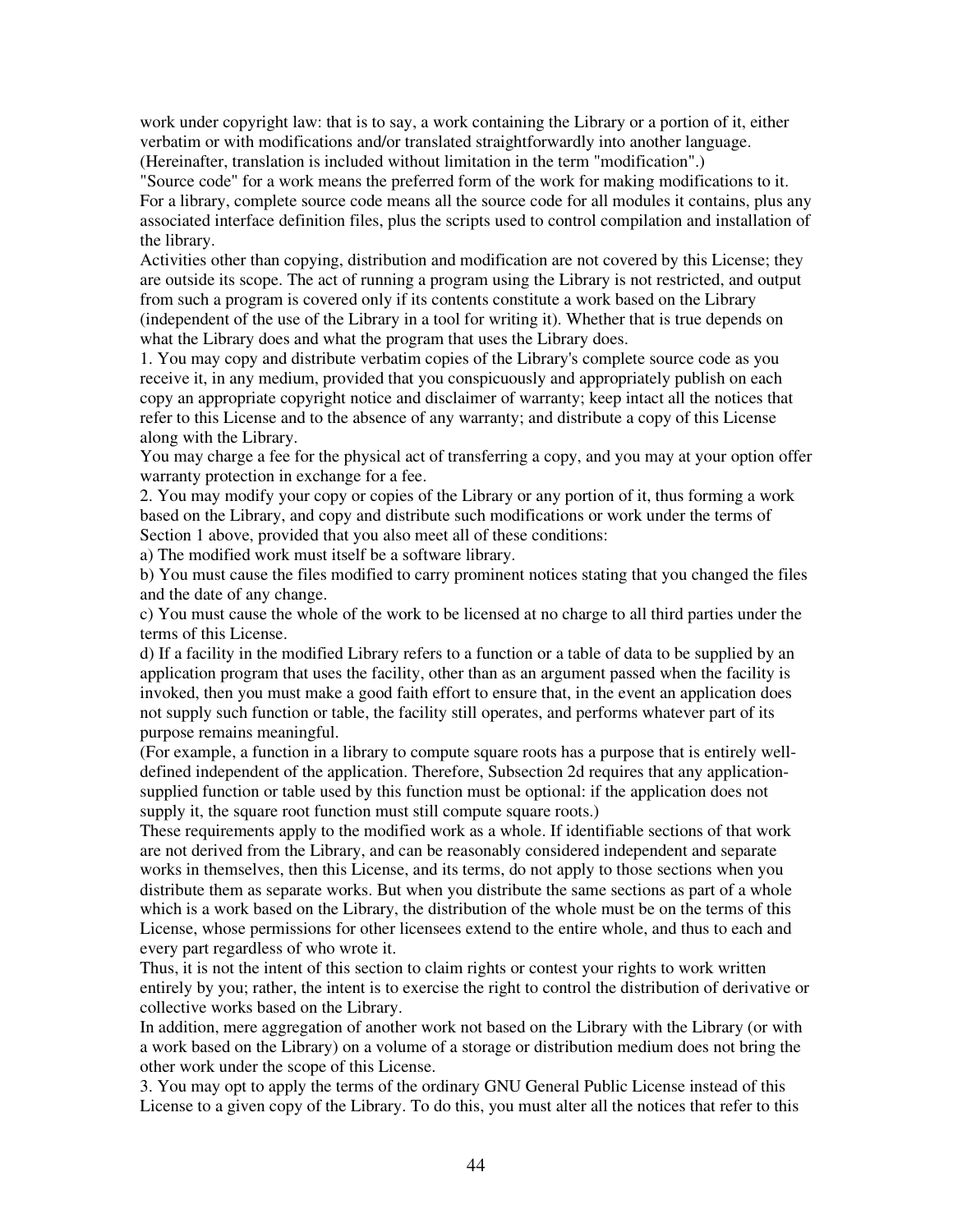License, so that they refer to the ordinary GNU General Public License, version 2, instead of to this License. (If a newer version than version 2 of the ordinary GNU General Public License has appeared, then you can specify that version instead if you wish.) Do not make any other change in these notices.

Once this change is made in a given copy, it is irreversible for that copy, so the ordinary GNU General Public License applies to all subsequent copies and derivative works made from that copy.

This option is useful when you wish to copy part of the code of the Library into a program that is not a library.

4. You may copy and distribute the Library (or a portion or derivative of it, under Section 2) in object code or executable form under the terms of Sections 1 and 2 above provided that you accompany it with the complete corresponding machine-readable source code, which must be distributed under the terms of Sections 1 and 2 above on a medium customarily used for software interchange.

If distribution of object code is made by offering access to copy from a designated place, then offering equivalent access to copy the source code from the same place satisfies the requirement to distribute the source code, even though third parties are not compelled to copy the source along with the object code.

5. A program that contains no derivative of any portion of the Library, but is designed to work with the Library by being compiled or linked with it, is called a "work that uses the Library". Such a work, in isolation, is not a derivative work of the Library, and therefore falls outside the scope of this License.

However, linking a "work that uses the Library" with the Library creates an executable that is a derivative of the Library (because it contains portions of the Library), rather than a "work that uses the library". The executable is therefore covered by this License. Section 6 states terms for distribution of such executables.

When a "work that uses the Library" uses material from a header file that is part of the Library, the object code for the work may be a derivative work of the Library even though the source code is not. Whether this is true is especially significant if the work can be linked without the Library, or if the work is itself a library. The threshold for this to be true is not precisely defined by law. If such an object file uses only numerical parameters, data structure layouts and accessors, and small macros and small inline functions (ten lines or less in length), then the use of the object file is unrestricted, regardless of whether it is legally a derivative work. (Executables containing this object code plus portions of the Library will still fall under Section 6.)

Otherwise, if the work is a derivative of the Library, you may distribute the object code for the work under the terms of Section 6. Any executables containing that work also fall under Section 6, whether or not they are linked directly with the Library itself.

6. As an exception to the Sections above, you may also combine or link a "work that uses the Library" with the Library to produce a work containing portions of the Library, and distribute that work under terms of your choice, provided that the terms permit modification of the work for the customer's own use and reverse engineering for debugging such modifications.

You must give prominent notice with each copy of the work that the Library is used in it and that the Library and its use are covered by this License. You must supply a copy of this License. If the work during execution displays copyright notices, you must include the copyright notice for the Library among them, as well as a reference directing the user to the copy of this License. Also, you must do one of these things:

a) Accompany the work with the complete corresponding machine-readable source code for the Library including whatever changes were used in the work (which must be distributed under Sections 1 and 2 above); and, if the work is an executable linked with the Library, with the complete machine-readable "work that uses the Library", as object code and/or source code, so that the user can modify the Library and then relink to produce a modified executable containing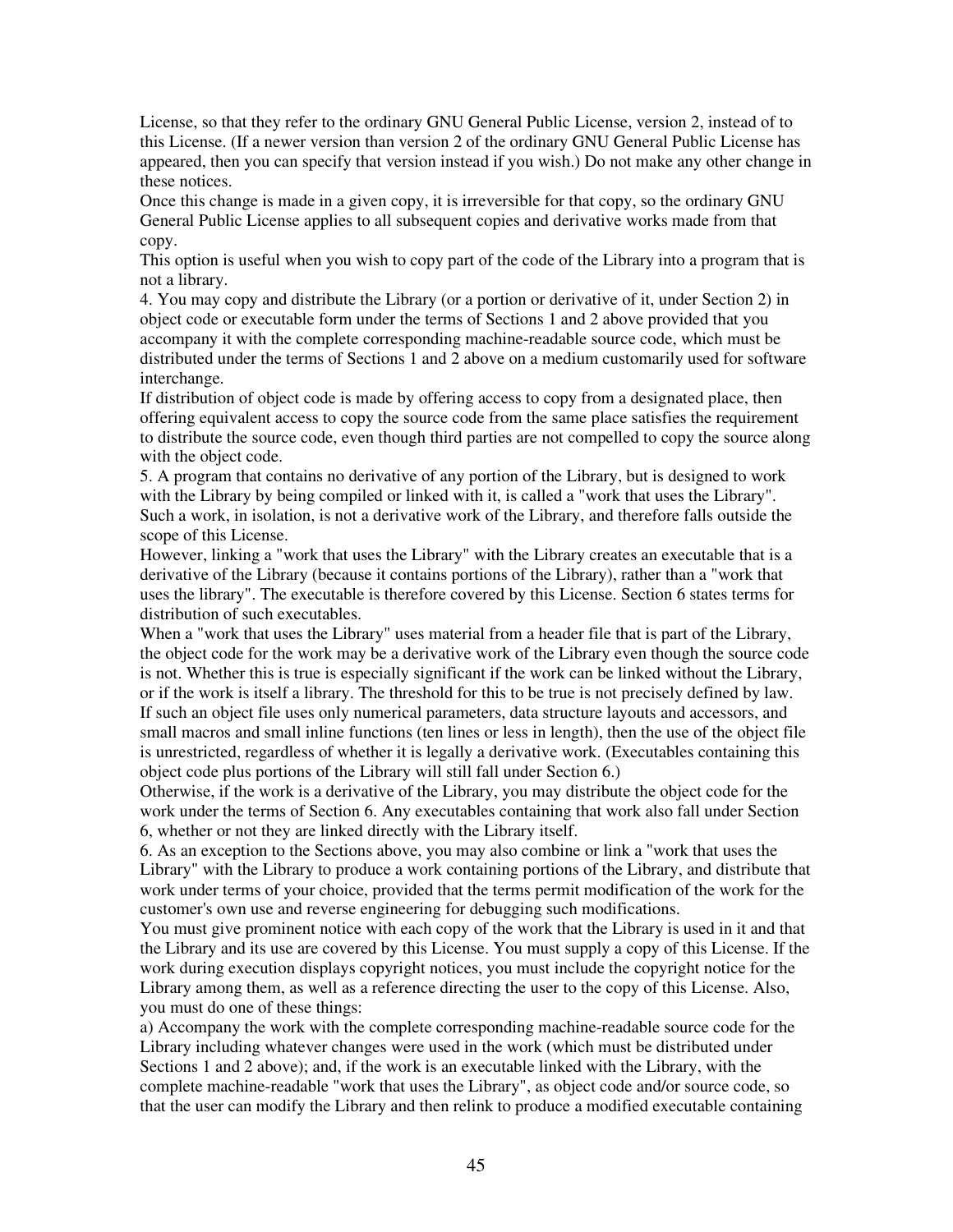the modified Library. (It is understood that the user who changes the contents of definitions files in the Library will not necessarily be able to recompile the application to use the modified definitions.)

b) Use a suitable shared library mechanism for linking with the Library. A suitable mechanism is one that (1) uses at run time a copy of the library already present on the user's computer system, rather than copying library functions into the executable, and (2) will operate properly with a modified version of the library, if the user installs one, as long as the modified version is interface-compatible with the version that the work was made with.

c) Accompany the work with a written offer, valid for at least three years, to give the same user the materials specified in Subsection 6a, above, for a charge no more than the cost of performing this distribution.

d) If distribution of the work is made by offering access to copy from a designated place, offer equivalent access to copy the above specified materials from the same place.

e) Verify that the user has already received a copy of these materials or that you have already sent this user a copy.

For an executable, the required form of the "work that uses the Library" must include any data and utility programs needed for reproducing the executable from it. However, as a special exception, the materials to be distributed need not include anything that is normally distributed (in either source or binary form) with the major components (compiler, kernel, and so on) of the operating system on which the executable runs, unless that component itself accompanies the executable.

It may happen that this requirement contradicts the license restrictions of other proprietary libraries that do not normally accompany the operating system. Such a contradiction means you cannot use both them and the Library together in an executable that you distribute.

7. You may place library facilities that are a work based on the Library side-by-side in a single library together with other library facilities not covered by this License, and distribute such a combined library, provided that the separate distribution of the work based on the Library and of the other library facilities is otherwise permitted, and provided that you do these two things: a) Accompany the combined library with a copy of the same work based on the Library, uncombined with any other library facilities. This must be distributed under the terms of the Sections above.

b) Give prominent notice with the combined library of the fact that part of it is a work based on the Library, and explaining where to find the accompanying uncombined form of the same work. 8. You may not copy, modify, sublicense, link with, or distribute the Library except as expressly provided under this License. Any attempt otherwise to copy, modify, sublicense, link with, or distribute the Library is void, and will automatically terminate your rights under this License. However, parties who have received copies, or rights, from you under this License will not have their licenses terminated so long as such parties remain in full compliance.

9. You are not required to accept this License, since you have not signed it. However, nothing else grants you permission to modify or distribute the Library or its derivative works. These actions are prohibited by law if you do not accept this License. Therefore, by modifying or distributing the Library (or any work based on the Library), you indicate your acceptance of this License to do so, and all its terms and conditions for copying, distributing or modifying the Library or works based on it.

10. Each time you redistribute the Library (or any work based on the Library), the recipient automatically receives a license from the original licensor to copy, distribute, link with or modify the Library subject to these terms and conditions. You may not impose any further restrictions on the recipients' exercise of the rights granted herein. You are not responsible for enforcing compliance by third parties with this License.

11. If, as a consequence of a court judgment or allegation of patent infringement or for any other reason (not limited to patent issues), conditions are imposed on you (whether by court order,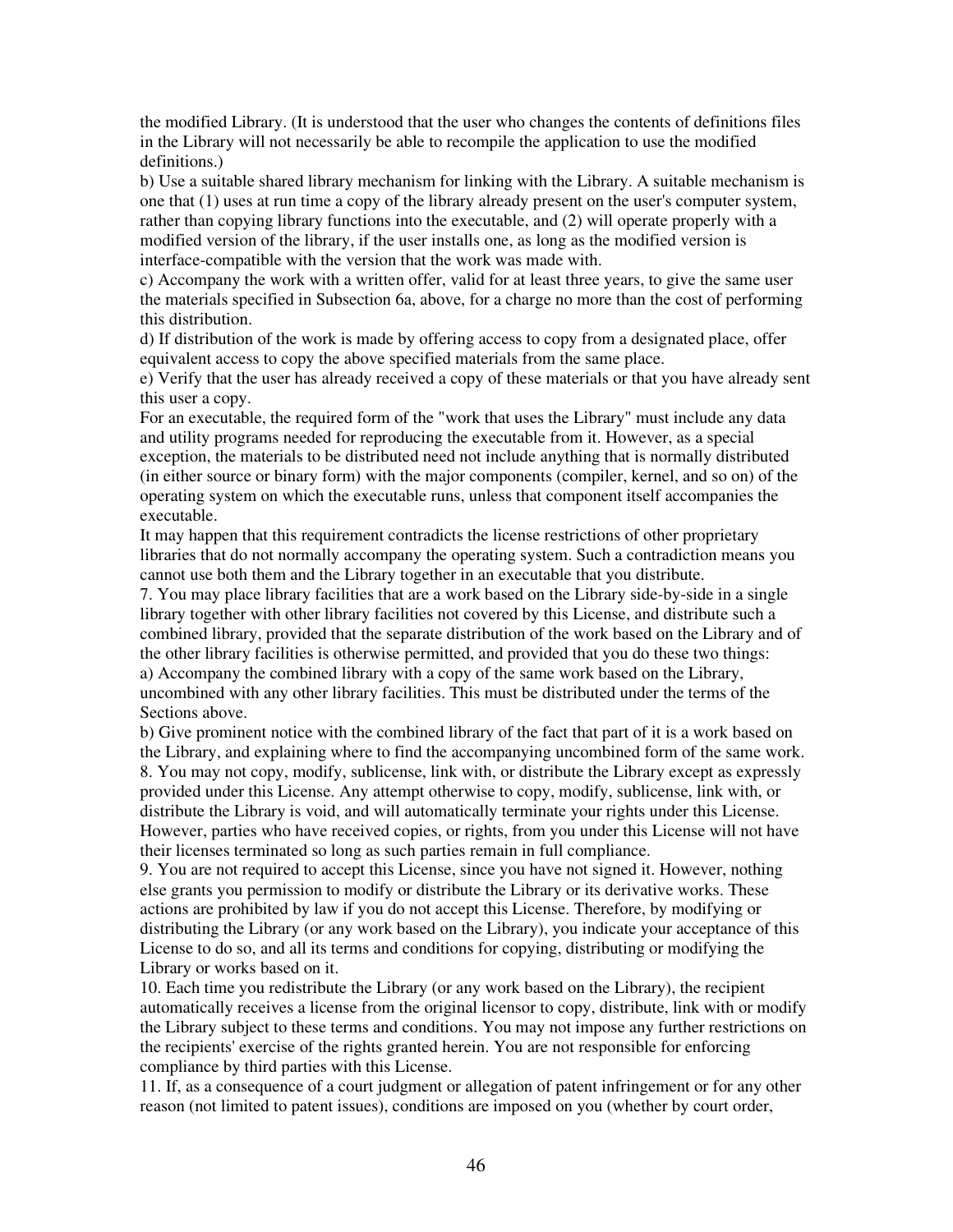agreement or otherwise) that contradict the conditions of this License, they do not excuse you from the conditions of this License. If you cannot distribute so as to satisfy simultaneously your obligations under this License and any other pertinent obligations, then as a consequence you may not distribute the Library at all. For example, if a patent license would not permit royaltyfree redistribution of the Library by all those who receive copies directly or indirectly through you, then the only way you could satisfy both it and this License would be to refrain entirely from distribution of the Library.

If any portion of this section is held invalid or unenforceable under any particular circumstance, the balance of the section is intended to apply, and the section as a whole is intended to apply in other circumstances.

It is not the purpose of this section to induce you to infringe any patents or other property right claims or to contest validity of any such claims; this section has the sole purpose of protecting the integrity of the free software distribution system which is implemented by public license practices. Many people have made generous contributions to the wide range of software distributed through that system in reliance on consistent application of that system; it is up to the author/donor to decide if he or she is willing to distribute software through any other system and a licensee cannot impose that choice.

This section is intended to make thoroughly clear what is believed to be a consequence of the rest of this License.

12. If the distribution and/or use of the Library is restricted in certain countries either by patents or by copyrighted interfaces, the original copyright holder who places the Library under this License may add an explicit geographical distribution limitation excluding those countries, so that distribution is permitted only in or among countries not thus excluded. In such case, this License incorporates the limitation as if written in the body of this License.

13. The Free Software Foundation may publish revised and/or new versions of the Lesser General Public License from time to time. Such new versions will be similar in spirit to the present version, but may differ in detail to address new problems or concerns.

Each version is given a distinguishing version number. If the Library specifies a version number of this License which applies to it and "any later version", you have the option of following the terms and conditions either of that version or of any later version published by the Free Software Foundation. If the Library does not specify a license version number, you may choose any version ever published by the Free Software Foundation.

14. If you wish to incorporate parts of the Library into other free programs whose distribution conditions are incompatible with these, write to the author to ask for permission. For software which is copyrighted by the Free Software Foundation, write to the Free Software Foundation; we sometimes make exceptions for this. Our decision will be guided by the two goals of preserving the free status of all derivatives of our free software and of promoting the sharing and reuse of software generally.

#### **NO WARRANTY**

15. BECAUSE THE LIBRARY IS LICENSED FREE OF CHARGE, THERE IS NO WARRANTY FOR THE LIBRARY, TO THE EXTENT PERMITTED BY APPLICABLE LAW. EXCEPT WHEN OTHERWISE STATED IN WRITING THE COPYRIGHT HOLDERS AND/OR OTHER PARTIES PROVIDE THE LIBRARY "AS IS" WITHOUT WARRANTY OF ANY KIND, EITHER EXPRESSED OR IMPLIED, INCLUDING, BUT NOT LIMITED TO, THE IMPLIED WARRANTIES OF MERCHANTABILITY AND FITNESS FOR A PARTICULAR PURPOSE. THE ENTIRE RISK AS TO THE QUALITY AND PERFORMANCE OF THE LIBRARY IS WITH YOU. SHOULD THE LIBRARY PROVE DEFECTIVE, YOU ASSUME THE COST OF ALL NECESSARY SERVICING, REPAIR OR CORRECTION.

16. IN NO EVENT UNLESS REQUIRED BY APPLICABLE LAW OR AGREED TO IN WRITING WILL ANY COPYRIGHT HOLDER, OR ANY OTHER PARTY WHO MAY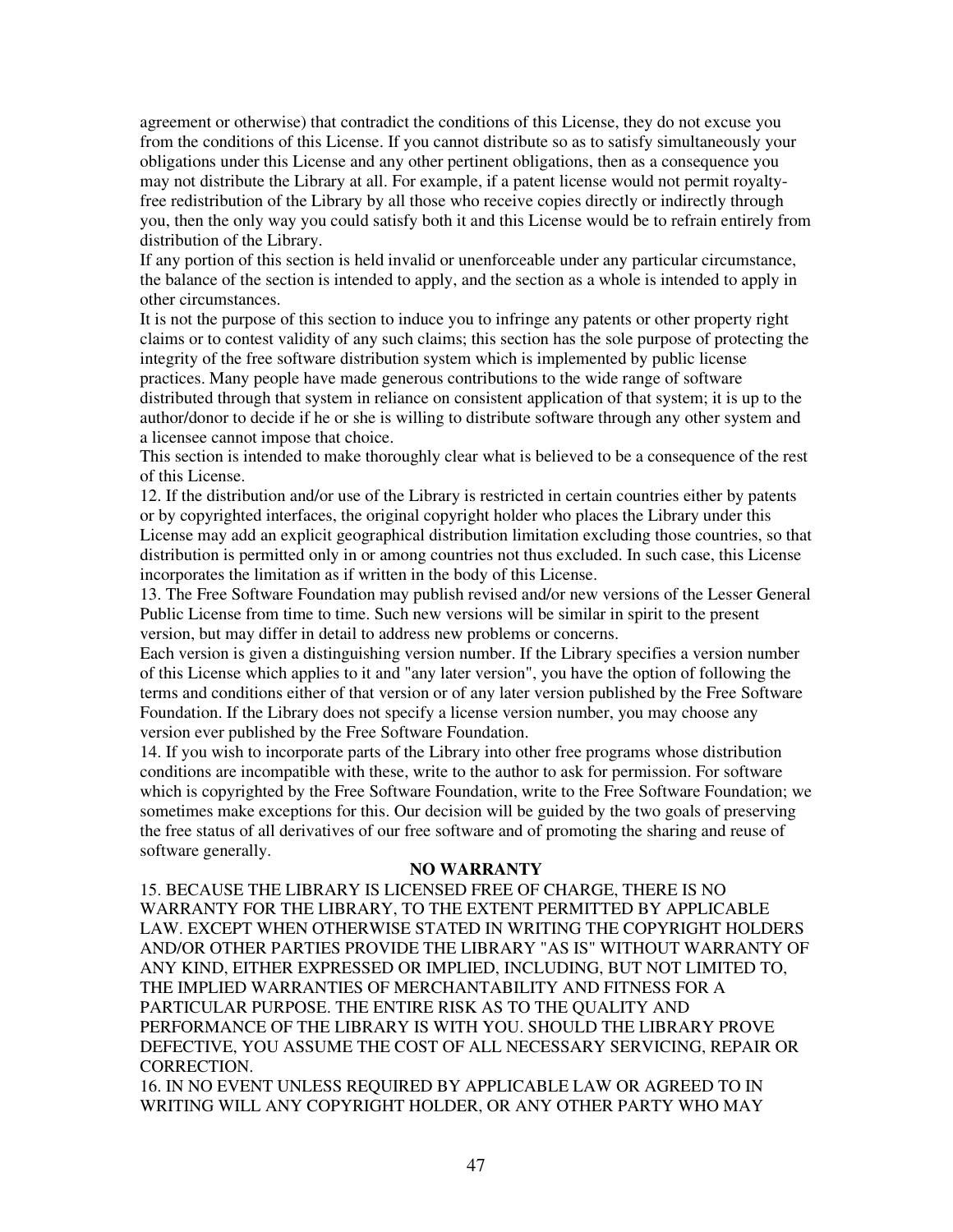MODIFY AND/OR REDISTRIBUTE THE LIBRARY AS PERMITTED ABOVE, BE LIABLE TO YOU FOR DAMAGES, INCLUDING ANY GENERAL, SPECIAL, INCIDENTAL OR CONSEQUENTIAL DAMAGES ARISING OUT OF THE USE OR INABILITY TO USE THE LIBRARY (INCLUDING BUT NOT LIMITED TO LOSS OF DATA OR DATA BEING RENDERED INACCURATE OR LOSSES SUSTAINED BY YOU OR THIRD PARTIES OR A FAILURE OF THE LIBRARY TO OPERATE WITH ANY OTHER SOFTWARE), EVEN IF SUCH HOLDER OR OTHER PARTY HAS BEEN ADVISED OF THE POSSIBILITY OF SUCH DAMAGES.

# **END OF TERMS AND CONDITIONS**

# **How to Apply These Terms to Your New Libraries**

If you develop a new library, and you want it to be of the greatest possible use to the public, we recommend making it free software that everyone can redistribute and change. You can do so by permitting redistribution under these terms (or, alternatively, under the terms of the ordinary General Public License).

To apply these terms, attach the following notices to the library. It is safest to attach them to the start of each source file to most effectively convey the exclusion of warranty; and each file should have at least the "copyright" line and a pointer to where the full notice is found. <one line to give the library's name and a brief idea of what it does.>

Copyright  $(C)$  <year > <name of author

This library is free software; you can redistribute it and/or modify it under the terms of the GNU Lesser General Public License as published by the Free Software Foundation; either version 2.1 of the License, or (at your option) any later version.

This library is distributed in the hope that it will be useful, but WITHOUT ANY WARRANTY; without even the implied warranty of MERCHANTABILITY or FITNESS FOR A

PARTICULAR PURPOSE. See the GNU Lesser General Public License for more details. You should have received a copy of the GNU Lesser General Public License along with this library; if not, write to the Free Software Foundation, Inc., 51 Franklin Street, Fifth Floor, Boston, MA 02110-1301 USA

Also add information on how to contact you by electronic and paper mail.

You should also get your employer (if you work as a programmer) or your school, if any, to sign a "copyright disclaimer" for the library, if necessary. Here is a sample; alter the names:

Yoyodyne, Inc., hereby disclaims all copyright interest in the library `Frob' (a library for tweaking knobs) written by James Random Hacker.

<signature of Ty Coon>, 1 April 1990

Ty Coon, President of Vice

That's all there is to it!

## **GPLV3 GNU GPLv3**

License Copyright: Copyright © 2007 Free Software Foundation, Inc. License: "Everyone is permitted to copy and distribute verbatim copies of this license document, but changing it is not allowed." (www.gnu.org/licenses/gpl-3.0.en.html). License Contact: Free Software Foundation (fsf.org).

# **Preamble**

The GNU General Public License is a free, copyleft license for software and other kinds of works. The licenses for most software and other practical works are designed to take away your freedom to share and change the works. By contrast, the GNU General Public License is intended to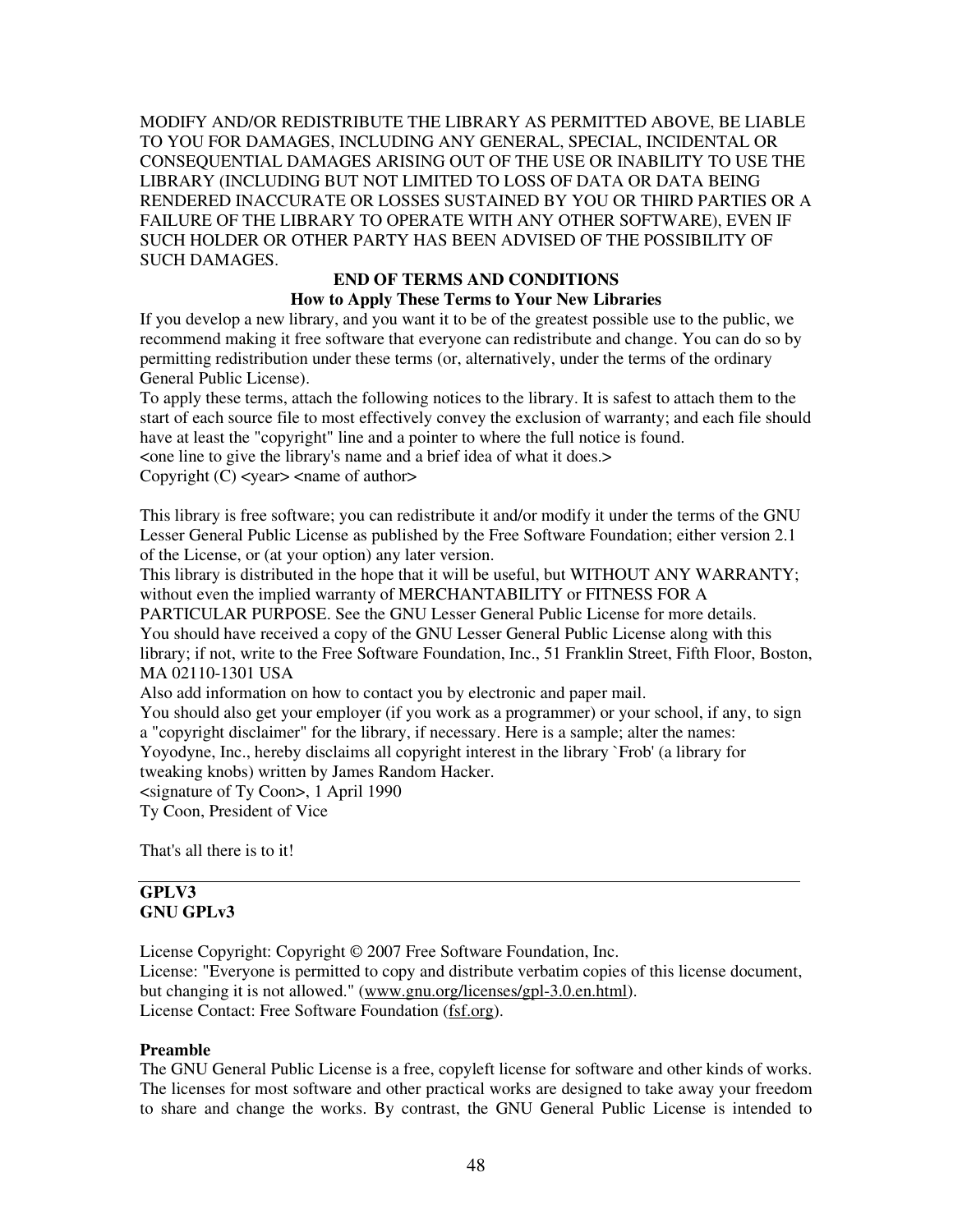guarantee your freedom to share and change all versions of a program--to make sure it remains free software for all its users. We, the Free Software Foundation, use the GNU General Public License for most of our software; it applies also to any other work released this way by its authors. You can apply it to your programs, too.

When we speak of free software, we are referring to freedom, not price. Our General Public Licenses are designed to make sure that you have the freedom to distribute copies of free software (and charge for them if you wish), that you receive source code or can get it if you want it, that you can change the software or use pieces of it in new free programs, and that you know you can do these things.

To protect your rights, we need to prevent others from denying you these rights or asking you to surrender the rights. Therefore, you have certain responsibilities if you distribute copies of the software, or if you modify it: responsibilities to respect the freedom of others.

For example, if you distribute copies of such a program, whether gratis or for a fee, you must pass on to the recipients the same freedoms that you received. You must make sure that they, too, receive or can get the source code. And you must show them these terms so they know their rights.

Developers that use the GNU GPL protect your rights with two steps: (1) assert copyright on the software, and (2) offer you this License giving you legal permission to copy, distribute and/or modify it.

For the developers' and authors' protection, the GPL clearly explains that there is no warranty for this free software. For both users' and authors' sake, the GPL requires that modified versions be marked as changed, so that their problems will not be attributed erroneously to authors of previous versions.

Some devices are designed to deny users access to install or run modified versions of the software inside them, although the manufacturer can do so. This is fundamentally incompatible with the aim of protecting users' freedom to change the software. The systematic pattern of such abuse occurs in the area of products for individuals to use, which is precisely where it is most unacceptable. Therefore, we have designed this version of the GPL to prohibit the practice for those products. If such problems arise substantially in other domains, we stand ready to extend this provision to those domains in future versions of the GPL, as needed to protect the freedom of users.

Finally, every program is threatened constantly by software patents. States should not allow patents to restrict development and use of software on general-purpose computers, but in those that do, we wish to avoid the special danger that patents applied to a free program could make it effectively proprietary. To prevent this, the GPL assures that patents cannot be used to render the program non-free.

The precise terms and conditions for copying, distribution and modification follow.

# **TERMS AND CONDITIONS**

## **0. Definitions.**

"This License" refers to version 3 of the GNU General Public License.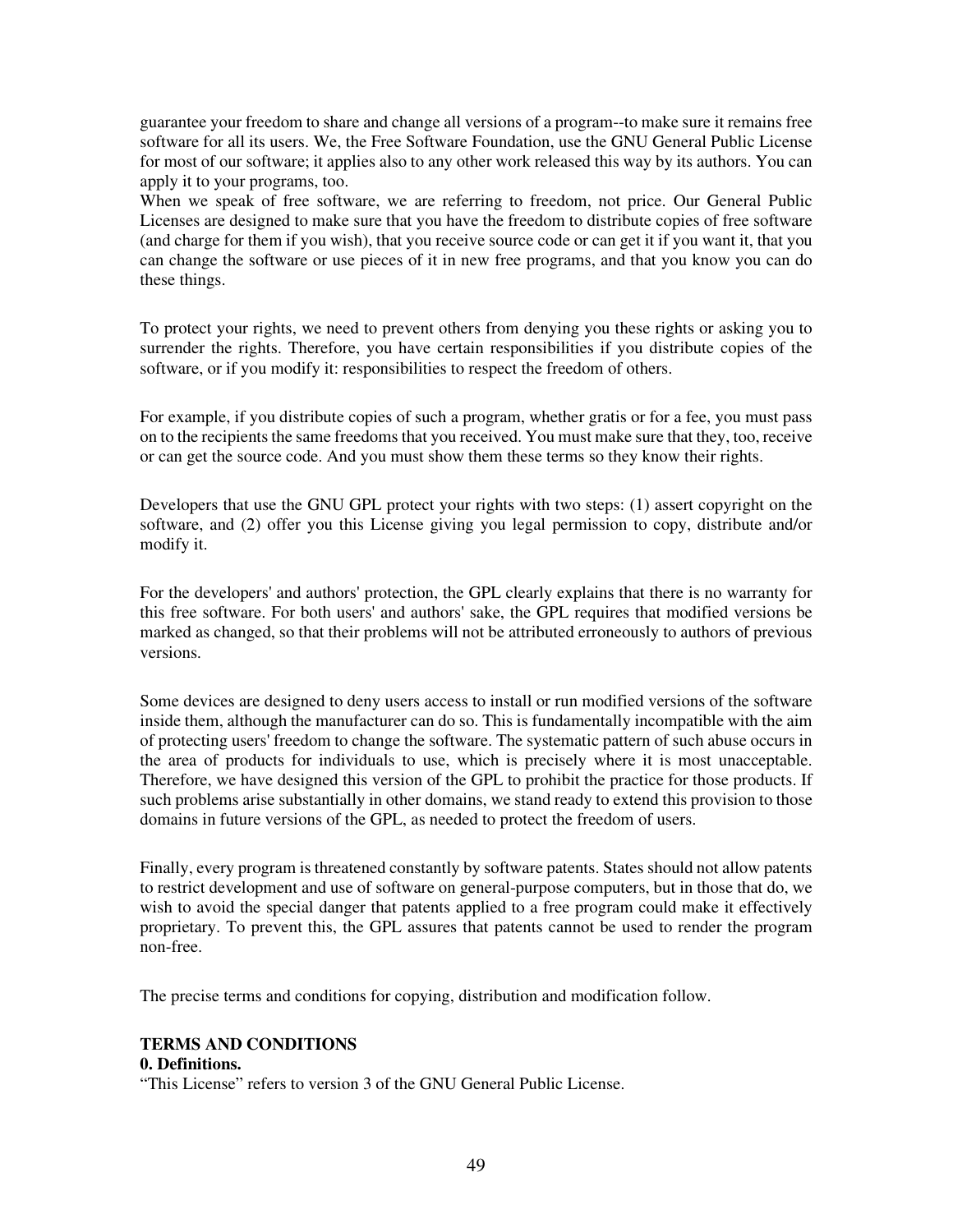"Copyright" also means copyright-like laws that apply to other kinds of works, such as semiconductor masks.

"The Program" refers to any copyrightable work licensed under this License. Each licensee is addressed as "you". "Licensees" and "recipients" may be individuals or organizations.

To "modify" a work means to copy from or adapt all or part of the work in a fashion requiring copyright permission, other than the making of an exact copy. The resulting work is called a "modified version" of the earlier work or a work "based on" the earlier work.

A "covered work" means either the unmodified Program or a work based on the Program.

To "propagate" a work means to do anything with it that, without permission, would make you directly or secondarily liable for infringement under applicable copyright law, except executing it on a computer or modifying a private copy. Propagation includes copying, distribution (with or without modification), making available to the public, and in some countries other activities as well. To "convey" a work means any kind of propagation that enables other parties to make or receive copies. Mere interaction with a user through a computer network, with no transfer of a copy, is not conveying.

An interactive user interface displays "Appropriate Legal Notices" to the extent that it includes a convenient and prominently visible feature that (1) displays an appropriate copyright notice, and (2) tells the user that there is no warranty for the work (except to the extent that warranties are provided), that licensees may convey the work under this License, and how to view a copy of this License. If the interface presents a list of user commands or options, such as a menu, a prominent item in the list meets this criterion.

## **1. Source Code.**

The "source code" for a work means the preferred form of the work for making modifications to it. "Object code" means any non-source form of a work.

A "Standard Interface" means an interface that either is an official standard defined by a recognized standards body, or, in the case of interfaces specified for a particular programming language, one that is widely used among developers working in that language.

The "System Libraries" of an executable work include anything, other than the work as a whole, that (a) is included in the normal form of packaging a Major Component, but which is not part of that Major Component, and (b) serves only to enable use of the work with that Major Component, or to implement a Standard Interface for which an implementation is available to the public in source code form. A "Major Component", in this context, means a major essential component (kernel, window system, and so on) of the specific operating system (if any) on which the executable work runs, or a compiler used to produce the work, or an object code interpreter used to run it.

The "Corresponding Source" for a work in object code form means all the source code needed to generate, install, and (for an executable work) run the object code and to modify the work, including scripts to control those activities. However, it does not include the work's System Libraries, or general-purpose tools or generally available free programs which are used unmodified in performing those activities but which are not part of the work. For example, Corresponding Source includes interface definition files associated with source files for the work, and the source code for shared libraries and dynamically linked subprograms that the work is specifically designed to require, such as by intimate data communication or control flow between those subprograms and other parts of the work.

The Corresponding Source need not include anything that users can regenerate automatically from other parts of the Corresponding Source.

The Corresponding Source for a work in source code form is that same work.

## **2. Basic Permissions.**

All rights granted under this License are granted for the term of copyright on the Program, and are irrevocable provided the stated conditions are met. This License explicitly affirms your unlimited permission to run the unmodified Program. The output from running a covered work is covered by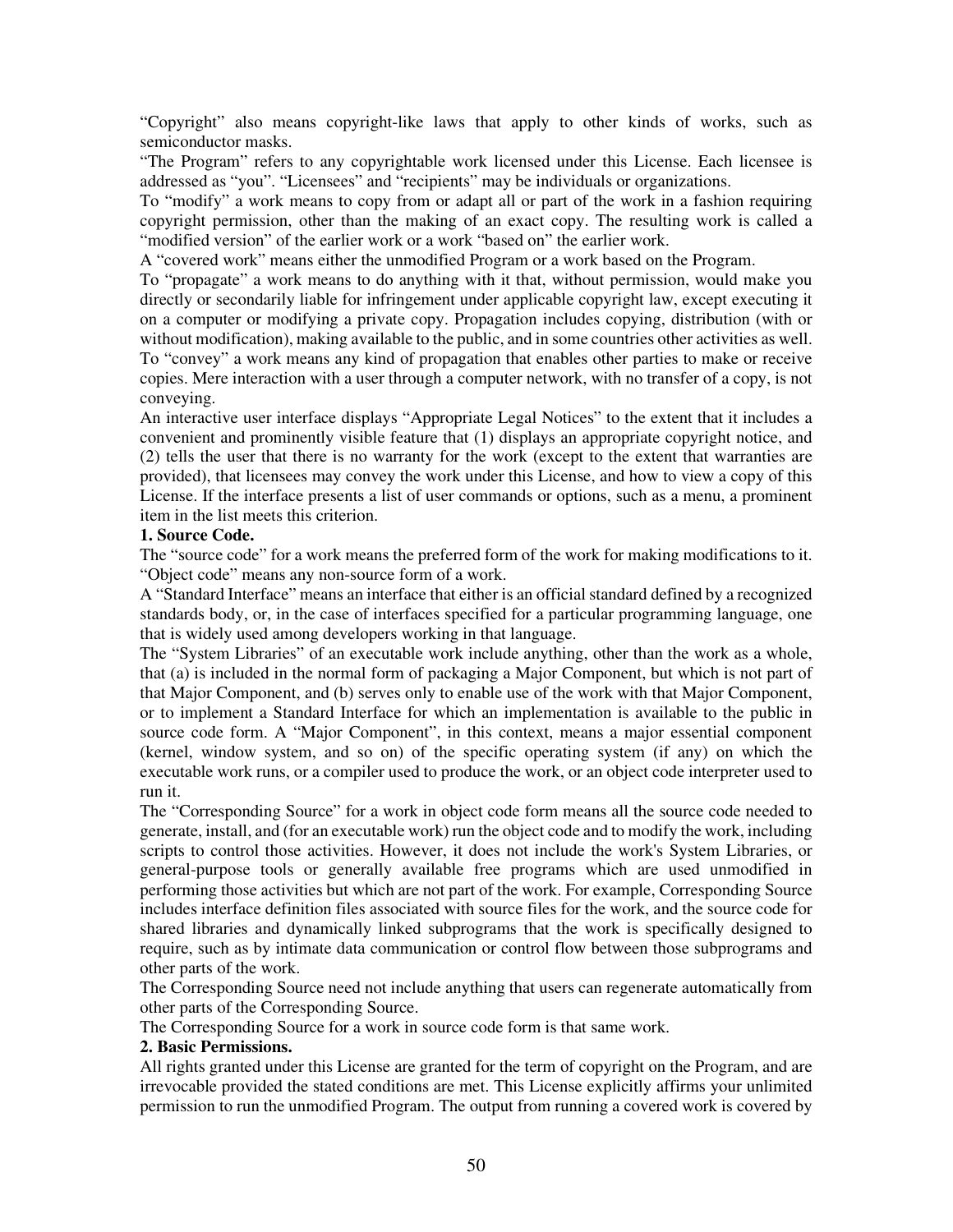this License only if the output, given its content, constitutes a covered work. This License acknowledges your rights of fair use or other equivalent, as provided by copyright law.

You may make, run and propagate covered works that you do not convey, without conditions so long as your license otherwise remains in force. You may convey covered works to others for the sole purpose of having them make modifications exclusively for you, or provide you with facilities for running those works, provided that you comply with the terms of this License in conveying all material for which you do not control copyright. Those thus making or running the covered works for you must do so exclusively on your behalf, under your direction and control, on terms that prohibit them from making any copies of your copyrighted material outside their relationship with you.

Conveying under any other circumstances is permitted solely under the conditions stated below. Sublicensing is not allowed; section 10 makes it unnecessary.

#### **3. Protecting Users' Legal Rights From Anti-Circumvention Law.**

No covered work shall be deemed part of an effective technological measure under any applicable law fulfilling obligations under article 11 of the WIPO copyright treaty adopted on 20 December 1996, or similar laws prohibiting or restricting circumvention of such measures.

When you convey a covered work, you waive any legal power to forbid circumvention of technological measures to the extent such circumvention is effected by exercising rights under this License with respect to the covered work, and you disclaim any intention to limit operation or modification of the work as a means of enforcing, against the work's users, your or third parties' legal rights to forbid circumvention of technological measures.

## **4. Conveying Verbatim Copies.**

You may convey verbatim copies of the Program's source code as you receive it, in any medium, provided that you conspicuously and appropriately publish on each copy an appropriate copyright notice; keep intact all notices stating that this License and any non-permissive terms added in accord with section 7 apply to the code; keep intact all notices of the absence of any warranty; and give all recipients a copy of this License along with the Program.

You may charge any price or no price for each copy that you convey, and you may offer support or warranty protection for a fee.

# **5. Conveying Modified Source Versions.**

You may convey a work based on the Program, or the modifications to produce it from the Program, in the form of source code under the terms of section 4, provided that you also meet all of these conditions:

a) The work must carry prominent notices stating that you modified it, and giving a relevant date.

b) The work must carry prominent notices stating that it is released under this License and any conditions added under section 7. This requirement modifies the requirement in section 4 to "keep intact all notices".

c) You must license the entire work, as a whole, under this License to anyone who comes into possession of a copy. This License will therefore apply, along with any applicable section 7 additional terms, to the whole of the work, and all its parts, regardless of how they are packaged. This License gives no permission to license the work in any other way, but it does not invalidate such permission if you have separately received it.

d) If the work has interactive user interfaces, each must display Appropriate Legal Notices; however, if the Program has interactive interfaces that do not display Appropriate Legal Notices, your work need not make them do so.

A compilation of a covered work with other separate and independent works, which are not by their nature extensions of the covered work, and which are not combined with it such as to form a larger program, in or on a volume of a storage or distribution medium, is called an "aggregate" if the compilation and its resulting copyright are not used to limit the access or legal rights of the compilation's users beyond what the individual works permit. Inclusion of a covered work in an aggregate does not cause this License to apply to the other parts of the aggregate.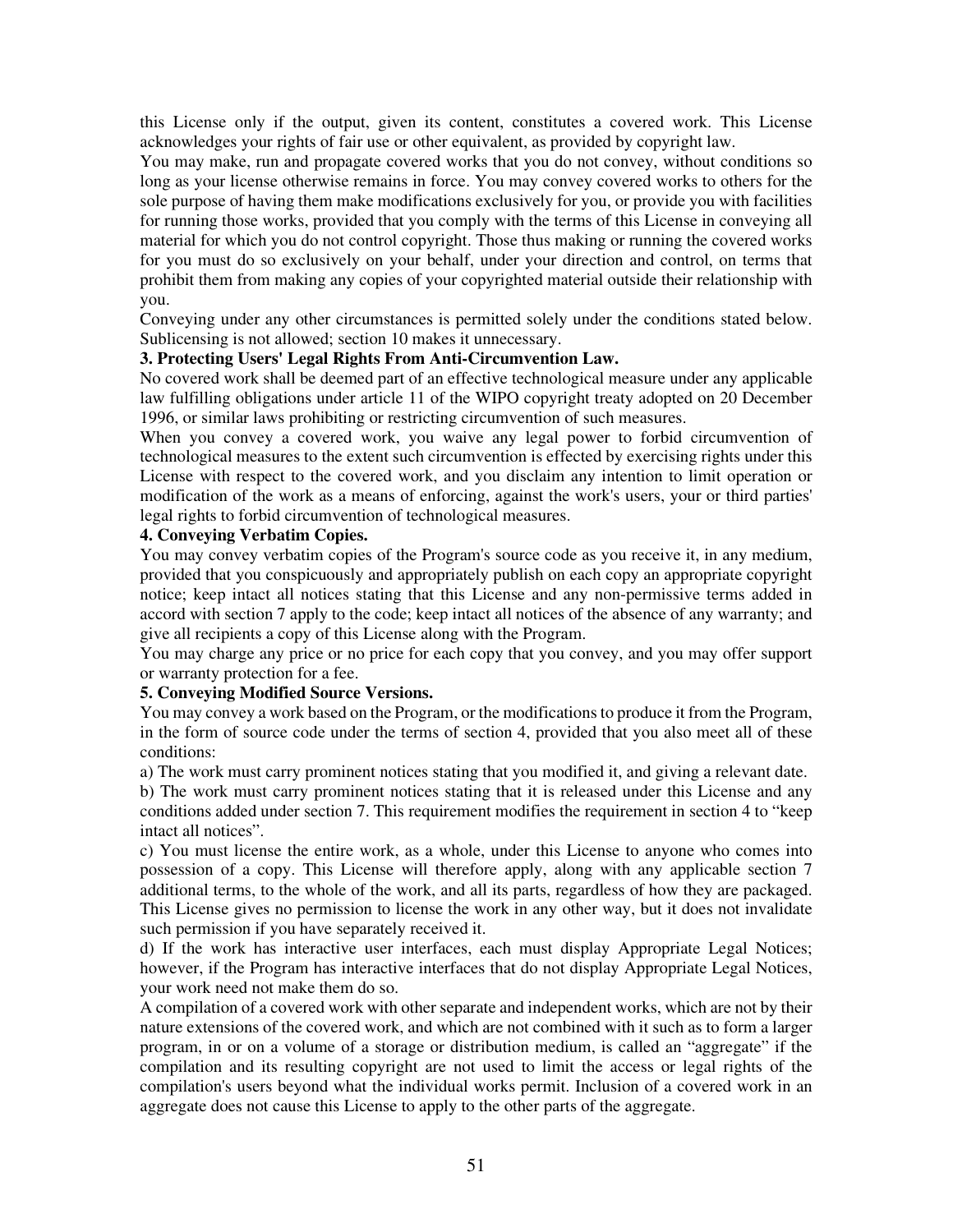#### **6. Conveying Non-Source Forms.**

You may convey a covered work in object code form under the terms of sections 4 and 5, provided that you also convey the machine-readable Corresponding Source under the terms of this License, in one of these ways:

a) Convey the object code in, or embodied in, a physical product (including a physical distribution medium), accompanied by the Corresponding Source fixed on a durable physical medium customarily used for software interchange.

b) Convey the object code in, or embodied in, a physical product (including a physical distribution medium), accompanied by a written offer, valid for at least three years and valid for as long as you offer spare parts or customer support for that product model, to give anyone who possesses the object code either (1) a copy of the Corresponding Source for all the software in the product that is covered by this License, on a durable physical medium customarily used for software interchange, for a price no more than your reasonable cost of physically performing this conveying of source, or (2) access to copy the Corresponding Source from a network server at no charge.

c) Convey individual copies of the object code with a copy of the written offer to provide the Corresponding Source. This alternative is allowed only occasionally and noncommercially, and only if you received the object code with such an offer, in accord with subsection 6b.

d) Convey the object code by offering access from a designated place (gratis or for a charge), and offer equivalent access to the Corresponding Source in the same way through the same place at no further charge. You need not require recipients to copy the Corresponding Source along with the object code. If the place to copy the object code is a network server, the Corresponding Source may be on a different server (operated by you or a third party) that supports equivalent copying facilities, provided you maintain clear directions next to the object code saying where to find the Corresponding Source. Regardless of what server hosts the Corresponding Source, you remain obligated to ensure that it is available for as long as needed to satisfy these requirements.

e) Convey the object code using peer-to-peer transmission, provided you inform other peers where the object code and Corresponding Source of the work are being offered to the general public at no charge under subsection 6d.

A separable portion of the object code, whose source code is excluded from the Corresponding Source as a System Library, need not be included in conveying the object code work.

A "User Product" is either (1) a "consumer product", which means any tangible personal property which is normally used for personal, family, or household purposes, or (2) anything designed or sold for incorporation into a dwelling. In determining whether a product is a consumer product, doubtful cases shall be resolved in favor of coverage. For a particular product received by a particular user, "normally used" refers to a typical or common use of that class of product, regardless of the status of the particular user or of the way in which the particular user actually uses, or expects or is expected to use, the product. A product is a consumer product regardless of whether the product has substantial commercial, industrial or non-consumer uses, unless such uses represent the only significant mode of use of the product.

"Installation Information" for a User Product means any methods, procedures, authorization keys, or other information required to install and execute modified versions of a covered work in that User Product from a modified version of its Corresponding Source. The information must suffice to ensure that the continued functioning of the modified object code is in no case prevented or interfered with solely because modification has been made.

If you convey an object code work under this section in, or with, or specifically for use in, a User Product, and the conveying occurs as part of a transaction in which the right of possession and use of the User Product is transferred to the recipient in perpetuity or for a fixed term (regardless of how the transaction is characterized), the Corresponding Source conveyed under this section must be accompanied by the Installation Information. But this requirement does not apply if neither you nor any third party retains the ability to install modified object code on the User Product (for example, the work has been installed in ROM).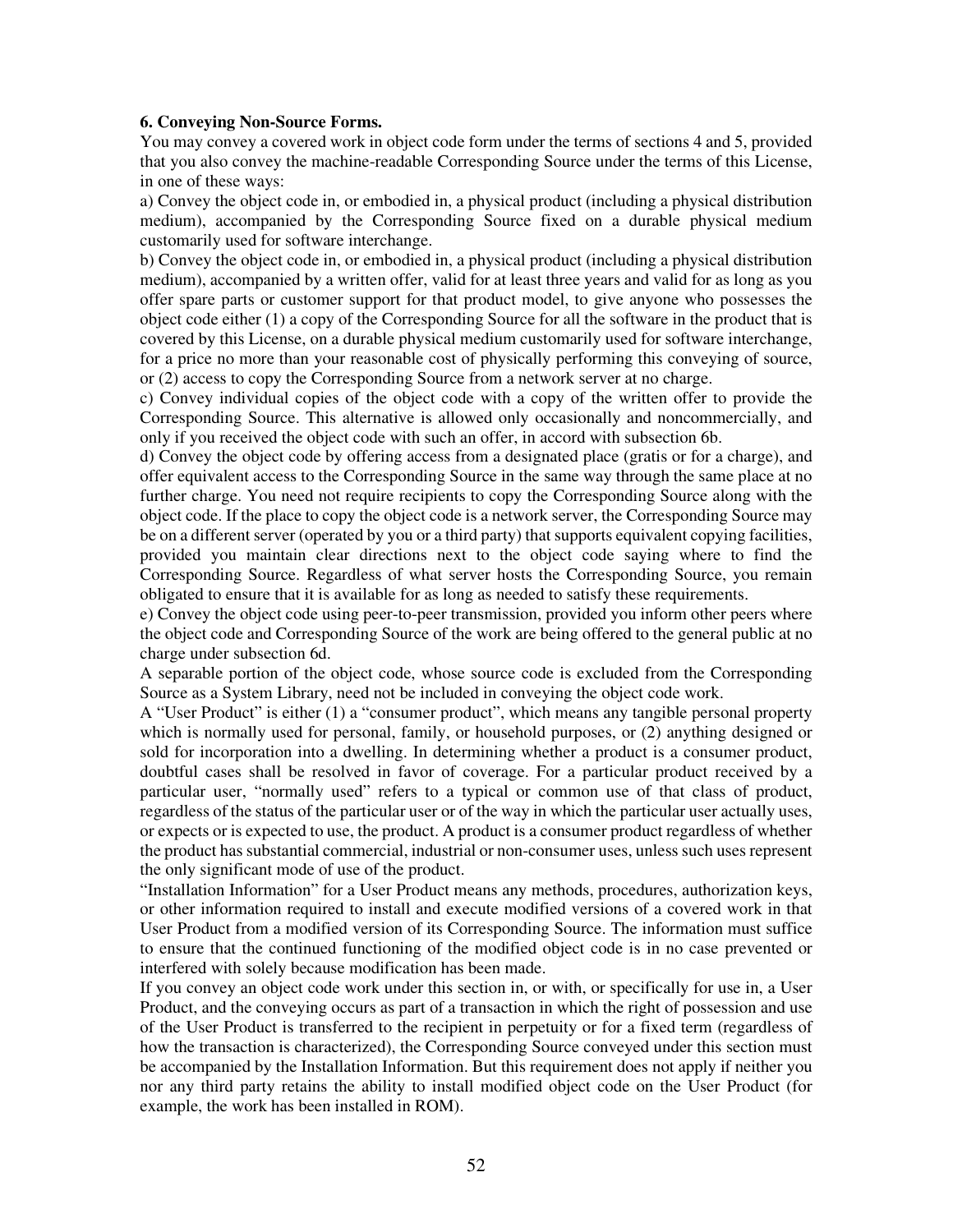The requirement to provide Installation Information does not include a requirement to continue to provide support service, warranty, or updates for a work that has been modified or installed by the recipient, or for the User Product in which it has been modified or installed. Access to a network may be denied when the modification itself materially and adversely affects the operation of the network or violates the rules and protocols for communication across the network.

Corresponding Source conveyed, and Installation Information provided, in accord with this section must be in a format that is publicly documented (and with an implementation available to the public in source code form), and must require no special password or key for unpacking, reading or copying.

## **7. Additional Terms.**

"Additional permissions" are terms that supplement the terms of this License by making exceptions from one or more of its conditions. Additional permissions that are applicable to the entire Program shall be treated as though they were included in this License, to the extent that they are valid under applicable law. If additional permissions apply only to part of the Program, that part may be used separately under those permissions, but the entire Program remains governed by this License without regard to the additional permissions.

When you convey a copy of a covered work, you may at your option remove any additional permissions from that copy, or from any part of it. (Additional permissions may be written to require their own removal in certain cases when you modify the work.) You may place additional permissions on material, added by you to a covered work, for which you have or can give appropriate copyright permission.

Notwithstanding any other provision of this License, for material you add to a covered work, you may (if authorized by the copyright holders of that material) supplement the terms of this License with terms:

a) Disclaiming warranty or limiting liability differently from the terms of sections 15 and 16 of this License; or

b) Requiring preservation of specified reasonable legal notices or author attributions in that material or in the Appropriate Legal Notices displayed by works containing it; or

c) Prohibiting misrepresentation of the origin of that material, or requiring that modified versions of such material be marked in reasonable ways as different from the original version; or

d) Limiting the use for publicity purposes of names of licensors or authors of the material; or

e) Declining to grant rights under trademark law for use of some trade names, trademarks, or service marks; or

f) Requiring indemnification of licensors and authors of that material by anyone who conveys the material (or modified versions of it) with contractual assumptions of liability to the recipient, for any liability that these contractual assumptions directly impose on those licensors and authors.

All other non-permissive additional terms are considered "further restrictions" within the meaning of section 10. If the Program as you received it, or any part of it, contains a notice stating that it is governed by this License along with a term that is a further restriction, you may remove that term. If a license document contains a further restriction but permits relicensing or conveying under this License, you may add to a covered work material governed by the terms of that license document, provided that the further restriction does not survive such relicensing or conveying.

If you add terms to a covered work in accord with this section, you must place, in the relevant source files, a statement of the additional terms that apply to those files, or a notice indicating where to find the applicable terms.

Additional terms, permissive or non-permissive, may be stated in the form of a separately written license, or stated as exceptions; the above requirements apply either way.

## **8. Termination.**

You may not propagate or modify a covered work except as expressly provided under this License. Any attempt otherwise to propagate or modify it is void, and will automatically terminate your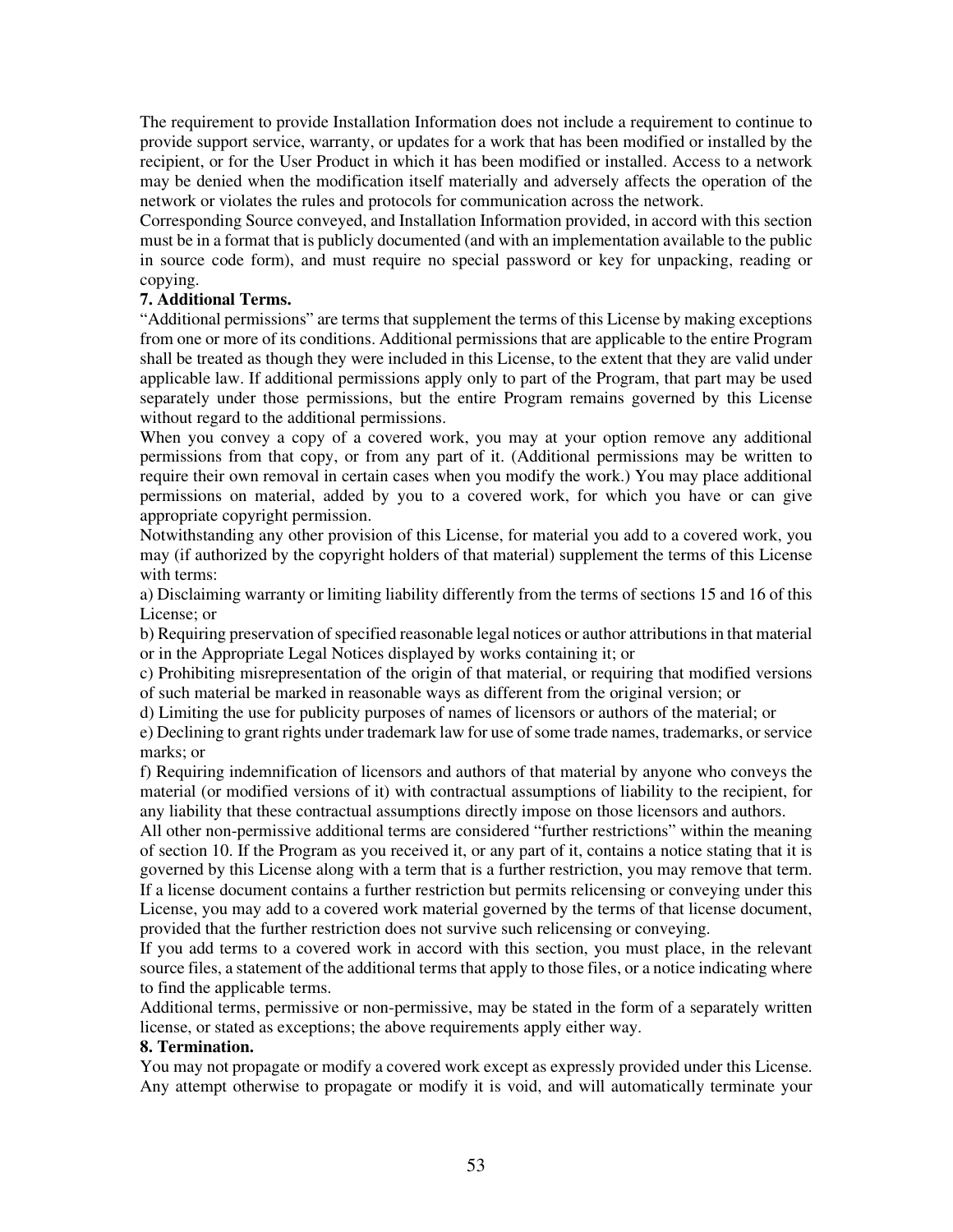rights under this License (including any patent licenses granted under the third paragraph of section 11).

However, if you cease all violation of this License, then your license from a particular copyright holder is reinstated (a) provisionally, unless and until the copyright holder explicitly and finally terminates your license, and (b) permanently, if the copyright holder fails to notify you of the violation by some reasonable means prior to 60 days after the cessation.

Moreover, your license from a particular copyright holder is reinstated permanently if the copyright holder notifies you of the violation by some reasonable means, this is the first time you have received notice of violation of this License (for any work) from that copyright holder, and you cure the violation prior to 30 days after your receipt of the notice.

Termination of your rights under this section does not terminate the licenses of parties who have received copies or rights from you under this License. If your rights have been terminated and not permanently reinstated, you do not qualify to receive new licenses for the same material under section 10.

## **9. Acceptance Not Required for Having Copies.**

You are not required to accept this License in order to receive or run a copy of the Program. Ancillary propagation of a covered work occurring solely as a consequence of using peer-to-peer transmission to receive a copy likewise does not require acceptance. However, nothing other than this License grants you permission to propagate or modify any covered work. These actions infringe copyright if you do not accept this License. Therefore, by modifying or propagating a covered work, you indicate your acceptance of this License to do so.

## **10. Automatic Licensing of Downstream Recipients.**

Each time you convey a covered work, the recipient automatically receives a license from the original licensors, to run, modify and propagate that work, subject to this License. You are not responsible for enforcing compliance by third parties with this License.

An "entity transaction" is a transaction transferring control of an organization, or substantially all assets of one, or subdividing an organization, or merging organizations. If propagation of a covered work results from an entity transaction, each party to that transaction who receives a copy of the work also receives whatever licenses to the work the party's predecessor in interest had or could give under the previous paragraph, plus a right to possession of the Corresponding Source of the work from the predecessor in interest, if the predecessor has it or can get it with reasonable efforts. You may not impose any further restrictions on the exercise of the rights granted or affirmed under this License. For example, you may not impose a license fee, royalty, or other charge for exercise of rights granted under this License, and you may not initiate litigation (including a cross-claim or counterclaim in a lawsuit) alleging that any patent claim is infringed by making, using, selling, offering for sale, or importing the Program or any portion of it.

# **11. Patents.**

A "contributor" is a copyright holder who authorizes use under this License of the Program or a work on which the Program is based. The work thus licensed is called the contributor's "contributor version".

A contributor's "essential patent claims" are all patent claims owned or controlled by the contributor, whether already acquired or hereafter acquired, that would be infringed by some manner, permitted by this License, of making, using, or selling its contributor version, but do not include claims that would be infringed only as a consequence of further modification of the contributor version. For purposes of this definition, "control" includes the right to grant patent sublicenses in a manner consistent with the requirements of this License.

Each contributor grants you a non-exclusive, worldwide, royalty-free patent license under the contributor's essential patent claims, to make, use, sell, offer for sale, import and otherwise run, modify and propagate the contents of its contributor version.

In the following three paragraphs, a "patent license" is any express agreement or commitment, however denominated, not to enforce a patent (such as an express permission to practice a patent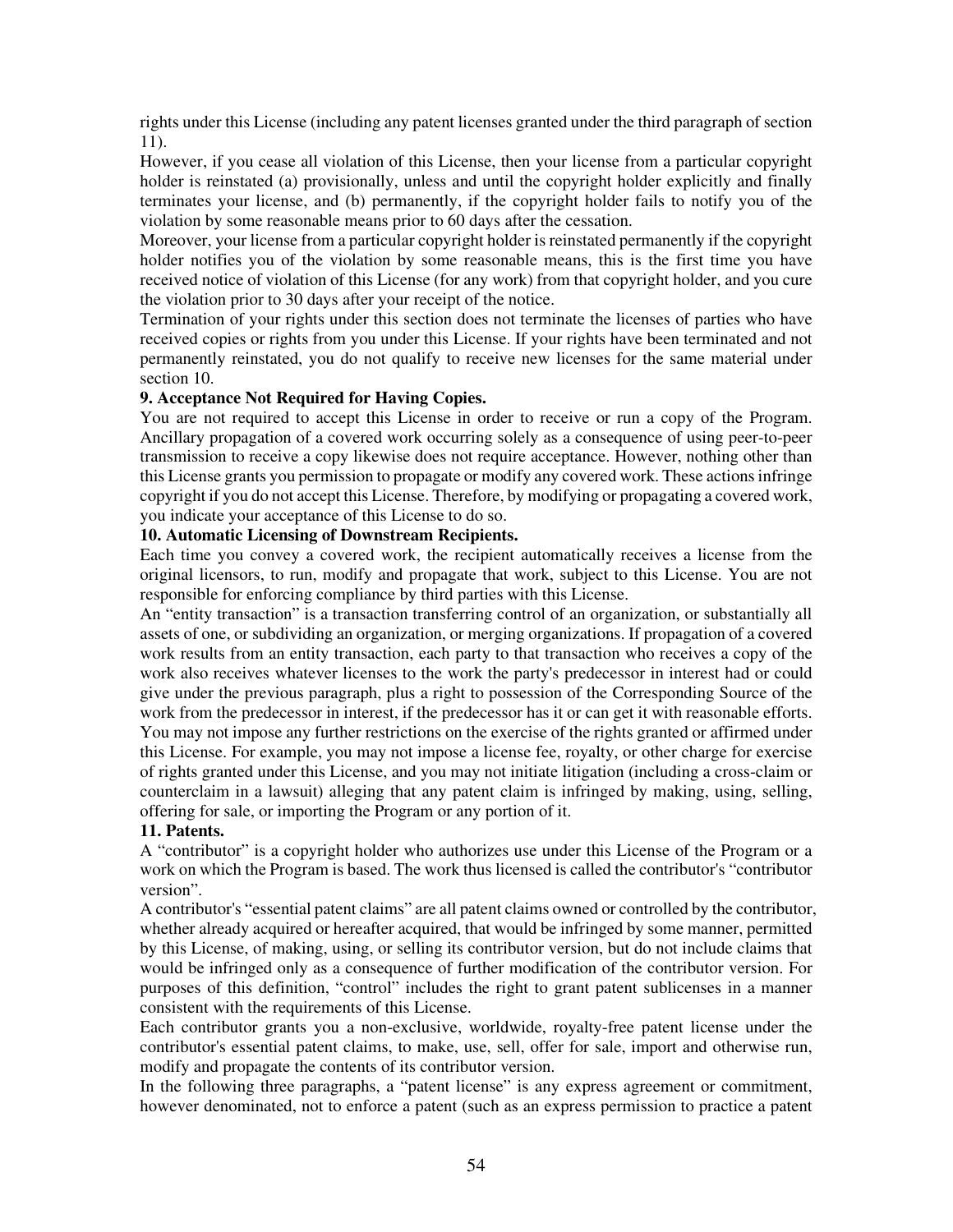or covenant not to sue for patent infringement). To "grant" such a patent license to a party means to make such an agreement or commitment not to enforce a patent against the party.

If you convey a covered work, knowingly relying on a patent license, and the Corresponding Source of the work is not available for anyone to copy, free of charge and under the terms of this License, through a publicly available network server or other readily accessible means, then you must either (1) cause the Corresponding Source to be so available, or (2) arrange to deprive yourself of the benefit of the patent license for this particular work, or (3) arrange, in a manner consistent with the requirements of this License, to extend the patent license to downstream recipients. "Knowingly relying" means you have actual knowledge that, but for the patent license, your conveying the covered work in a country, or your recipient's use of the covered work in a country, would infringe one or more identifiable patents in that country that you have reason to believe are valid.

If, pursuant to or in connection with a single transaction or arrangement, you convey, or propagate by procuring conveyance of, a covered work, and grant a patent license to some of the parties receiving the covered work authorizing them to use, propagate, modify or convey a specific copy of the covered work, then the patent license you grant is automatically extended to all recipients of the covered work and works based on it.

A patent license is "discriminatory" if it does not include within the scope of its coverage, prohibits the exercise of, or is conditioned on the non-exercise of one or more of the rights that are specifically granted under this License. You may not convey a covered work if you are a party to an arrangement with a third party that is in the business of distributing software, under which you make payment to the third party based on the extent of your activity of conveying the work, and under which the third party grants, to any of the parties who would receive the covered work from you, a discriminatory patent license (a) in connection with copies of the covered work conveyed by you (or copies made from those copies), or (b) primarily for and in connection with specific products or compilations that contain the covered work, unless you entered into that arrangement, or that patent license was granted, prior to 28 March 2007.

Nothing in this License shall be construed as excluding or limiting any implied license or other defenses to infringement that may otherwise be available to you under applicable patent law.

# **12. No Surrender of Others' Freedom.**

If conditions are imposed on you (whether by court order, agreement or otherwise) that contradict the conditions of this License, they do not excuse you from the conditions of this License. If you cannot convey a covered work so as to satisfy simultaneously your obligations under this License and any other pertinent obligations, then as a consequence you may not convey it at all. For example, if you agree to terms that obligate you to collect a royalty for further conveying from those to whom you convey the Program, the only way you could satisfy both those terms and this License would be to refrain entirely from conveying the Program.

#### **13. Use with the GNU Affero General Public License.**

Notwithstanding any other provision of this License, you have permission to link or combine any covered work with a work licensed under version 3 of the GNU Affero General Public License into a single combined work, and to convey the resulting work. The terms of this License will continue to apply to the part which is the covered work, but the special requirements of the GNU Affero General Public License, section 13, concerning interaction through a network will apply to the combination as such.

#### **14. Revised Versions of this License.**

The Free Software Foundation may publish revised and/or new versions of the GNU General Public License from time to time. Such new versions will be similar in spirit to the present version, but may differ in detail to address new problems or concerns.

Each version is given a distinguishing version number. If the Program specifies that a certain numbered version of the GNU General Public License "or any later version" applies to it, you have the option of following the terms and conditions either of that numbered version or of any later version published by the Free Software Foundation. If the Program does not specify a version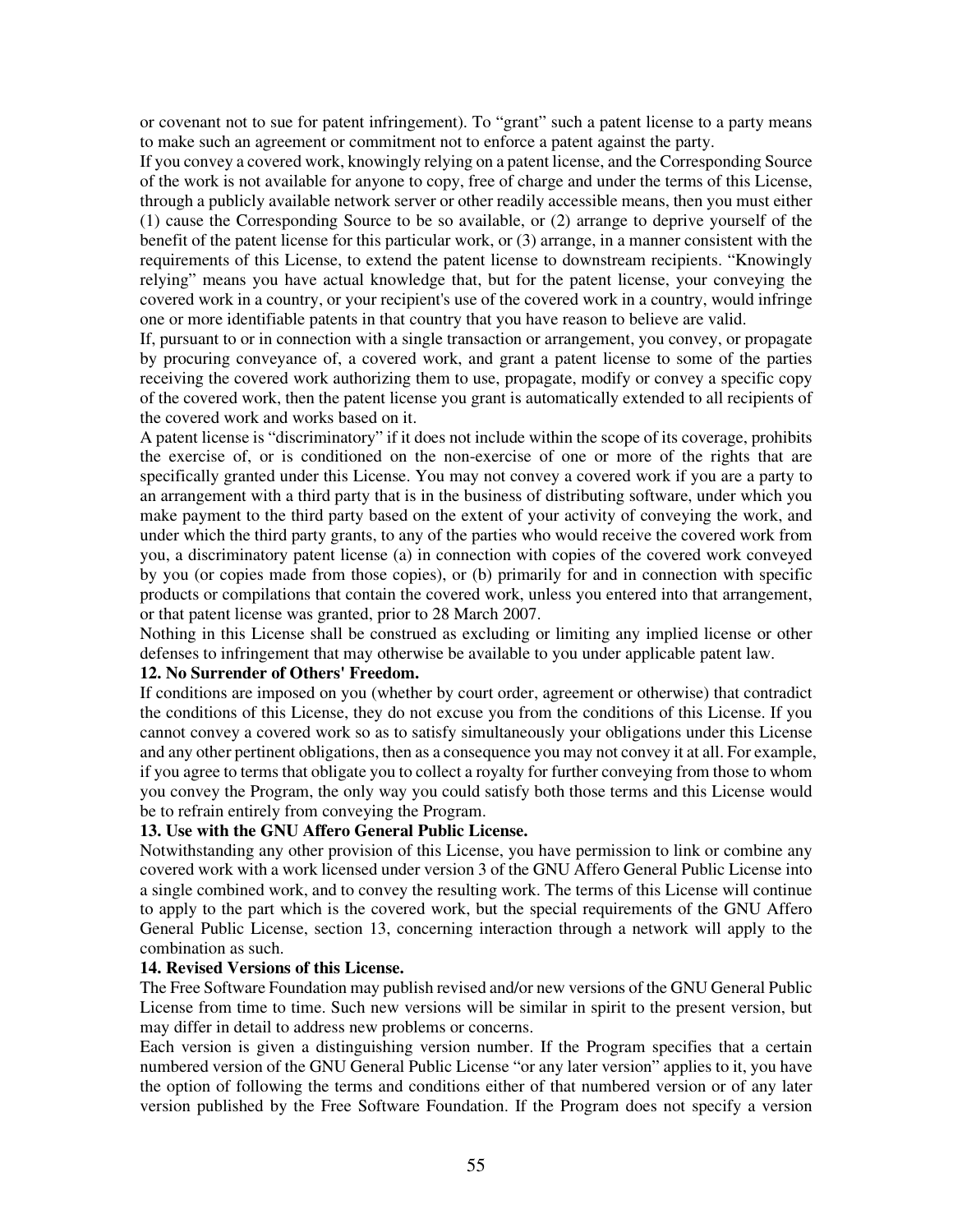number of the GNU General Public License, you may choose any version ever published by the Free Software Foundation.

If the Program specifies that a proxy can decide which future versions of the GNU General Public License can be used, that proxy's public statement of acceptance of a version permanently authorizes you to choose that version for the Program.

Later license versions may give you additional or different permissions. However, no additional obligations are imposed on any author or copyright holder as a result of your choosing to follow a later version.

#### **15. Disclaimer of Warranty.**

THERE IS NO WARRANTY FOR THE PROGRAM, TO THE EXTENT PERMITTED BY APPLICABLE LAW. EXCEPT WHEN OTHERWISE STATED IN WRITING THE COPYRIGHT HOLDERS AND/OR OTHER PARTIES PROVIDE THE PROGRAM "AS IS" WITHOUT WARRANTY OF ANY KIND, EITHER EXPRESSED OR IMPLIED, INCLUDING, BUT NOT LIMITED TO, THE IMPLIED WARRANTIES OF MERCHANTABILITY AND FITNESS FOR A PARTICULAR PURPOSE. THE ENTIRE RISK AS TO THE QUALITY AND PERFORMANCE OF THE PROGRAM IS WITH YOU. SHOULD THE PROGRAM PROVE DEFECTIVE, YOU ASSUME THE COST OF ALL NECESSARY SERVICING, REPAIR OR CORRECTION.

#### **16. Limitation of Liability.**

IN NO EVENT UNLESS REQUIRED BY APPLICABLE LAW OR AGREED TO IN WRITING WILL ANY COPYRIGHT HOLDER, OR ANY OTHER PARTY WHO MODIFIES AND/OR CONVEYS THE PROGRAM AS PERMITTED ABOVE, BE LIABLE TO YOU FOR DAMAGES, INCLUDING ANY GENERAL, SPECIAL, INCIDENTAL OR CONSEQUENTIAL DAMAGES ARISING OUT OF THE USE OR INABILITY TO USE THE PROGRAM (INCLUDING BUT NOT LIMITED TO LOSS OF DATA OR DATA BEING RENDERED INACCURATE OR LOSSES SUSTAINED BY YOU OR THIRD PARTIES OR A FAILURE OF THE PROGRAM TO OPERATE WITH ANY OTHER PROGRAMS), EVEN IF SUCH HOLDER OR OTHER PARTY HAS BEEN ADVISED OF THE POSSIBILITY OF SUCH DAMAGES.

# **17. Interpretation of Sections 15 and 16.**

If the disclaimer of warranty and limitation of liability provided above cannot be given local legal effect according to their terms, reviewing courts shall apply local law that most closely approximates an absolute waiver of all civil liability in connection with the Program, unless a warranty or assumption of liability accompanies a copy of the Program in return for a fee.

END OF TERMS AND CONDITIONS

## **How to Apply These Terms to Your New Programs**

If you develop a new program, and you want it to be of the greatest possible use to the public, the best way to achieve this is to make it free software which everyone can redistribute and change under these terms.

To do so, attach the following notices to the program. It is safest to attach them to the start of each source file to most effectively state the exclusion of warranty; and each file should have at least the "copyright" line and a pointer to where the full notice is found.

 <one line to give the program's name and a brief idea of what it does.> Copyright  $(C)$  <year > <name of author

 This program is free software: you can redistribute it and/or modify it under the terms of the GNU General Public License as published by the Free Software Foundation, either version 3 of the License, or

(at your option) any later version.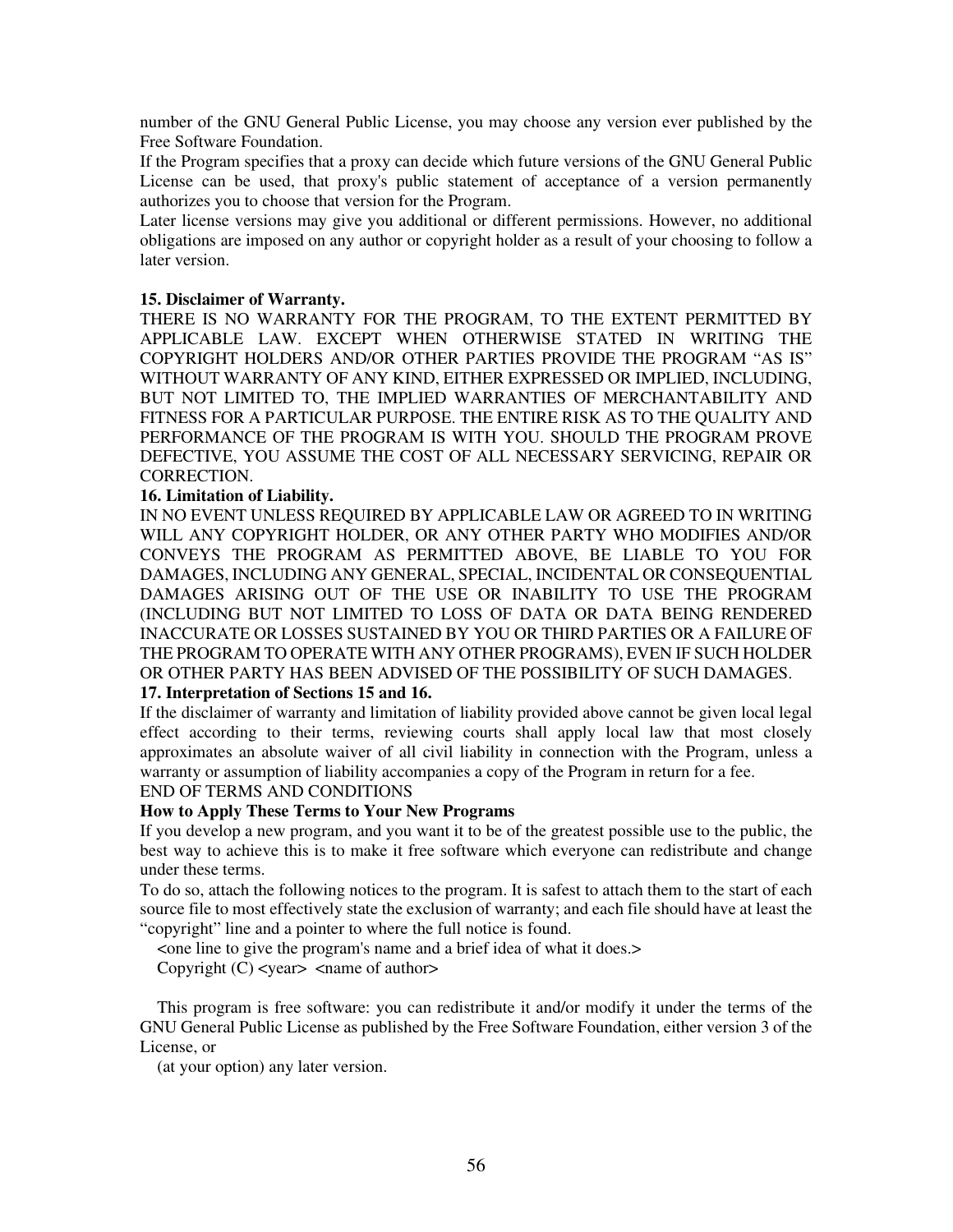This program is distributed in the hope that it will be useful, but WITHOUT ANY WARRANTY; without even the implied warranty of MERCHANTABILITY or FITNESS FOR A PARTICULAR PURPOSE. See the GNU General Public License for more details.

 You should have received a copy of the GNU General Public License along with this program. If not, see <http://www.gnu.org/licenses/>.

Also add information on how to contact you by electronic and paper mail.

If the program does terminal interaction, make it output a short notice like this when it starts in an interactive mode:  $<$ program $>$  Copyright (C)  $<$ year $>$   $<$ name of author $>$ 

This program comes with ABSOLUTELY NO WARRANTY; for details type `show w'.

 This is free software, and you are welcome to redistribute it under certain conditions; type `show c' for details.

The hypothetical commands `show w' and `show c' should show the appropriate parts of the General Public License. Of course, your program's commands might be different; for a GUI interface, you would use an "about box".

You should also get your employer (if you work as a programmer) or school, if any, to sign a "copyright disclaimer" for the program, if necessary. For more information on this, and how to apply and follow the GNU GPL, see <http://www.gnu.org/licenses/>.

The GNU General Public License does not permit incorporating your program into proprietary programs. If your program is a subroutine library, you may consider it more useful to permit linking proprietary applications with the library. If this is what you want to do, use the GNU Lesser General Public License instead of this License. But first, please read <http://www.gnu.org/philosophy/whynot-lgpl.html>.

#### **LGPLv3.0 GNU LESSER GENERAL PUBLIC LICENSE** Version 3, 29 June 2007

Copyright (C) 2007 Free Software Foundation, Inc. <http://fsf.org/>

Everyone is permitted to copy and distribute verbatim copies of this license document, but changing it is not allowed.

This version of the GNU Lesser General Public License incorporates the terms and conditions of version 3 of the GNU General Public License, supplemented by the additional permissions listed below.

## **Additional Definitions.**

As used herein, "this License" refers to version 3 of the GNU Lesser General Public License, and the "GNU GPL" refers to version 3 of the GNU General Public License.

"The Library" refers to a covered work governed by this License, other than an Application or a Combined Work as defined below.

An "Application" is any work that makes use of an interface provided by the Library, but which is not otherwise based on the Library. Defining a subclass of a class defined by the Library is deemed a mode of using an interface provided by the Library.

A "Combined Work" is a work produced by combining or linking an Application with the Library. The particular version of the Library with which the Combined Work was made is also called the "Linked Version".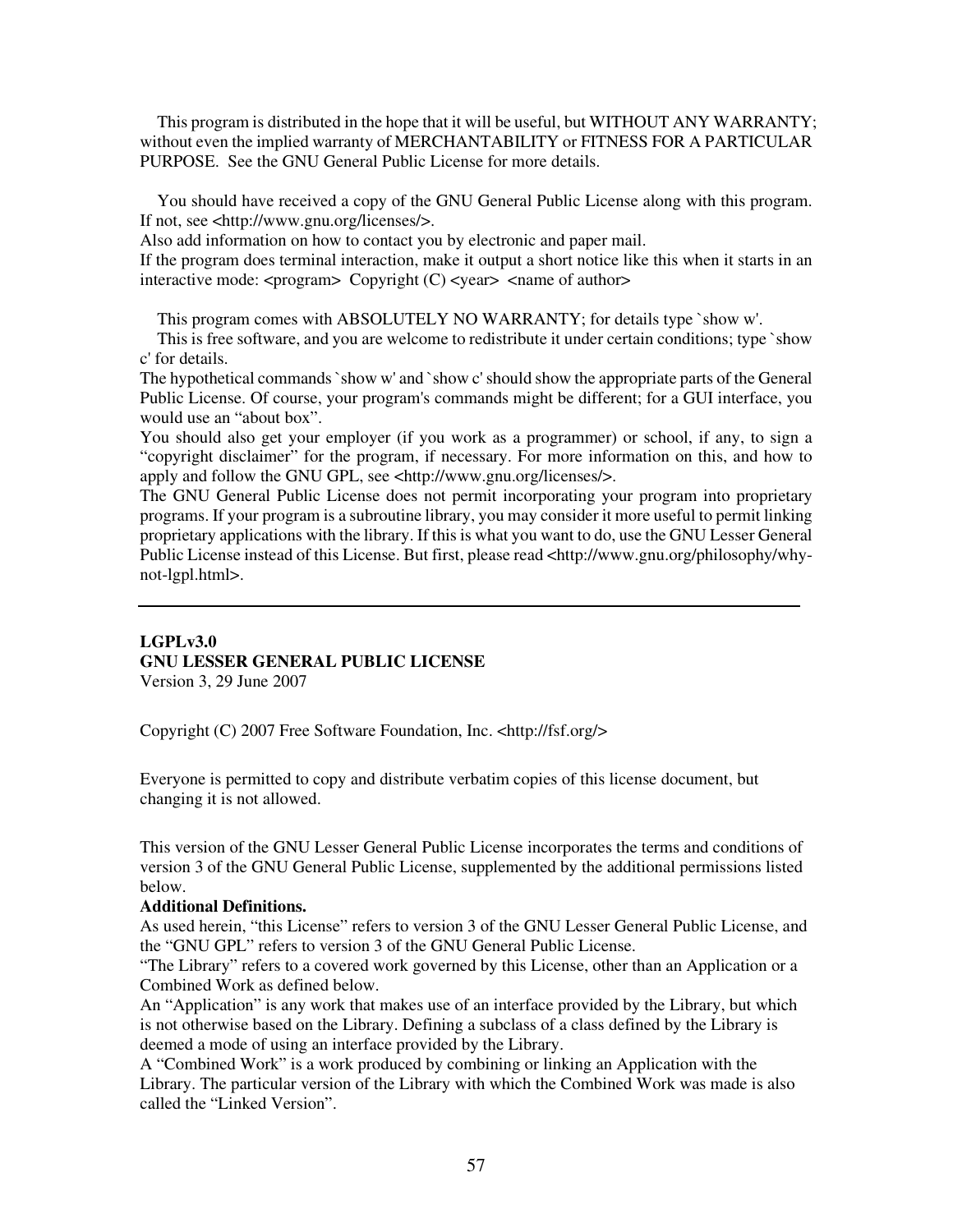The "Minimal Corresponding Source" for a Combined Work means the Corresponding Source for the Combined Work, excluding any source code for portions of the Combined Work that, considered in isolation, are based on the Application, and not on the Linked Version.

The "Corresponding Application Code" for a Combined Work means the object code and/or source code for the Application, including any data and utility programs needed for reproducing the Combined Work from the Application, but excluding the System Libraries of the Combined Work.

## **Exception to Section 3 of the GNU GPL.**

You may convey a covered work under sections 3 and 4 of this License without being bound by section 3 of the GNU GPL.

## **Conveying Modified Versions.**

If you modify a copy of the Library, and, in your modifications, a facility refers to a function or data to be supplied by an Application that uses the facility (other than as an argument passed when the facility is invoked), then you may convey a copy of the modified version:

a) under this License, provided that you make a good faith effort to ensure that, in the event an Application does not supply the function or data, the facility still operates, and performs whatever part of its purpose remains meaningful, or

b) under the GNU GPL, with none of the additional permissions of this License applicable to that copy.

# **Object Code Incorporating Material from Library Header Files.**

The object code form of an Application may incorporate material from a header file that is part of the Library. You may convey such object code under terms of your choice, provided that, if the incorporated material is not limited to numerical parameters, data structure layouts and accessors, or small macros, inline functions and templates (ten or fewer lines in length), you do both of the following:

a) Give prominent notice with each copy of the object code that the Library is used in it and that the Library and its use are covered by this License.

b) Accompany the object code with a copy of the GNU GPL and this license document. **Combined Works.**

## You may convey a Combined Work under terms of your choice that, taken together, effectively do not restrict modification of the portions of the Library contained in the Combined Work and reverse engineering for debugging such modifications, if you also do each of the following: a) Give prominent notice with each copy of the Combined Work that the Library is used in it and that the Library and its use are covered by this License.

b) Accompany the Combined Work with a copy of the GNU GPL and this license document.

c) For a Combined Work that displays copyright notices during execution, include the copyright notice for the Library among these notices, as well as a reference directing the user to the copies of the GNU GPL and this license document.

d) Do one of the following:

0) Convey the Minimal Corresponding Source under the terms of this License, and the Corresponding Application Code in a form suitable for, and under terms that permit, the user to recombine or relink the Application with a modified version of the Linked Version to produce a modified Combined Work, in the manner specified by section 6 of the GNU GPL for conveying Corresponding Source.

1) Use a suitable shared library mechanism for linking with the Library. A suitable mechanism is one that (a) uses at run time a copy of the Library already present on the user's computer system, and (b) will operate properly with a modified version of the Library that is interface-compatible with the Linked Version.

e) Provide Installation Information, but only if you would otherwise be required to provide such information under section 6 of the GNU GPL, and only to the extent that such information is necessary to install and execute a modified version of the Combined Work produced by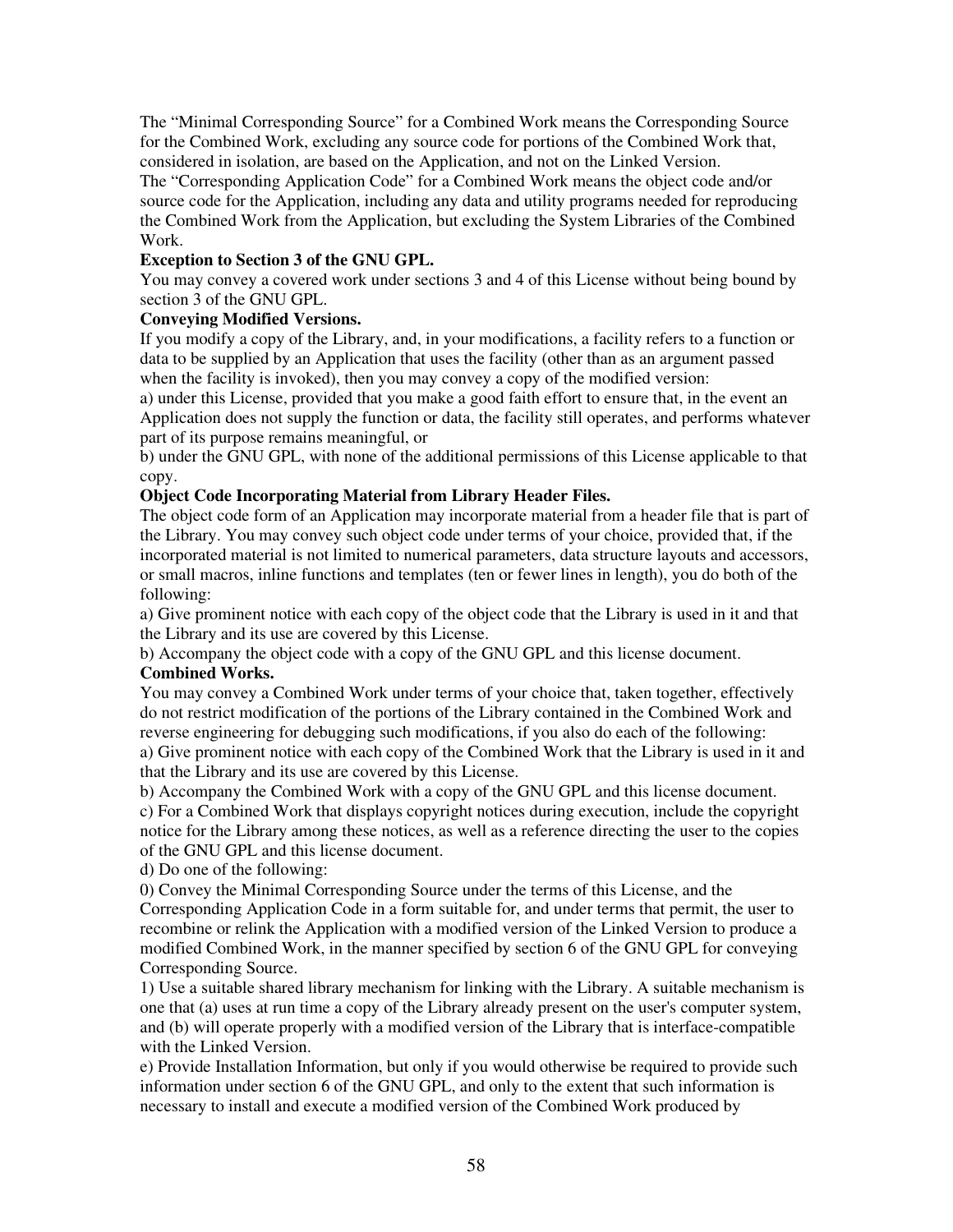recombining or relinking the Application with a modified version of the Linked Version. (If you use option 4d0, the Installation Information must accompany the Minimal Corresponding Source and Corresponding Application Code. If you use option 4d1, you must provide the Installation Information in the manner specified by section 6 of the GNU GPL for conveying Corresponding Source.)

## **Combined Libraries.**

You may place library facilities that are a work based on the Library side by side in a single library together with other library facilities that are not Applications and are not covered by this License, and convey such a combined library under terms of your choice, if you do both of the following:

a) Accompany the combined library with a copy of the same work based on the Library, uncombined with any other library facilities, conveyed under the terms of this License. b) Give prominent notice with the combined library that part of it is a work based on the Library, and explaining where to find the accompanying uncombined form of the same work.

# **Revised Versions of the GNU Lesser General Public License.**

The Free Software Foundation may publish revised and/or new versions of the GNU Lesser General Public License from time to time. Such new versions will be similar in spirit to the present version, but may differ in detail to address new problems or concerns.

Each version is given a distinguishing version number. If the Library as you received it specifies that a certain numbered version of the GNU Lesser General Public License "or any later version" applies to it, you have the option of following the terms and conditions either of that published version or of any later version published by the Free Software Foundation. If the Library as you received it does not specify a version number of the GNU Lesser General Public License, you may choose any version of the GNU Lesser General Public License ever published by the Free Software Foundation.

If the Library as you received it specifies that a proxy can decide whether future versions of the GNU Lesser General Public License shall apply, that proxy's public statement of acceptance of any version is permanent authorization for you to choose that version for the Library.

# **MIT**

## **The MIT License (MIT)**

Copyright (c) <year> <copyright holders>

Permission is hereby granted, free of charge, to any person obtaining a copy of this software and associated documentation files (the "Software"), to deal in the Software without restriction, including without limitation the rights to use, copy, modify, merge, publish, distribute, sublicense, and/or sell copies of the Software, and to permit persons to whom the Software is furnished to do so, subject to the following conditions:

The above copyright notice and this permission notice shall be included in all copies or substantial portions of the Software.

THE SOFTWARE IS PROVIDED "AS IS", WITHOUT WARRANTY OF ANY KIND, EXPRESS OR IMPLIED, INCLUDING BUT NOT LIMITED TO THE WARRANTIES OF MERCHANTABILITY, FITNESS FOR A PARTICULAR PURPOSE AND NONINFRINGEMENT. IN NO EVENT SHALL THE AUTHORS OR COPYRIGHT HOLDERS BE LIABLE FOR ANY CLAIM, DAMAGES OR OTHER LIABILITY, WHETHER IN AN ACTION OF CONTRACT, TORT OR OTHERWISE, ARISING FROM, OUT OF OR IN CONNECTION WITH THE SOFTWARE OR THE USE OR OTHER DEALINGS IN THE SOFTWARE.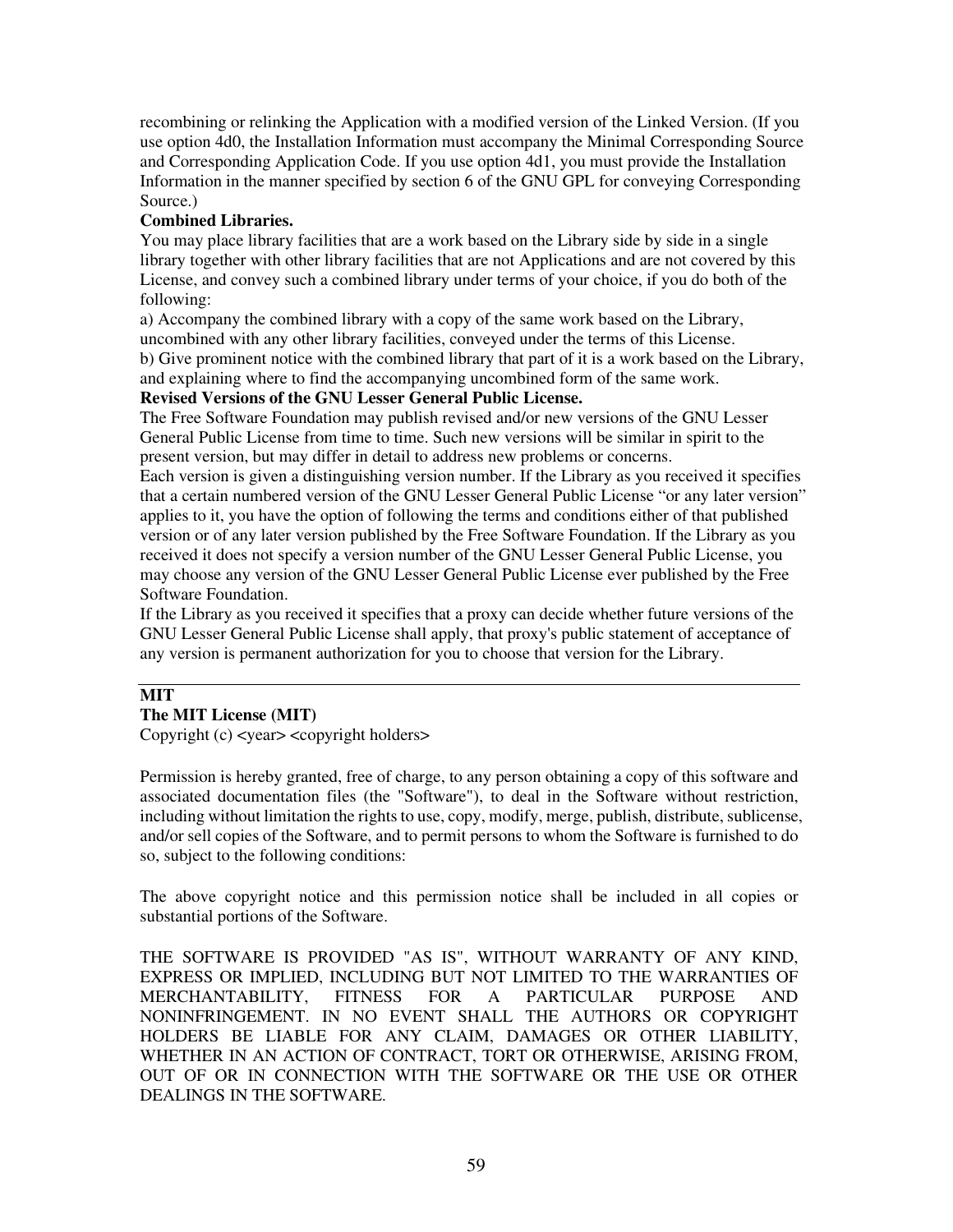## **OpenSSL License**

======== \* Copyright (c) 1998-2019 The OpenSSL Project. All rights reserved.

\* Redistribution and use in source and binary forms, with or without

\* modification, are permitted provided that the following conditions

\* are met:

 1. Redistributions of source code must retain the above copyright notice, this list of conditions and the following disclaimer.

2. Redistributions in binary form must reproduce the above copyright notice, this list of conditions and the following disclaimer in the documentation and/or other materials provided with the distribution.

3. All advertising materials mentioning features or use of this software must display the following acknowledgment: "This product includes software developed by the OpenSSL Project for use in the OpenSSL Toolkit. (http://www.openssl.org/)"

4. The names "OpenSSL Toolkit" and "OpenSSL Project" must not be used to endorse or promote products derived from this software without prior written permission. For written permission, please contact openssl-core@openssl.org.

5. Products derived from this software may not be called "OpenSSL" nor may "OpenSSL" appear in their names without prior written permission of the OpenSSL Project.

6. Redistributions of any form whatsoever must retain the following acknowledgment: "This product includes software developed by the OpenSSL Project for use in the OpenSSL Toolkit (http://www.openssl.org/)"

THIS SOFTWARE IS PROVIDED BY THE OpenSSL PROJECT ``AS IS'' AND ANY EXPRESSED OR IMPLIED WARRANTIES, INCLUDING, BUT NOT LIMITED TO, THE IMPLIED WARRANTIES OF MERCHANTABILITY AND FITNESS FOR A PARTICULAR PURPOSE ARE DISCLAIMED. IN NO EVENT SHALL THE OpenSSL PROJECT OR ITS CONTRIBUTORS BE LIABLE FOR ANY DIRECT, INDIRECT, INCIDENTAL, SPECIAL, EXEMPLARY, OR CONSEQUENTIAL DAMAGES INCLUDING, BUT NOT LIMITED TO, PROCUREMENT OF SUBSTITUTE GOODS OR SERVICES; LOSS OF USE, DATA, OR PROFITS; OR BUSINESS INTERRUPTION) HOWEVER CAUSED AND ON ANY THEORY OF LIABILITY, WHETHER IN CONTRACT, STRICT LIABILITY, OR TORT (INCLUDING NEGLIGENCE OR OTHERWISE) ARISING IN ANY WAY OUT OF THE USE OF THIS SOFTWARE, EVEN IF ADVISED OF THE POSSIBILITY OF SUCH DAMAGE.

Original SSLeay License

<sup>==================================================</sup> 

 <sup>\*</sup> This product includes cryptographic software written by Eric Young

 <sup>\* (</sup>eay@cryptsoft.com). This product includes software written by Tim

 <sup>\*</sup> Hudson (tjh@cryptsoft.com).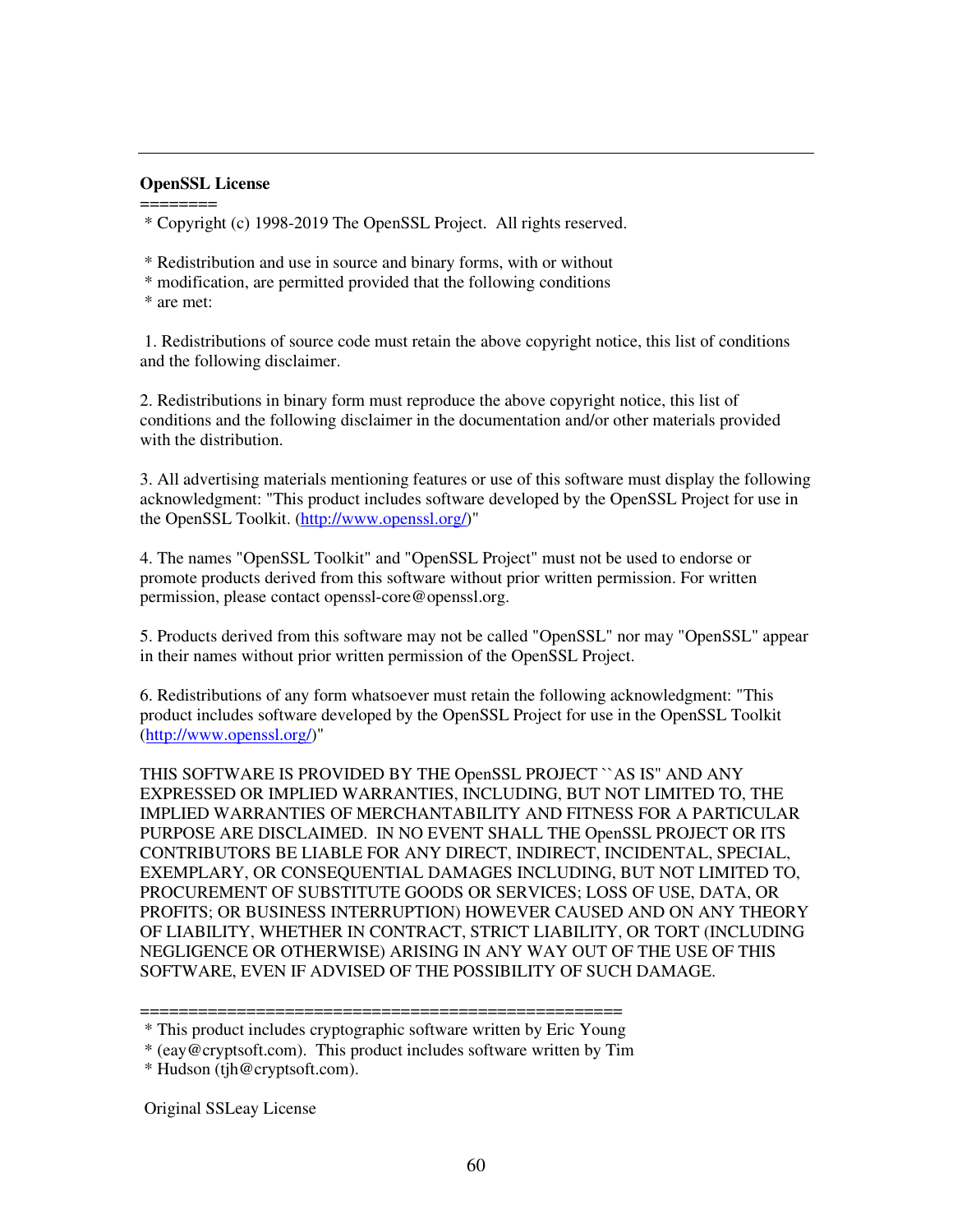-----------------------

- \* Copyright (C) 1995-1998 Eric Young (eay@cryptsoft.com)
- \* All rights reserved.
- \*
- \* This package is an SSL implementation written
- \* by Eric Young (eay@cryptsoft.com).
- \* The implementation was written so as to conform with Netscapes SSL. \*
- \* This library is free for commercial and non-commercial use as long as
- \* the following conditions are aheared to. The following conditions
- \* apply to all code found in this distribution, be it the RC4, RSA,
- \* lhash, DES, etc., code; not just the SSL code. The SSL documentation
- \* included with this distribution is covered by the same copyright terms
- \* except that the holder is Tim Hudson (tjh@cryptsoft.com).
- \*
- \* Copyright remains Eric Young's, and as such any Copyright notices in
- \* the code are not to be removed.
- \* If this package is used in a product, Eric Young should be given attribution
- \* as the author of the parts of the library used.
- \* This can be in the form of a textual message at program startup or
- \* in documentation (online or textual) provided with the package.
- \*
- \* Redistribution and use in source and binary forms, with or without
- \* modification, are permitted provided that the following conditions \* are met:
- \* 1. Redistributions of source code must retain the copyright
- \* notice, this list of conditions and the following disclaimer.
- \* 2. Redistributions in binary form must reproduce the above copyright
- \* notice, this list of conditions and the following disclaimer in the
- \* documentation and/or other materials provided with the distribution.
- \* 3. All advertising materials mentioning features or use of this software
- must display the following acknowledgement:
- \* "This product includes cryptographic software written by
- \* Eric Young (eay@cryptsoft.com)"
- \* The word 'cryptographic' can be left out if the routines from the library<br> $*$  being used are not cryptographic related :-).
- being used are not cryptographic related :-).
- \* 4. If you include any Windows specific code (or a derivative thereof) from
- \* the apps directory (application code) you must include an acknowledgement:
- \* "This product includes software written by Tim Hudson (tjh@cryptsoft.com)"

THIS SOFTWARE IS PROVIDED BY ERIC YOUNG ``AS IS'' AND ANY EXPRESS OR IMPLIED WARRANTIES, INCLUDING, BUT NOT LIMITED TO, THE IMPLIED WARRANTIES OF MERCHANTABILITY AND FITNESS FOR A PARTICULAR PURPOSE ARE DISCLAIMED. IN NO EVENT SHALL THE AUTHOR OR CONTRIBUTORS BE LIABLE FOR ANY DIRECT, INDIRECT, INCIDENTAL, SPECIAL, EXEMPLARY, OR CONSEQUENTIAL DAMAGES (INCLUDING, BUT NOT LIMITED TO, PROCUREMENT OF SUBSTITUTE GOODS OR SERVICES; LOSS OF USE, DATA, OR PROFITS; OR BUSINESS INTERRUPTION) HOWEVER CAUSED AND ON ANY THEORY OF LIABILITY, WHETHER IN CONTRACT, STRICT LIABILITY, OR TORT (INCLUDING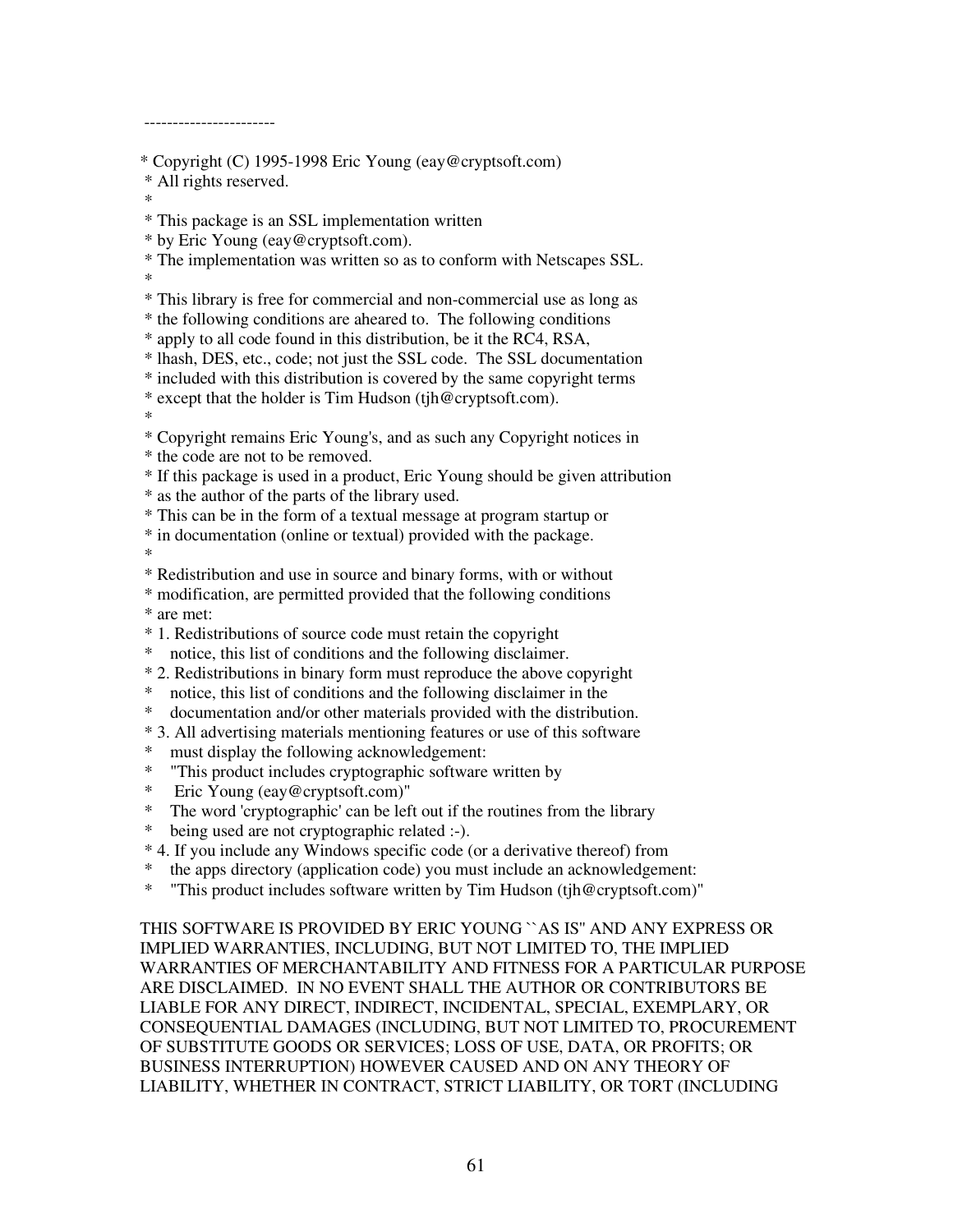## NEGLIGENCE OR OTHERWISE) ARISING IN ANY WAY OUT OF THE USE OF THIS SOFTWARE, EVEN IF ADVISED OF THE POSSIBILITY OF SUCH DAMAGE.

The licence and distribution terms for any publically available version or derivative of this code cannot be changed. i.e. this code cannot simply be copied and put under another distribution licence [including the GNU Public Licence.]

# **SIL OPEN FONT LICENSE Version 1.1** - 26 February 2007

## PREAMBLE

The goals of the Open Font License (OFL) are to stimulate worldwide development of collaborative font projects, to support the font creation efforts of academic and linguistic communities, and to provide a free and open framework in which fonts may be shared and improved in partnership with others.

The OFL allows the licensed fonts to be used, studied, modified and redistributed freely as long as they are not sold by themselves. The fonts, including any derivative works, can be bundled, embedded, redistributed and/or sold with any software provided that any reserved names are not used by derivative works. The fonts and derivatives, however, cannot be released under any other type of license. The requirement for fonts to remain under this license does not apply to any document created using the fonts or their derivatives.

## DEFINITIONS

"Font Software" refers to the set of files released by the Copyright Holder(s) under this license and clearly marked as such. This may include source files, build scripts and documentation.

"Reserved Font Name" refers to any names specified as such after the copyright statement(s).

"Original Version" refers to the collection of Font Software components as distributed by the Copyright Holder(s).

"Modified Version" refers to any derivative made by adding to, deleting, or substituting — in part or in whole — any of the components of the Original Version, by changing formats or by porting the Font Software to a new environment.

"Author" refers to any designer, engineer, programmer, technical writer or other person who contributed to the Font Software.

## PERMISSION & CONDITIONS

Permission is hereby granted, free of charge, to any person obtaining a copy of the Font Software, to use, study, copy, merge, embed, modify, redistribute, and sell modified and unmodified copies of the Font Software, subject to the following conditions:

1) Neither the Font Software nor any of its individual components, in Original or Modified Versions, may be sold by itself.

2) Original or Modified Versions of the Font Software may be bundled, redistributed and/or sold with any software, provided that each copy contains the above copyright notice and this license. These can be included either as stand-alone text files, human-readable headers or in the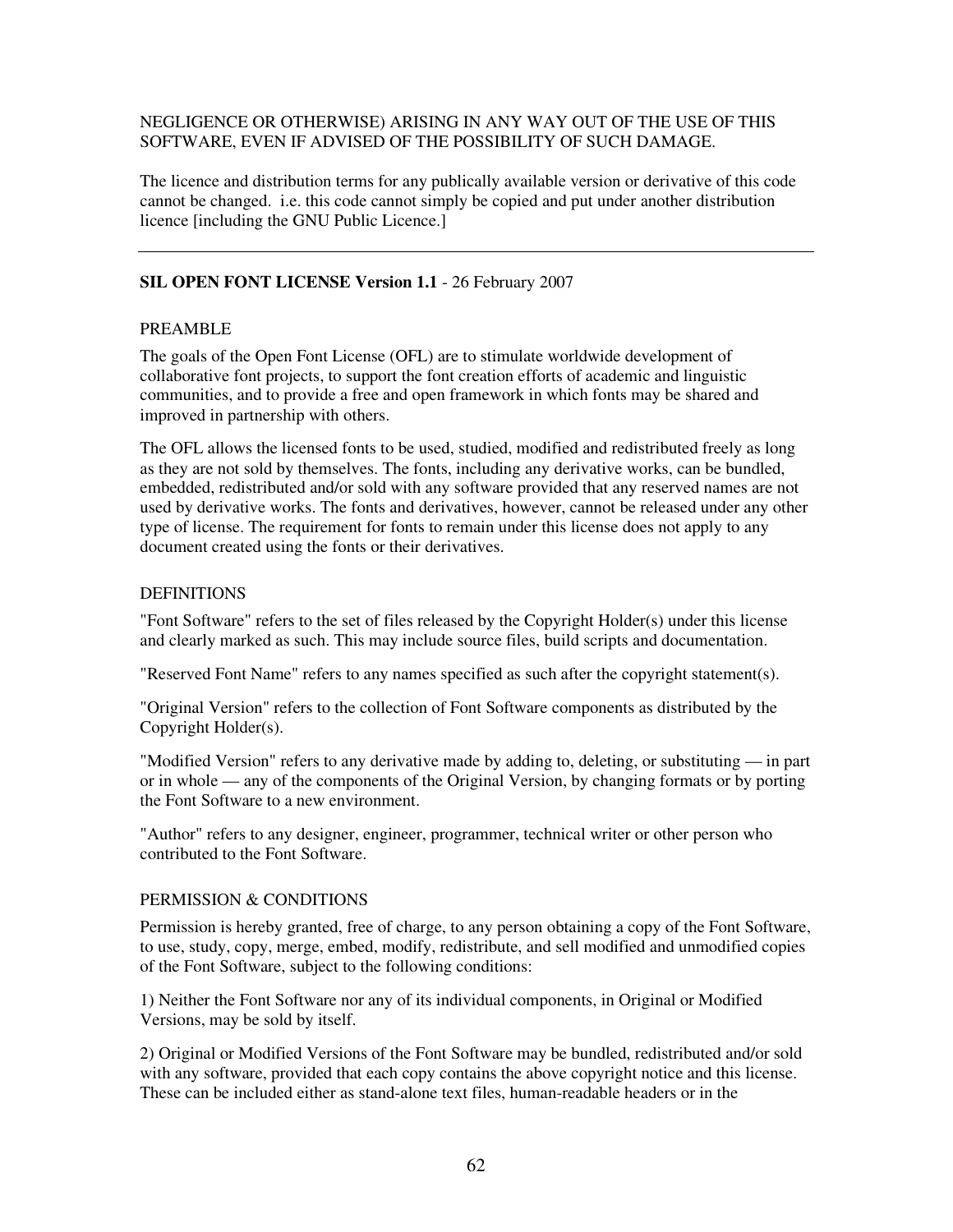appropriate machine-readable metadata fields within text or binary files as long as those fields can be easily viewed by the user.

3) No Modified Version of the Font Software may use the Reserved Font Name(s) unless explicit written permission is granted by the corresponding Copyright Holder. This restriction only applies to the primary font name as presented to the users.

4) The name(s) of the Copyright Holder(s) or the Author(s) of the Font Software shall not be used to promote, endorse or advertise any Modified Version, except to acknowledge the  $contribution(s)$  of the Copyright Holder(s) and the Author(s) or with their explicit written permission.

5) The Font Software, modified or unmodified, in part or in whole, must be distributed entirely under this license, and must not be distributed under any other license. The requirement for fonts to remain under this license does not apply to any document created using the Font Software.

## **TERMINATION**

This license becomes null and void if any of the above conditions are not met.

## DISCLAIMER

THE FONT SOFTWARE IS PROVIDED "AS IS", WITHOUT WARRANTY OF ANY KIND, EXPRESS OR IMPLIED, INCLUDING BUT NOT LIMITED TO ANY WARRANTIES OF MERCHANTABILITY, FITNESS FOR A PARTICULAR PURPOSE AND ON INFRINGEMENT OF COPYRIGHT, PATENT, TRADEMARK, OR OTHER RIGHT. IN NO EVENT SHALL THE COPYRIGHT HOLDER BE LIABLE FOR ANY CLAIM, DAMAGES OR OTHER LIABILITY, INCLUDING ANY GENERAL, SPECIAL, INDIRECT, INCIDENTAL, OR CONSEQUENTIAL DAMAGES, WHETHER IN AN ACTION OF CONTRACT, TORT OR OTHERWISE, ARISING FROM, OUT OF THE USE OR INABILITY TO USE THE FONT SOFTWARE OR FROM OTHER DEALINGS IN THE FONT SOFTWARE.

# **Mozilla Public License 2.0 (MPL-2.0)**

1. Definitions

1.1. "Contributor"

means each individual or legal entity that creates, contributes to the creation of, or owns Covered Software.

1.2. "Contributor Version"

means the combination of the Contributions of others (if any) used by a Contributor and that particular Contributor's Contribution.

1.3. "Contribution" means Covered Software of a particular Contributor.

1.4. "Covered Software" means Source Code Form to which the initial Contributor has attached the notice in Exhibit A, the Executable Form of such Source Code Form, and Modifications of such Source Code Form, in each case including portions thereof.

1.5. "Incompatible With Secondary Licenses" means

1. that the initial Contributor has attached the notice described in Exhibit B to the Covered Software; or

2. that the Covered Software was made available under the terms of version 1.1 or earlier of the License, but not also under the terms of a Secondary License.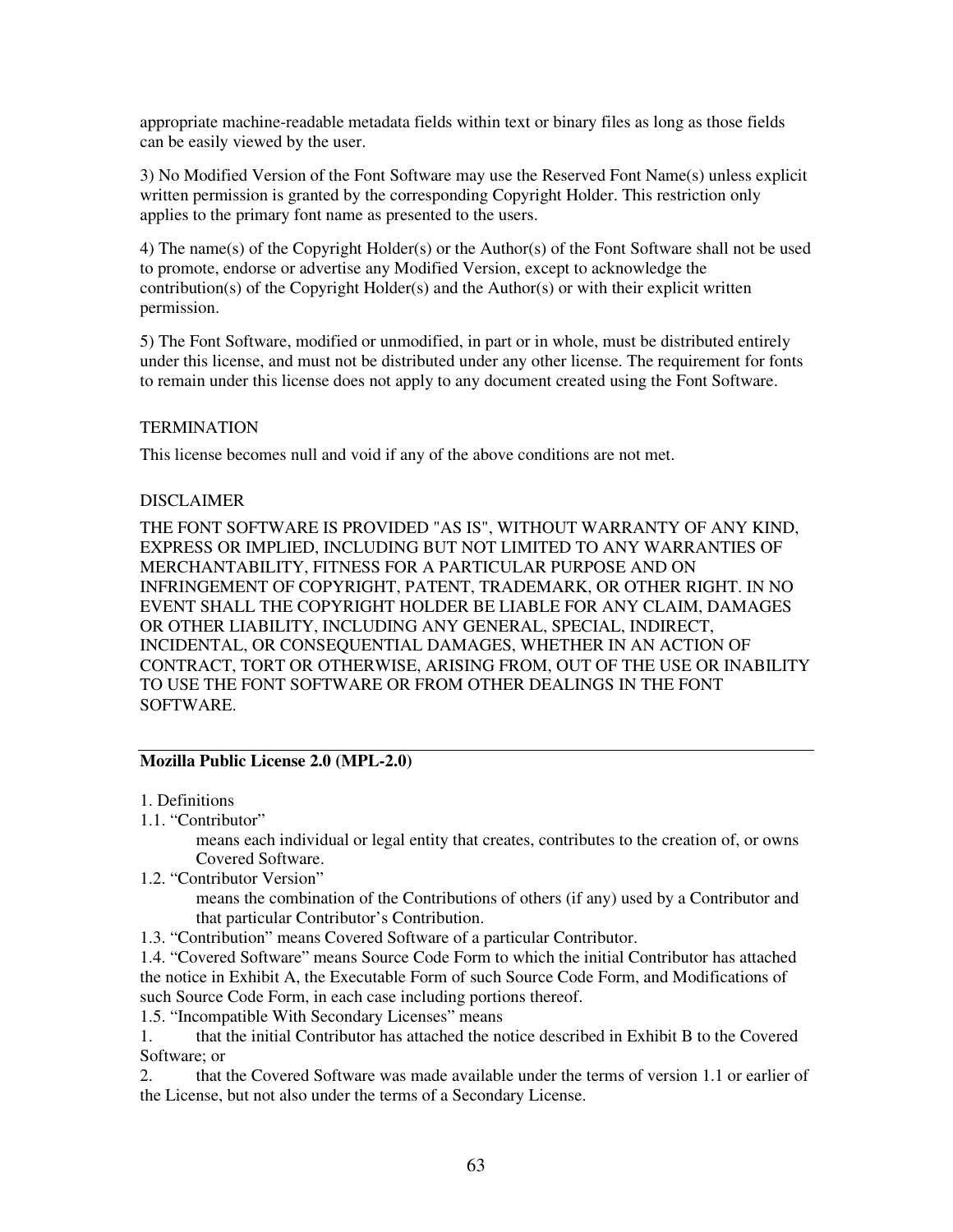1.6. "Executable Form" means any form of the work other than Source Code Form. 1.7. "Larger Work" means a work that combines Covered Software with other material, in a separate file or files, that is not Covered Software.

1.8. "License" means this document.

1.9. "Licensable" means having the right to grant, to the maximum extent possible, whether at the time of the initial grant or subsequently, any and all of the rights conveyed by this License. 1.10. "Modifications" means any of the following:

1. any file in Source Code Form that results from an addition to, deletion from, or modification of the contents of Covered Software; or

2. any new file in Source Code Form that contains any Covered Software.

1.11. "Patent Claims" of a Contributor means any patent claim(s), including without limitation, method, process, and apparatus claims, in any patent Licensable by such Contributor that would be infringed, but for the grant of the License, by the making, using, selling, offering for sale, having made, import, or transfer of either its Contributions or its Contributor Version.

1.12. "Secondary License" means either the GNU General Public License, Version 2.0, the GNU Lesser General Public License, Version 2.1, the GNU Affero General Public License, Version 3.0, or any later versions of those licenses.

1.13. "Source Code Form" means the form of the work preferred for making modifications. 1.14. "You" (or "Your") means an individual or a legal entity exercising rights under this License. For legal entities, "You" includes any entity that controls, is controlled by, or is under common control with You. For purposes of this definition, "control" means (a) the power, direct or indirect, to cause the direction or management of such entity, whether by contract or otherwise, or (b) ownership of more than fifty percent (50%) of the outstanding shares or beneficial ownership of such entity.

2. License Grants and Conditions

2.1. Grants

Each Contributor hereby grants You a world-wide, royalty-free, non-exclusive license:

1. under intellectual property rights (other than patent or trademark) Licensable by such Contributor to use, reproduce, make available, modify, display, perform, distribute, and otherwise exploit its Contributions, either on an unmodified basis, with Modifications, or as part of a Larger Work; and

2. under Patent Claims of such Contributor to make, use, sell, offer for sale, have made, import, and otherwise transfer either its Contributions or its Contributor Version. 2.2. Effective Date

The licenses granted in Section 2.1 with respect to any Contribution become effective for each Contribution on the date the Contributor first distributes such Contribution.

2.3. Limitations on Grant Scope

The licenses granted in this Section 2 are the only rights granted under this License. No additional rights or licenses will be implied from the distribution or licensing of Covered Software under this License. Notwithstanding Section 2.1(b) above, no patent license is granted by a Contributor:

1. for any code that a Contributor has removed from Covered Software; or

2. for infringements caused by: (i) Your and any other third party's modifications of Covered Software, or (ii) the combination of its Contributions with other software (except as part of its Contributor Version); or

3. under Patent Claims infringed by Covered Software in the absence of its Contributions. This License does not grant any rights in the trademarks, service marks, or logos of any Contributor (except as may be necessary to comply with the notice requirements in Section 3.4). 2.4. Subsequent Licenses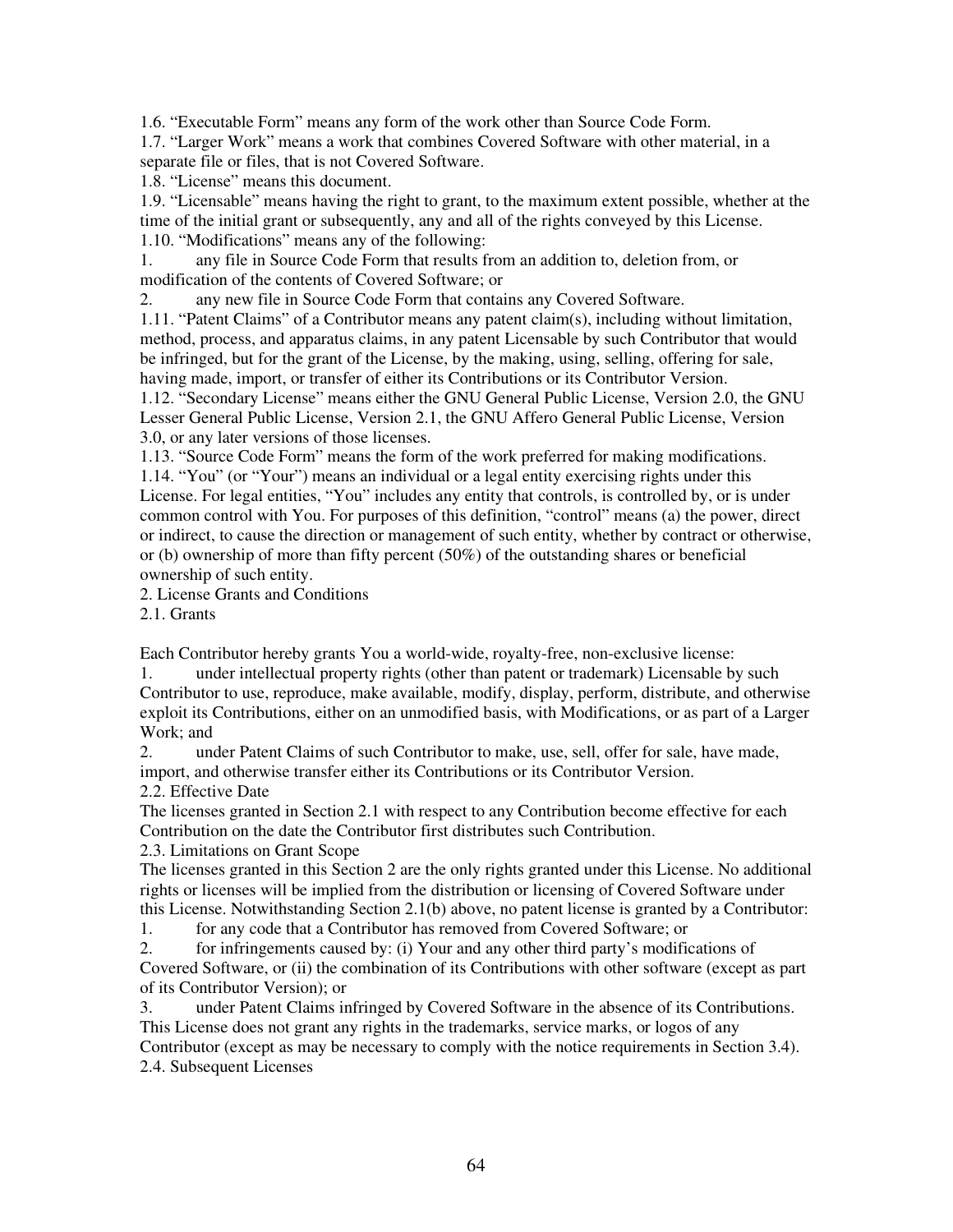No Contributor makes additional grants as a result of Your choice to distribute the Covered Software under a subsequent version of this License (see Section 10.2) or under the terms of a Secondary License (if permitted under the terms of Section 3.3).

2.5. Representation

Each Contributor represents that the Contributor believes its Contributions are its original creation(s) or it has sufficient rights to grant the rights to its Contributions conveyed by this License.

2.6. Fair Use

This License is not intended to limit any rights You have under applicable copyright doctrines of fair use, fair dealing, or other equivalents.

2.7. Conditions

Sections 3.1, 3.2, 3.3, and 3.4 are conditions of the licenses granted in Section 2.1.

3. Responsibilities

3.1. Distribution of Source Form

All distribution of Covered Software in Source Code Form, including any Modifications that You create or to which You contribute, must be under the terms of this License. You must inform recipients that the Source Code Form of the Covered Software is governed by the terms of this License, and how they can obtain a copy of this License. You may not attempt to alter or restrict the recipients' rights in the Source Code Form.

3.2. Distribution of Executable Form

If You distribute Covered Software in Executable Form then:

1. such Covered Software must also be made available in Source Code Form, as described in Section 3.1, and You must inform recipients of the Executable Form how they can obtain a copy of such Source Code Form by reasonable means in a timely manner, at a charge no more than the cost of distribution to the recipient; and

2. You may distribute such Executable Form under the terms of this License, or sublicense it under different terms, provided that the license for the Executable Form does not attempt to limit or alter the recipients' rights in the Source Code Form under this License.

3.3. Distribution of a Larger Work

You may create and distribute a Larger Work under terms of Your choice, provided that You also comply with the requirements of this License for the Covered Software. If the Larger Work is a combination of Covered Software with a work governed by one or more Secondary Licenses, and the Covered Software is not Incompatible With Secondary Licenses, this License permits You to additionally distribute such Covered Software under the terms of such Secondary License(s), so that the recipient of the Larger Work may, at their option, further distribute the Covered Software under the terms of either this License or such Secondary License(s).

3.4. Notices

You may not remove or alter the substance of any license notices (including copyright notices, patent notices, disclaimers of warranty, or limitations of liability) contained within the Source Code Form of the Covered Software, except that You may alter any license notices to the extent required to remedy known factual inaccuracies.

3.5. Application of Additional Terms

You may choose to offer, and to charge a fee for, warranty, support, indemnity or liability obligations to one or more recipients of Covered Software. However, You may do so only on Your own behalf, and not on behalf of any Contributor. You must make it absolutely clear that any such warranty, support, indemnity, or liability obligation is offered by You alone, and You hereby agree to indemnify every Contributor for any liability incurred by such Contributor as a result of warranty, support, indemnity or liability terms You offer. You may include additional disclaimers of warranty and limitations of liability specific to any jurisdiction.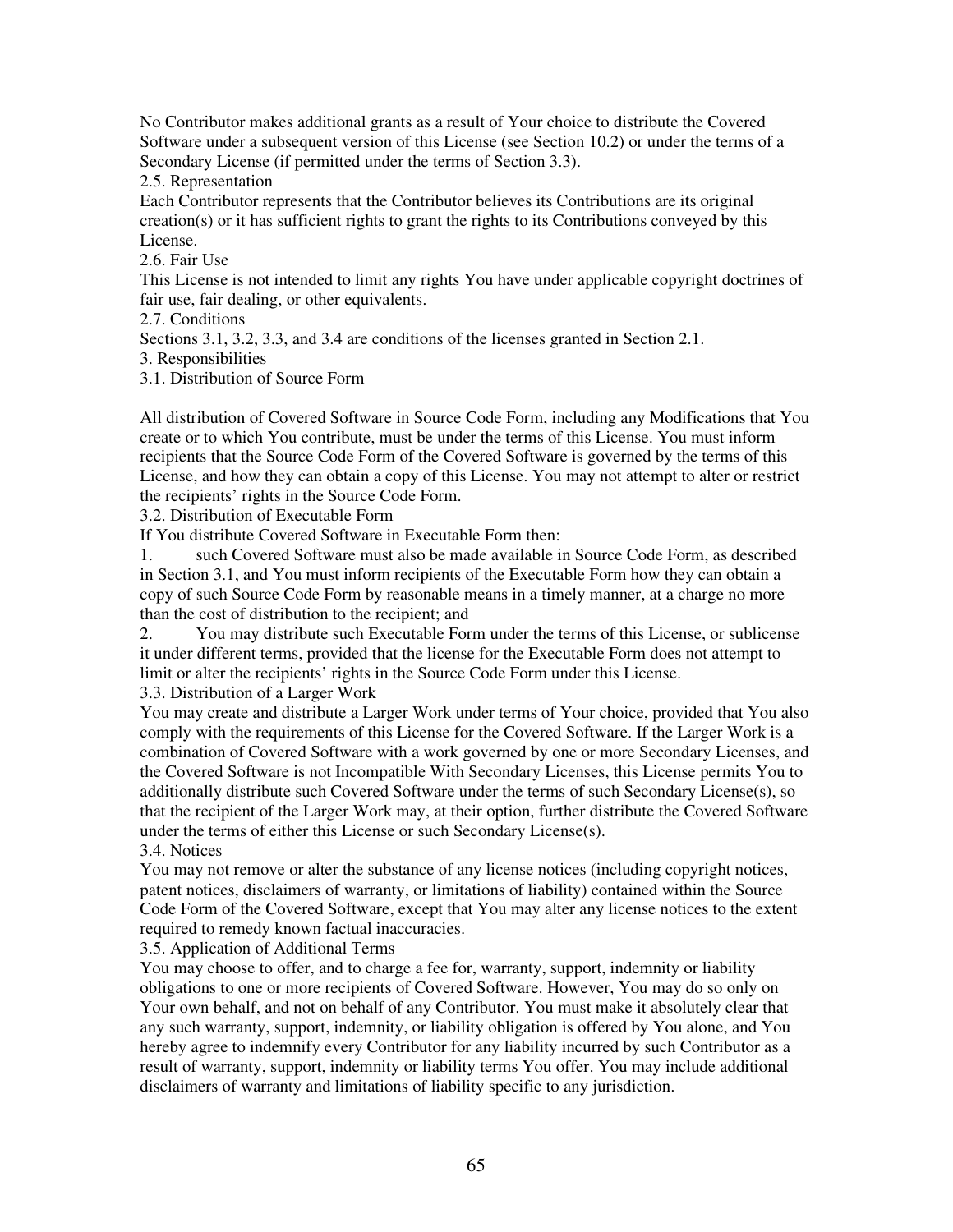4. Inability to Comply Due to Statute or Regulation

If it is impossible for You to comply with any of the terms of this License with respect to some or all of the Covered Software due to statute, judicial order, or regulation then You must: (a) comply with the terms of this License to the maximum extent possible; and (b) describe the limitations and the code they affect. Such description must be placed in a text file included with all distributions of the Covered Software under this License. Except to the extent prohibited by statute or regulation, such description must be sufficiently detailed for a recipient of ordinary skill to be able to understand it.

5. Termination

5.1. The rights granted under this License will terminate automatically if You fail to comply with any of its terms. However, if You become compliant, then the rights granted under this License from a particular Contributor are reinstated (a) provisionally, unless and until such Contributor explicitly and finally terminates Your grants, and (b) on an ongoing basis, if such Contributor fails to notify You of the non-compliance by some reasonable means prior to 60 days after You have come back into compliance. Moreover, Your grants from a particular Contributor are reinstated on an ongoing basis if such Contributor notifies You of the non-compliance by some reasonable means, this is the first time You have received notice of non-compliance with this License from such Contributor, and You become compliant prior to 30 days after Your receipt of the notice.

5.2. If You initiate litigation against any entity by asserting a patent infringement claim (excluding declaratory judgment actions, counter-claims, and cross-claims) alleging that a Contributor Version directly or indirectly infringes any patent, then the rights granted to You by any and all Contributors for the Covered Software under Section 2.1 of this License shall terminate.

5.3. In the event of termination under Sections 5.1 or 5.2 above, all end user license agreements (excluding distributors and resellers) which have been validly granted by You or Your distributors under this License prior to termination shall survive termination.

6. Disclaimer of Warranty

*Covered Software is provided under this License on an "as is" basis, without warranty of any kind, either expressed, implied, or statutory, including, without limitation, warranties that the Covered Software is free of defects, merchantable, fit for a particular purpose or non-infringing. The entire risk as to the quality and performance of the Covered Software is with You. Should any Covered Software prove defective in any respect, You (not any Contributor) assume the cost of any necessary servicing, repair, or correction. This disclaimer of warranty constitutes an essential part of this License. No use of any Covered Software is authorized under this License except under this disclaimer.*

7. Limitation of Liability

*Under no circumstances and under no legal theory, whether tort (including negligence), contract, or otherwise, shall any Contributor, or anyone who distributes Covered Software as permitted above, be liable to You for any direct, indirect, special, incidental, or consequential damages of any character including, without limitation, damages for lost profits, loss of goodwill, work stoppage, computer failure or malfunction, or any and all other commercial damages or losses, even if such party shall have been informed of the possibility of such damages. This limitation of liability shall not apply to liability for death or personal injury resulting from such party's negligence to the extent applicable law prohibits such limitation. Some jurisdictions do not allow the exclusion or limitation of incidental or consequential damages, so this exclusion and limitation may not apply to You.*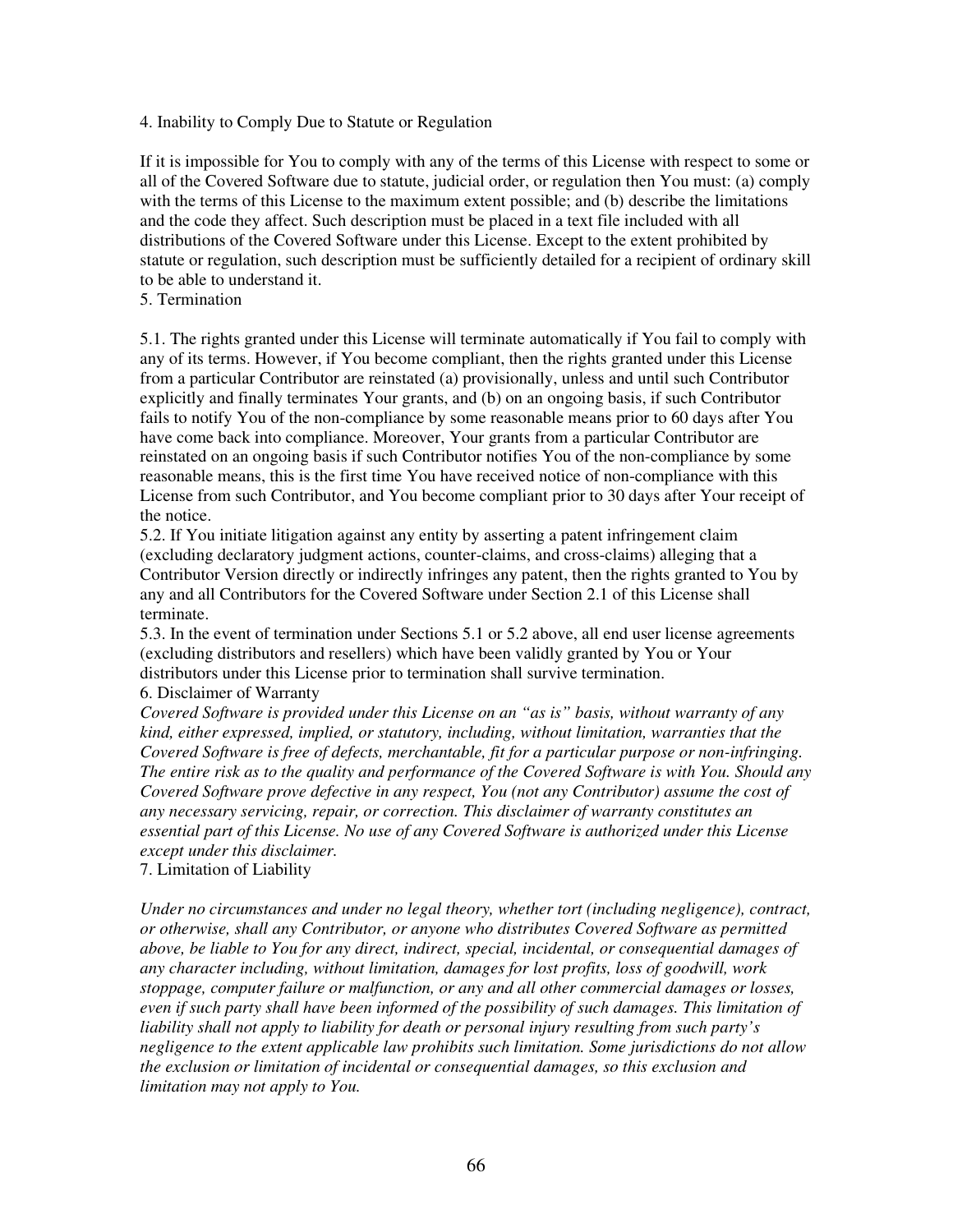8. Litigation

Any litigation relating to this License may be brought only in the courts of a jurisdiction where the defendant maintains its principal place of business and such litigation shall be governed by laws of that jurisdiction, without reference to its conflict-of-law provisions. Nothing in this Section shall prevent a party's ability to bring cross-claims or counter-claims.

9. Miscellaneous

This License represents the complete agreement concerning the subject matter hereof. If any provision of this License is held to be unenforceable, such provision shall be reformed only to the extent necessary to make it enforceable. Any law or regulation which provides that the language of a contract shall be construed against the drafter shall not be used to construe this License against a Contributor.

10. Versions of the License

10.1. New Versions

Mozilla Foundation is the license steward. Except as provided in Section 10.3, no one other than the license steward has the right to modify or publish new versions of this License. Each version will be given a distinguishing version number.

10.2. Effect of New Versions

You may distribute the Covered Software under the terms of the version of the License under which You originally received the Covered Software, or under the terms of any subsequent version published by the license steward.

10.3. Modified Versions

If you create software not governed by this License, and you want to create a new license for such software, you may create and use a modified version of this License if you rename the license and remove any references to the name of the license steward (except to note that such modified license differs from this License).

10.4. Distributing Source Code Form that is Incompatible With Secondary Licenses If You choose to distribute Source Code Form that is Incompatible With Secondary Licenses under the terms of this version of the License, the notice described in Exhibit B of this License must be attached.

Exhibit A - Source Code Form License Notice

This Source Code Form is subject to the terms of the Mozilla Public License, v. 2.0. If a copy of the MPL was not distributed with this file, You can obtain one at http://mozilla.org/MPL/2.0/. If it is not possible or desirable to put the notice in a particular file, then You may include the notice in a location (such as a LICENSE file in a relevant directory) where a recipient would be likely to look for such a notice.

You may add additional accurate notices of copyright ownership. Exhibit B - "Incompatible With Secondary Licenses" Notice

## **NASA OPEN SOURCE AGREEMENT VERSION 1.3**

NASA OPEN SOURCE AGREEMENT VERSION 1.3 THIS OPEN SOURCE AGREEMENT ("AGREEMENT") DEFINES THE RIGHTS OF USE, REPRODUCTION, DISTRIBUTION, MODIFICATION AND REDISTRIBUTION OF CERTAIN COMPUTER SOFTWARE ORIGINALLY RELEASED BY THE UNITED STATES GOVERNMENT AS REPRESENTED BY THE GOVERNMENT AGENCY LISTED BELOW ("GOVERNMENT AGENCY"). THE UNITED STATES GOVERNMENT, AS REPRESENTED BY GOVERNMENT AGENCY, IS AN INTENDED THIRD-PARTY BENEFICIARY OF ALL SUBSEQUENT DISTRIBUTIONS OR REDISTRIBUTIONS OF THE SUBJECT SOFTWARE. ANYONE WHO USES, REPRODUCES, DISTRIBUTES, MODIFIES OR REDISTRIBUTES THE SUBJECT SOFTWARE, AS DEFINED HEREIN, OR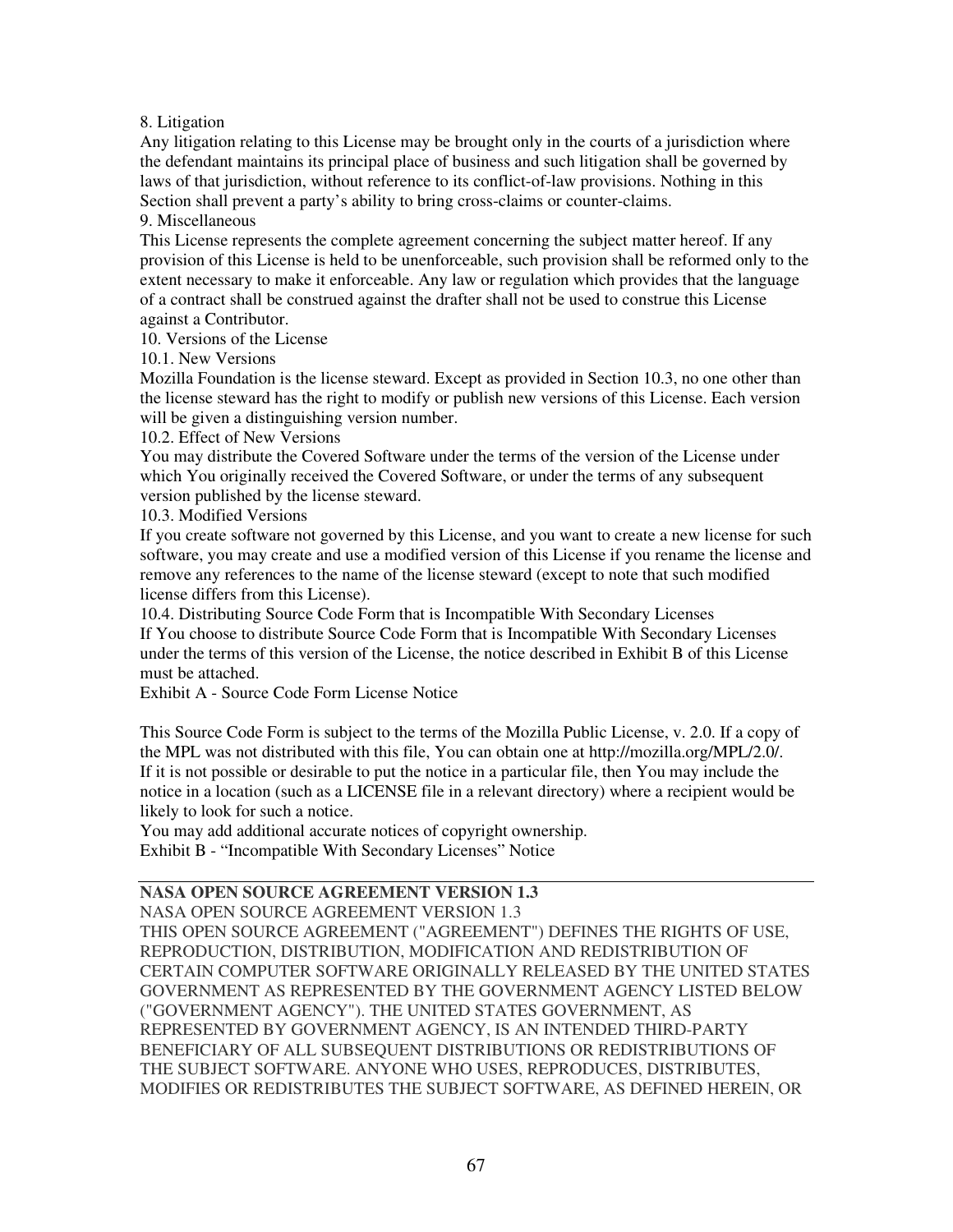## ANY PART THEREOF, IS, BY THAT ACTION, ACCEPTING IN FULL THE RESPONSIBILITIES AND OBLIGATIONS CONTAINED IN THIS AGREEMENT. Government Agency: Government Agency Original Software Designation: Government Agency Original Software Title: \_\_\_\_\_ User Registration Requested. Please Visit http:// Government Agency Point of Contact for Original Software: DEFINITIONS

A. "Contributor" means Government Agency, as the developer of the Original Software, and any entity that makes a Modification. B. "Covered Patents" mean patent claims licensable by a Contributor that are necessarily infringed by the use or sale of its Modification alone or when combined with the Subject Software. C. "Display" means the showing of a copy of the Subject Software, either directly or by means of an image, or any other device. D. "Distribution" means conveyance or transfer of the Subject Software, regardless of means, to another. E. "Larger Work" means computer software that combines Subject Software, or portions thereof, with software separate from the Subject Software that is not governed by the terms of this Agreement. F. "Modification" means any alteration of, including addition to or deletion from, the substance or structure of either the Original Software or Subject Software, and includes derivative works, as that term is defined in the Copyright Statute, 17 USC 101. However, the act of including Subject Software as part of a Larger Work does not in and of itself constitute a Modification. G. "Original Software" means the computer software first released under this Agreement by Government Agency with Government Agency designation \_\_ and entitled \_\_\_\_\_\_\_\_, including source code, object code and accompanying documentation, if any. H. "Recipient" means anyone who acquires the Subject Software under this Agreement, including all Contributors. I. "Redistribution" means Distribution of the Subject Software after a Modification has been made. J. "Reproduction" means the making of a counterpart, image or copy of the Subject Software. K. "Sale" means the exchange of the Subject Software for money or equivalent value. L. "Subject Software" means the Original Software, Modifications, or any respective parts thereof. M. "Use" means the application or employment of the Subject Software for any purpose.

#### GRANT OF RIGHTS

A. Under Non-Patent Rights: Subject to the terms and conditions of this Agreement, each Contributor, with respect to its own contribution to the Subject Software, hereby grants to each Recipient a non-exclusive, world-wide, royalty-free license to engage in the following activities pertaining to the Subject Software:

Use

Distribution

Reproduction

Modification

Redistribution

Display

B. Under Patent Rights: Subject to the terms and conditions of this Agreement, each Contributor, with respect to its own contribution to the Subject Software, hereby grants to each Recipient under Covered Patents a non-exclusive, world-wide, royalty-free license to engage in the following activities pertaining to the Subject Software:

Use

Distribution

Reproduction

Sale

Offer for Sale

C. The rights granted under Paragraph B. also apply to the combination of a Contributor's Modification and the Subject Software if, at the time the Modification is added by the Contributor, the addition of such Modification causes the combination to be covered by the Covered Patents. It does not apply to any other combinations that include a Modification.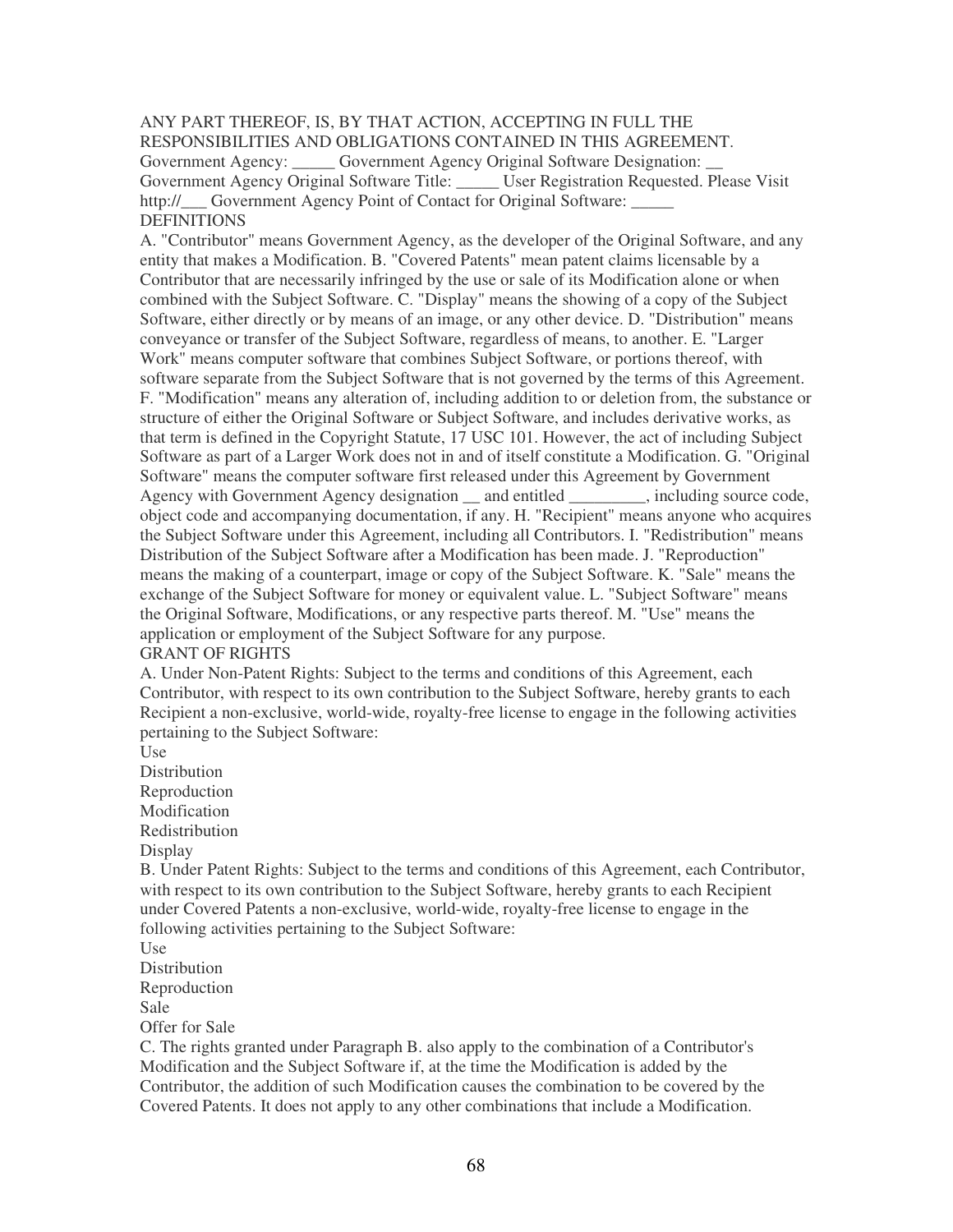D. The rights granted in Paragraphs A. and B. allow the Recipient to sublicense those same rights. Such sublicense must be under the same terms and conditions of this Agreement. OBLIGATIONS OF RECIPIENT

A. Distribution or Redistribution of the Subject Software must be made under this Agreement except for additions covered under paragraph 3H.

Whenever a Recipient distributes or redistributes the Subject Software, a copy of this Agreement must be included with each copy of the Subject Software; and

If Recipient distributes or redistributes the Subject Software in any form other than source code, Recipient must also make the source code freely available, and must provide with each copy of the Subject Software information on how to obtain the source code in a reasonable manner on or through a medium customarily used for software exchange.

B. Each Recipient must ensure that the following copyright notice appears prominently in the Subject Software:

[Government Agency will insert the applicable copyright notice in each agreement accompanying the initial distribution of original software and remove this bracketed language.]

[The following copyright notice will be used if created by a contractor pursuant to Government Agency contract and rights obtained from creator by assignment. Government Agency will insert the year and its Agency designation and remove the bracketed language.] Copyright {YEAR} United States Government as represented by \_\_\_ \_\_\_\_. All Rights Reserved.

[The following copyright notice will be used if created by civil servants only. Government Agency will insert the year and its Agency designation and remove the bracketed language.] Copyright {YEAR} United States Government as represented by \_\_\_\_ \_\_\_\_. No copyright is claimed in the United States under Title 17, U.S.Code. All Other Rights Reserved.

C. Each Contributor must characterize its alteration of the Subject Software as a Modification and must identify itself as the originator of its Modification in a manner that reasonably allows subsequent Recipients to identify the originator of the Modification. In fulfillment of these requirements, Contributor must include a file (e.g., a change log file) that describes the alterations made and the date of the alterations, identifies Contributor as originator of the alterations, and consents to characterization of the alterations as a Modification, for example, by including a statement that the Modification is derived, directly or indirectly, from Original Software provided by Government Agency. Once consent is granted, it may not thereafter be revoked.

D. A Contributor may add its own copyright notice to the Subject Software. Once a copyright notice has been added to the Subject Software, a Recipient may not remove it without the express permission of the Contributor who added the notice.

E. A Recipient may not make any representation in the Subject Software or in any promotional, advertising or other material that may be construed as an endorsement by Government Agency or by any prior Recipient of any product or service provided by Recipient, or that may seek to obtain commercial advantage by the fact of Government Agency's or a prior Recipient's participation in this Agreement.

F. In an effort to track usage and maintain accurate records of the Subject Software, each Recipient, upon receipt of the Subject Software, is requested to register with Government Agency by visiting the following website: \_\_\_\_\_\_. Recipient's name and personal information shall be used for statistical purposes only. Once a Recipient makes a Modification available, it is requested that the Recipient inform Government Agency at the web site provided above how to access the Modification.

[Alternative paragraph for use when a web site for release and monitoring of subject software will not be supported by releasing Government Agency] In an effort to track usage and maintain accurate records of the Subject Software, each Recipient, upon receipt of the Subject Software, is requested to provide Government Agency, by e-mail to the Government Agency Point of Contact listed in clause 5.F., the following information: \_\_\_\_\_\_. Recipient's name and personal information shall be used for statistical purposes only. Once a Recipient makes a Modification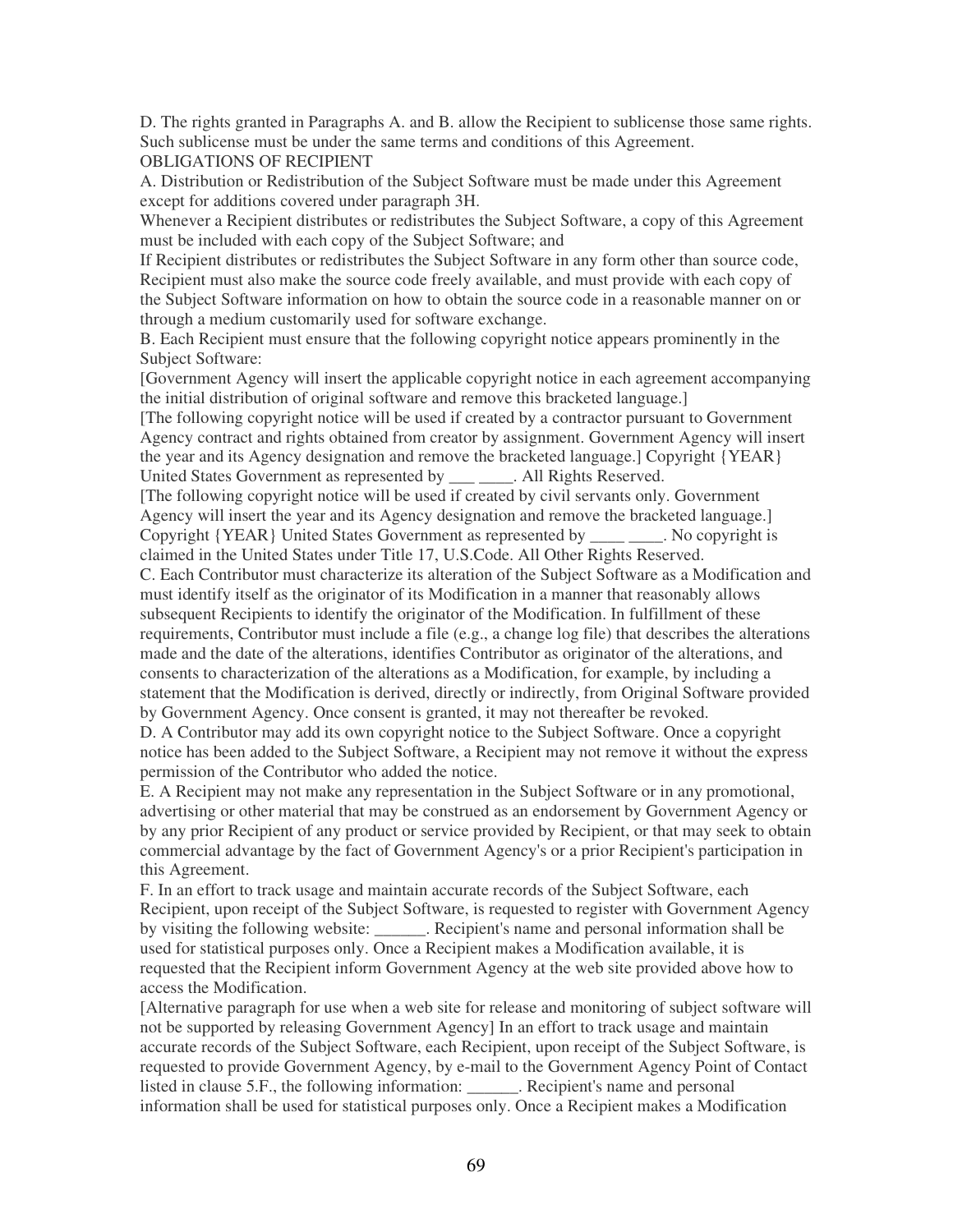available, it is requested that the Recipient inform Government Agency, by e-mail to the Government Agency Point of Contact listed in clause 5.F., how to access the Modification. G. Each Contributor represents that that its Modification is believed to be Contributor's original creation and does not violate any existing agreements, regulations, statutes or rules, and further that Contributor has sufficient rights to grant the rights conveyed by this Agreement.

H. A Recipient may choose to offer, and to charge a fee for, warranty, support, indemnity and/or liability obligations to one or more other Recipients of the Subject Software. A Recipient may do so, however, only on its own behalf and not on behalf of Government Agency or any other Recipient. Such a Recipient must make it absolutely clear that any such warranty, support, indemnity and/or liability obligation is offered by that Recipient alone. Further, such Recipient agrees to indemnify Government Agency and every other Recipient for any liability incurred by them as a result of warranty, support, indemnity and/or liability offered by such Recipient.

I. A Recipient may create a Larger Work by combining Subject Software with separate software not governed by the terms of this agreement and distribute the Larger Work as a single product. In such case, the Recipient must make sure Subject Software, or portions thereof, included in the Larger Work is subject to this Agreement.

J. Notwithstanding any provisions contained herein, Recipient is hereby put on notice that export of any goods or technical data from the United States may require some form of export license from the U.S. Government. Failure to obtain necessary export licenses may result in criminal liability under U.S. laws. Government Agency neither represents that a license shall not be required nor that, if required, it shall be issued. Nothing granted herein provides any such export license.

DISCLAIMER OF WARRANTIES AND LIABILITIES; WAIVER AND INDEMNIFICATION A. No Warranty: THE SUBJECT SOFTWARE IS PROVIDED "AS IS" WITHOUT ANY WARRANTY OF ANY KIND, EITHER EXPRESSED, IMPLIED, OR STATUTORY, INCLUDING, BUT NOT LIMITED TO, ANY WARRANTY THAT THE SUBJECT SOFTWARE WILL CONFORM TO SPECIFICATIONS, ANY IMPLIED WARRANTIES OF MERCHANTABILITY, FITNESS FOR A PARTICULAR PURPOSE, OR FREEDOM FROM INFRINGEMENT, ANY WARRANTY THAT THE SUBJECT SOFTWARE WILL BE ERROR FREE, OR ANY WARRANTY THAT DOCUMENTATION, IF PROVIDED, WILL CONFORM TO THE SUBJECT SOFTWARE. THIS AGREEMENT DOES NOT, IN ANY MANNER, CONSTITUTE AN ENDORSEMENT BY GOVERNMENT AGENCY OR ANY PRIOR RECIPIENT OF ANY RESULTS, RESULTING DESIGNS, HARDWARE, SOFTWARE PRODUCTS OR ANY OTHER APPLICATIONS RESULTING FROM USE OF THE SUBJECT SOFTWARE. FURTHER, GOVERNMENT AGENCY DISCLAIMS ALL WARRANTIES AND LIABILITIES REGARDING THIRD-PARTY SOFTWARE, IF PRESENT IN THE ORIGINAL SOFTWARE, AND DISTRIBUTES IT "AS IS." B. Waiver and Indemnity: RECIPIENT AGREES TO WAIVE ANY AND ALL CLAIMS AGAINST THE UNITED STATES GOVERNMENT, ITS CONTRACTORS AND SUBCONTRACTORS, AS WELL AS ANY PRIOR RECIPIENT. IF RECIPIENT'S USE OF THE SUBJECT SOFTWARE RESULTS IN ANY LIABILITIES, DEMANDS, DAMAGES, EXPENSES OR LOSSES ARISING FROM SUCH USE, INCLUDING ANY DAMAGES FROM PRODUCTS BASED ON, OR RESULTING FROM, RECIPIENT'S USE OF THE SUBJECT SOFTWARE, RECIPIENT SHALL INDEMNIFY AND HOLD HARMLESS THE UNITED STATES GOVERNMENT, ITS CONTRACTORS AND SUBCONTRACTORS, AS WELL AS ANY PRIOR RECIPIENT, TO THE EXTENT PERMITTED BY LAW. RECIPIENT'S SOLE REMEDY FOR ANY SUCH MATTER SHALL BE THE IMMEDIATE, UNILATERAL TERMINATION OF THIS AGREEMENT. GENERAL TERMS

A. Termination: This Agreement and the rights granted hereunder will terminate automatically if a Recipient fails to comply with these terms and conditions, and fails to cure such noncompliance